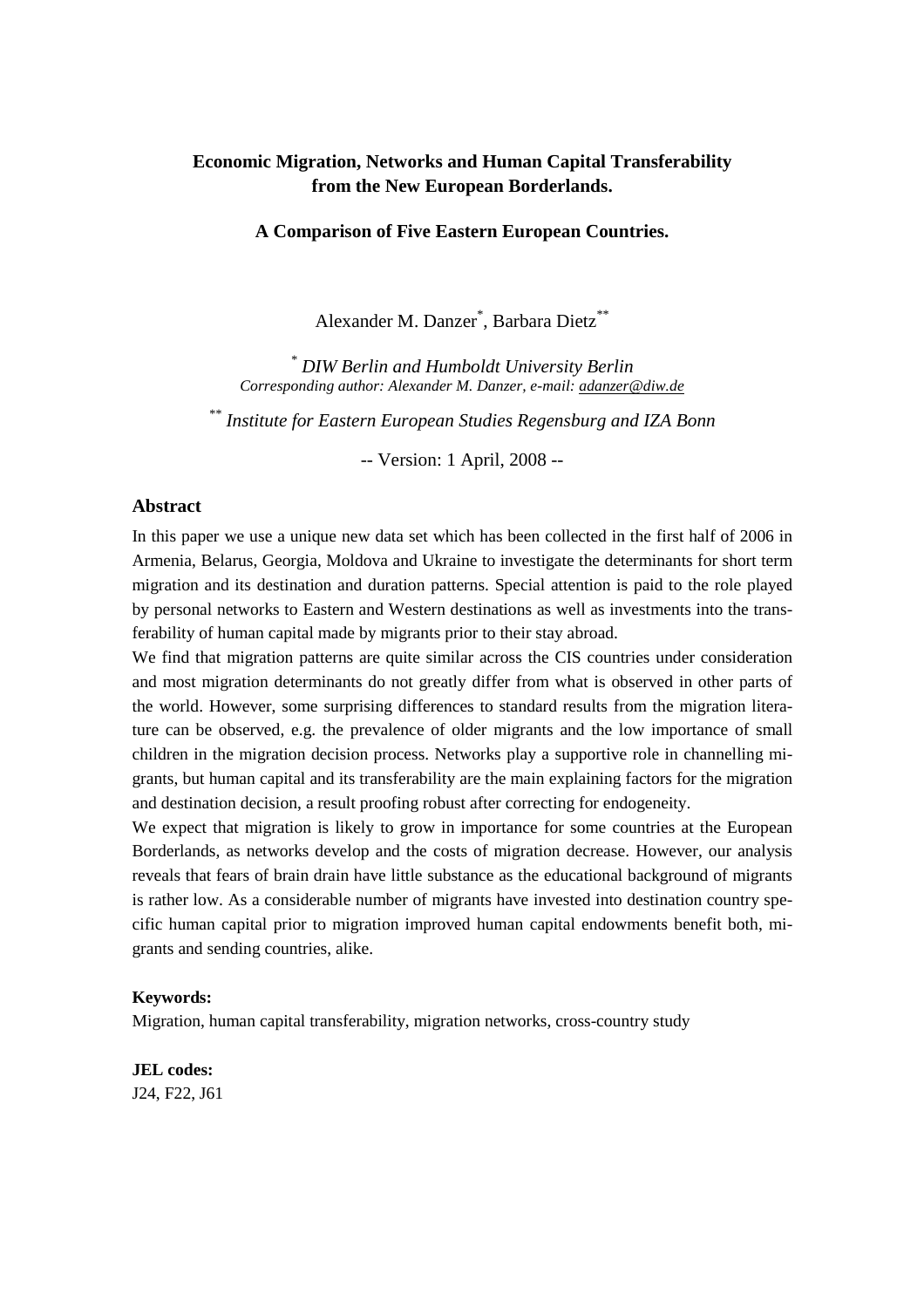### **1. Introduction**

Although recent migrations from former Soviet Union countries bordering the EU in the East are increasingly discussed, there is only little sound research on the quantity, determinants and patterns of these movements. Official statistics on the flow of people in former Soviet Union countries are typically scarce and sometimes misleading, while individual data in the form of survey results are generally lacking. Against this background the EU INTAS project "Patterns of Migration in the New European Borderlands: An assessment of Post-Enlargement Migration Trends in NIS Border Countries" took the initiative, to collect survey based information on the migration situation in five former Soviet Union countries: Armenia, Georgia, Moldova, Belarus and Ukraine.<sup>1</sup>

The paper takes advantage of this unique cross-country survey study which has been conducted with comparable survey methodology throughout the five CIS countries. It is the first thorough analysis of migration patterns in the region. Because interviews were conducted in the sending countries, we basically got information on those who have returned after migrating abroad for a certain period of time, i.e. temporary migrants. The strength of our survey is the inclusion of irregular and illegal migrants, as migrants were interviewed independent of the way they crossed the border and found a job in the receiving country. Furthermore, the survey looked specifically at network relations in the migration process and tried to capture the efforts of individuals to ex ante acquire transferable human capital. Using the results of this comprehensive survey, we analyse the determinants of movements from the European Borderlands and explore the factors which influence the migration duration and the choice of destination regions. It is of particular concern for this research to investigate whether standard results from the migration literature can be identified in the post-Soviet context.

Our main findings are the following: Migration patterns are much in line with expectations from the economic literature on the motivations to migrate. However, we disentangle some post-Soviet peculiarities such as the age structure of migrants and a comparatively low influence of family obligations on migration decisions. Migration net-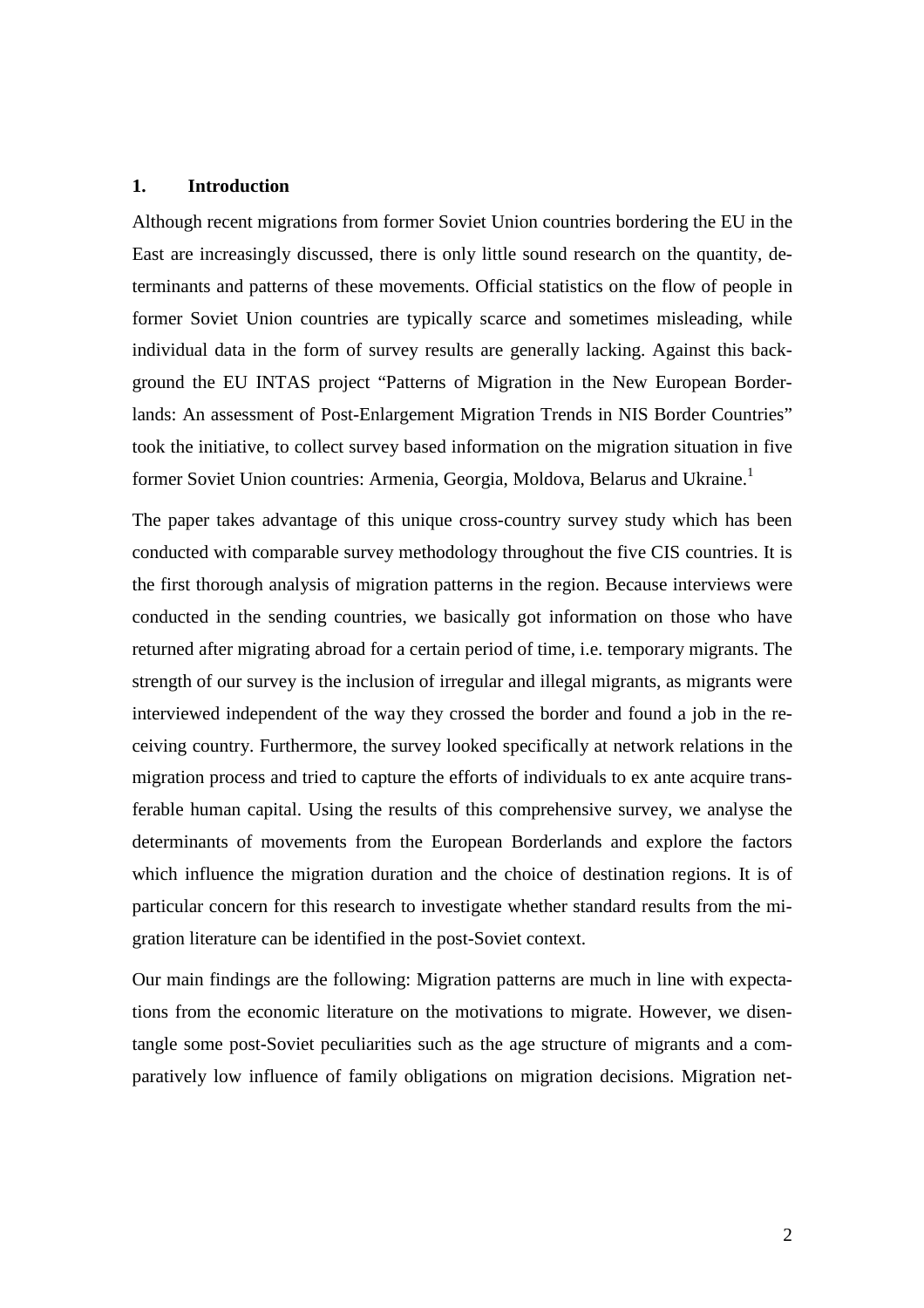works and the general political, economic and social background of the countries of origin strongly channel the temporary migration flows to either Russia or the European Union. Human capital transferability proofs to be important and lends a strategic advantage to Russia, where language barriers are low. Yet, many migrants invest in improved human capital transferability already prior to the move. These results support our intuition that migration at the European Borderlands cannot be fully understood without taking into account the trade-off between individual human capital transferability and the potential to make investments into human capital or use networks instead.

The remainder of the paper is structured as follows: In section 2 we give the aim and motivation for the study of migration patterns in the European borderlands. Section 3 is a review of important theoretical considerations for the understanding of migration decisions and addresses the way human capital investments and personal networks influence them. Section 4 gives an overview of the five countries under consideration which have made some similar transition experiences but also differ especially in economic development and the political sphere. From this we expect to draw different conclusions for the motivations to migrate. Section 5 introduces the new data set, while section 6 describes the methodology and the econometric approach employed. The estimation results are reported in section 7 which allow us to conclude with some relevant policy implications for both, migrant sending and receiving countries.

### **2. Aim and motivation**

<u>.</u>

With the political and economic transformation in Central and Eastern Europe since the end of the 1980ies and later with the break-up of the Soviet Union, new migration opportunities manifested in the region which allowed an increasing number of people to move out of their home countries. The destinations of these migrations varied widely: countries of the (former) Warsaw Pact were as well addressed as EU members and other destinations in the Western world such as the USA, Canada or Israel. The broad array of migration forms ranged from ethnically motivated movements to temporary labour migrations.

With the enlargements of the European Union in 2004 and 2007 a new dividing line

<sup>&</sup>lt;sup>1</sup> We thank our colleagues from the EU INTAS project (INTAS Ref. No.: 04-79-7165) for their help in providing the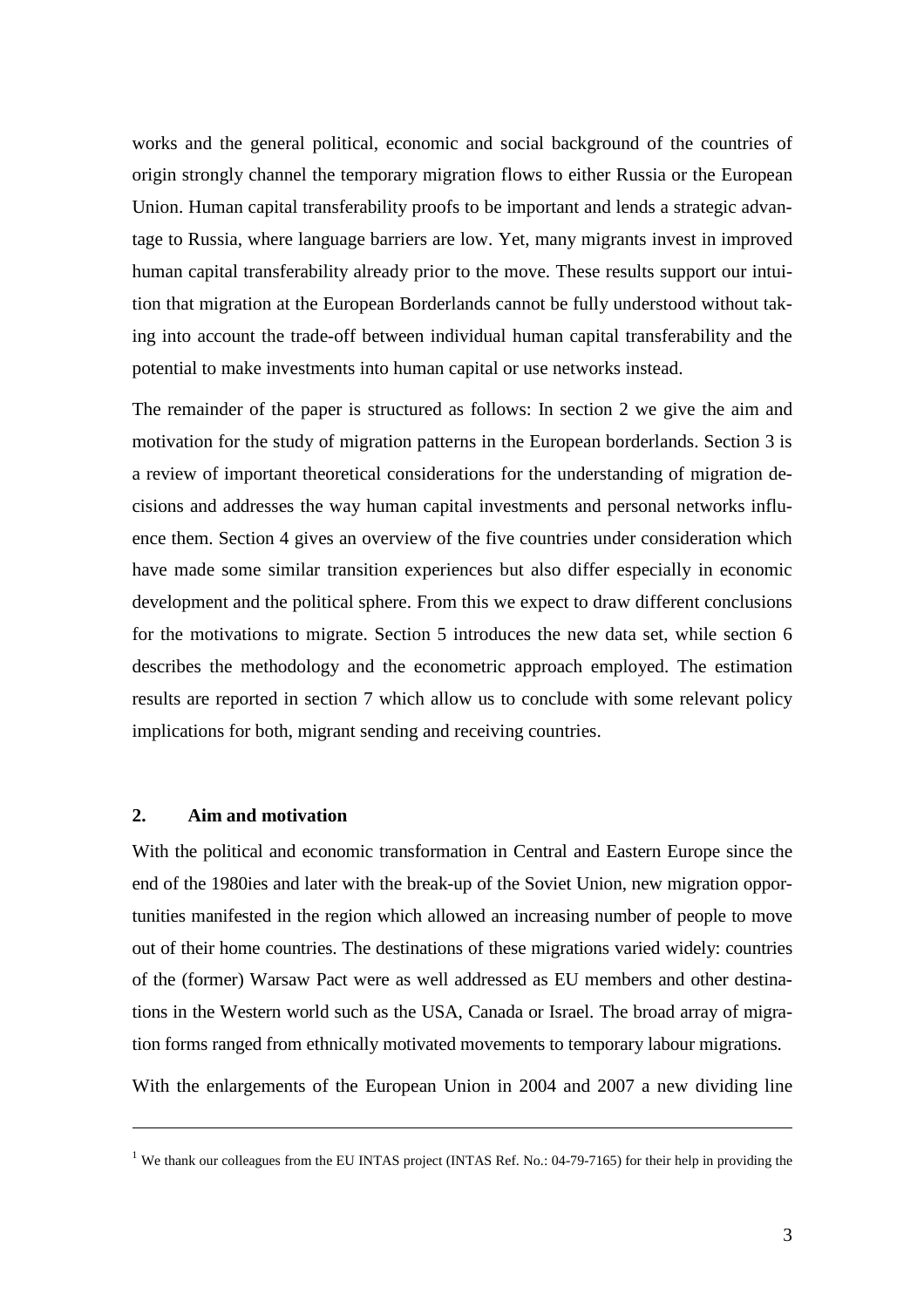established in the East European borderlands separating the successor states of the Soviet Union strongly from their former allies.<sup>2</sup> Against the background of high differences in living standards, new migration challenges have been identified in CIS countries either directly bordering the enlarged EU (Moldova, Ukraine, Belarus) or being very close to its borders (Armenia, Georgia). Next to return migrations in the aftermath of the dissolution of the Soviet Union, studies found a growing motivation for labour migrations in the region, either towards European Union states, the USA and Canada, or to countries formerly belonging to the USSR, such as Russia (IOM 2005, Mansoor and Quillin 2006). With respect to migrations in the new East European borderlands a tendency towards illegal border crossings, short-term and circular movements can be observed as destination states provide little options for the admission of (labour) migrants. In sending regions the potential threat of brain drain is seen with concern, while the receipt of remittances is mostly considered rewarding for the economies and societies (cp. Danzer and Handrich 2007). On the side of receiving countries, especially in old and new European Union member states, the reaction towards a potentially increasing migration from the new Eastern borderlands is mixed. While some politicians and labour market experts promote a regulated labour migration from non European Union states in the light of aging societies and a mismatch in labour markets, there exist a considerable opposition against new labour migrations. The contra arguments include potential downward pressure on wages and growing unemployment prospects for natives, in addition to expected social tensions resulting of an increasing social and cultural diversity. To enter into the debate about the likely outcomes of migrations in the new East European borderlands, solid information on the motivation, structure and direction of these movements is required. It is the aim of this study to identify the core patterns of economic migration movements in this region, drawing on key arguments of migration theory and on a unique data base.

#### data.

<u>.</u>

 $2^2$  To cross the border towards EU countries, citizens from post-Soviet states need a visa since 2003. This is not only costly but also time consuming.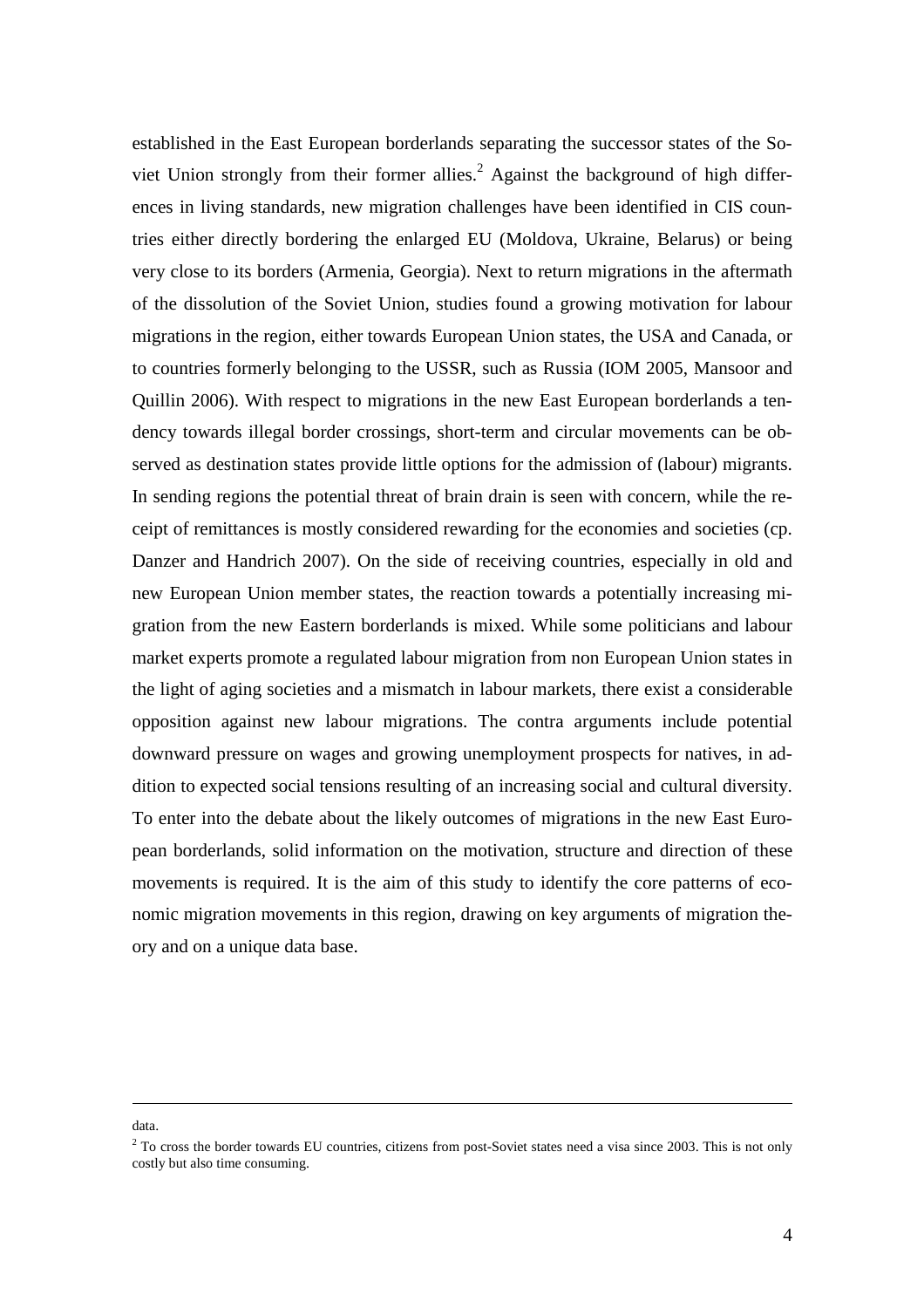### **3. Theoretical considerations and empirical findings**

In this section we want to review basic theoretical literature on the determinants of migration decisions, migration duration and choice of destination regions, to identify the key factors driving and channelling labour movements in former Soviet Union countries.<sup>3</sup> Furthermore we present some empirical findings on these issues, focusing primarily on economic migration.

One of the most influential theoretical approaches to explain international movements, the neoclassical theory of labour migration, emphasizes wage differences between different countries or regions for the movement of people. In a scenario of free mobility and full information, workers would move from countries with lower wages to those with comparatively higher wages. In cases where unemployment is taken into account the probability of finding a job has to be considered (Harris and Todaro 1970). In testing this theoretical assumption many studies found a statistically significant positive effect of income differentials on migration movements (Borjas 1987, Clark et al. 2002, Mayda 2007). Nevertheless, the comparatively straightforward argumentation of neoclassical economics can not convincingly explain those frequent empirical cases where high wage differences between countries are not accompanied by substantial migration relations.<sup>4</sup> Furthermore it is often observed that neither the poorest countries nor the poorest parts of migration sending regions are heavily involved in labour movements, what could be expected in a neoclassic world (Massey 2005, Hatton and Williamson 2005).

In an effort to model migration decisions more realistically, human capital theory focuses on individual decision-making and highlights the influence of human capital characteristics in the migration process (Sjaastad 1962). According to human capital theory, people move if the discounted values of expected returns to individual human capital reduced by all kinds of migration costs - are bigger in the destination than in the home country. In this framework, individual human capital characteristics, such as gender, age, education, work experience and language competencies essentially determine mi-

 $\overline{a}$ 

<sup>&</sup>lt;sup>3</sup> For a comprehensive survey on migration theories see Bauer and Zimmermann 1998 and Massey et al. 1998.

<sup>&</sup>lt;sup>4</sup> Introducing uncertainty about the future economic development, Burda (1995) argued that people may postpone their migration decision and wait for new information to evaluate the gains and risks from moving. In this case large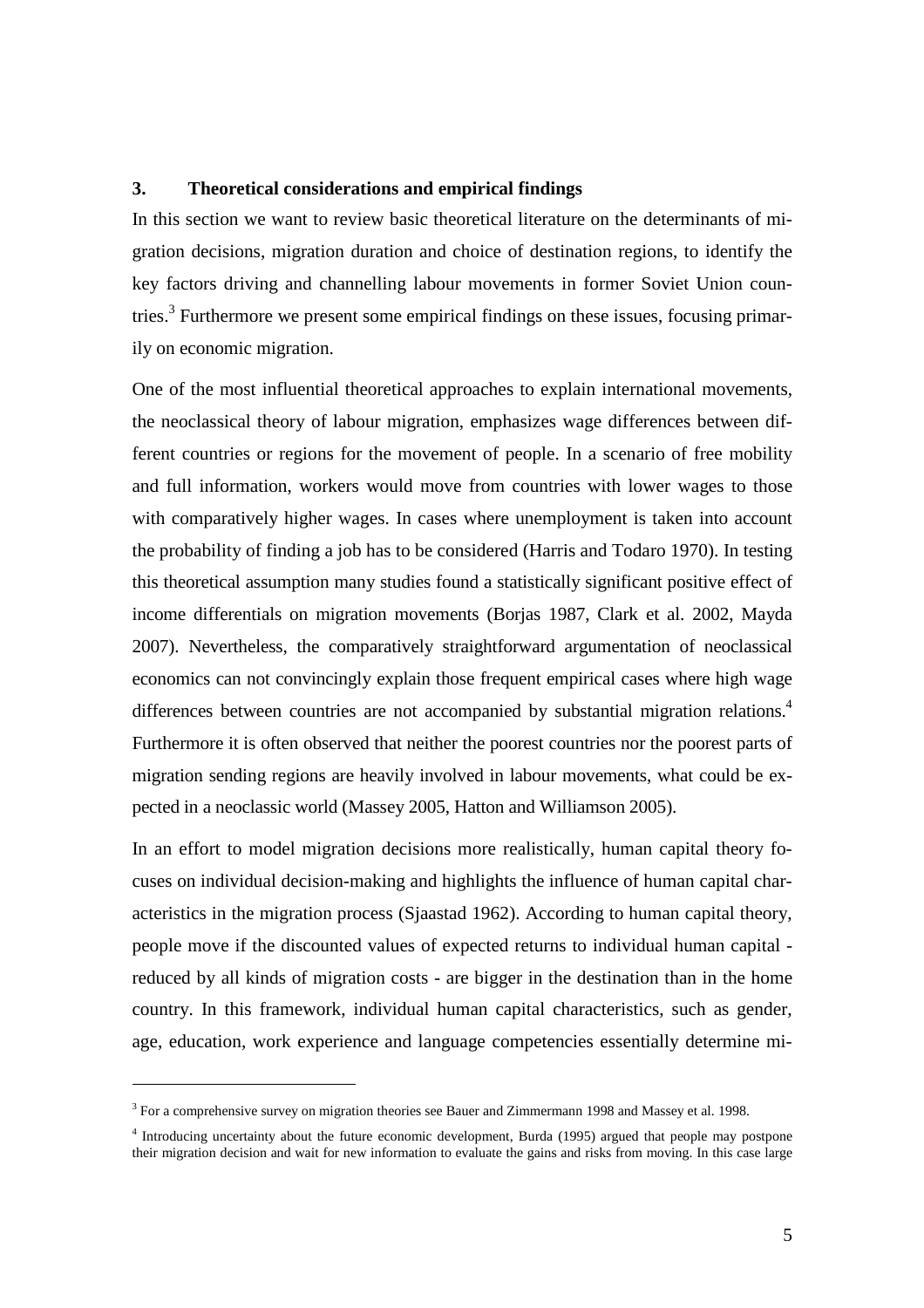gration decisions (Mora and Taylor 2005).

Against the background of the human capital approach, women are expected to have lower migration propensities than men, as they are typically more attached to their children and dependent relatives at home, particularly in more traditional societies (Boyd and Grieco 2004). With respect to age, the human capital approach would anticipate younger persons to be more likely to migrate, as their comparatively long working career ahead offers the largest profits from moving abroad. In addition, the young have less invested in home country specific human capital compared to older age cohorts thus being more inclined to leave. This is reflected in many past and contemporary (labour) migration flows, which predominantly consist of people in the beginning of their working career. Empirical studies confirm the relationship between younger age and higher migration intentions, pointing in some cases to an inverse U-shaped age-migration pattern (Stark and Taylor 1991).

Furthermore, education, work experience and language competencies as well as the transferability of these forms of human capital to the receiving economy are predicted to be an essential determinant of migration. The higher the transferability of individual human capital, the greater should be the incentive to go abroad. It is often assumed that this is especially the case with higher skilled individuals. Nevertheless, the interpretation of the effect of higher education on migration is ambiguous. On the one hand, higher educated individuals may find better employment at home and thus feel less pressure for emigration, on the other hand, they may also face better employment opportunities abroad and generally tend to have lower migration costs due to more effective and efficient search strategies for transportation, housing and foreign employment. A crucial point in this context is whether education and skills acquired at home can be transferred into the destination country labour markets. This is often not the case between countries with different levels of economic development or dissimilar political systems. Moreover it has to be considered that in a number of cases only low-skilled segments of labour markets in receiving economies are open to immigrants, making it not attractive for highly-skilled workers to move (Stark and Taylor 1991).

In the framework of human capital theory migration duration and destination can like-

<u>.</u>

wage differences may not trigger high migration flows.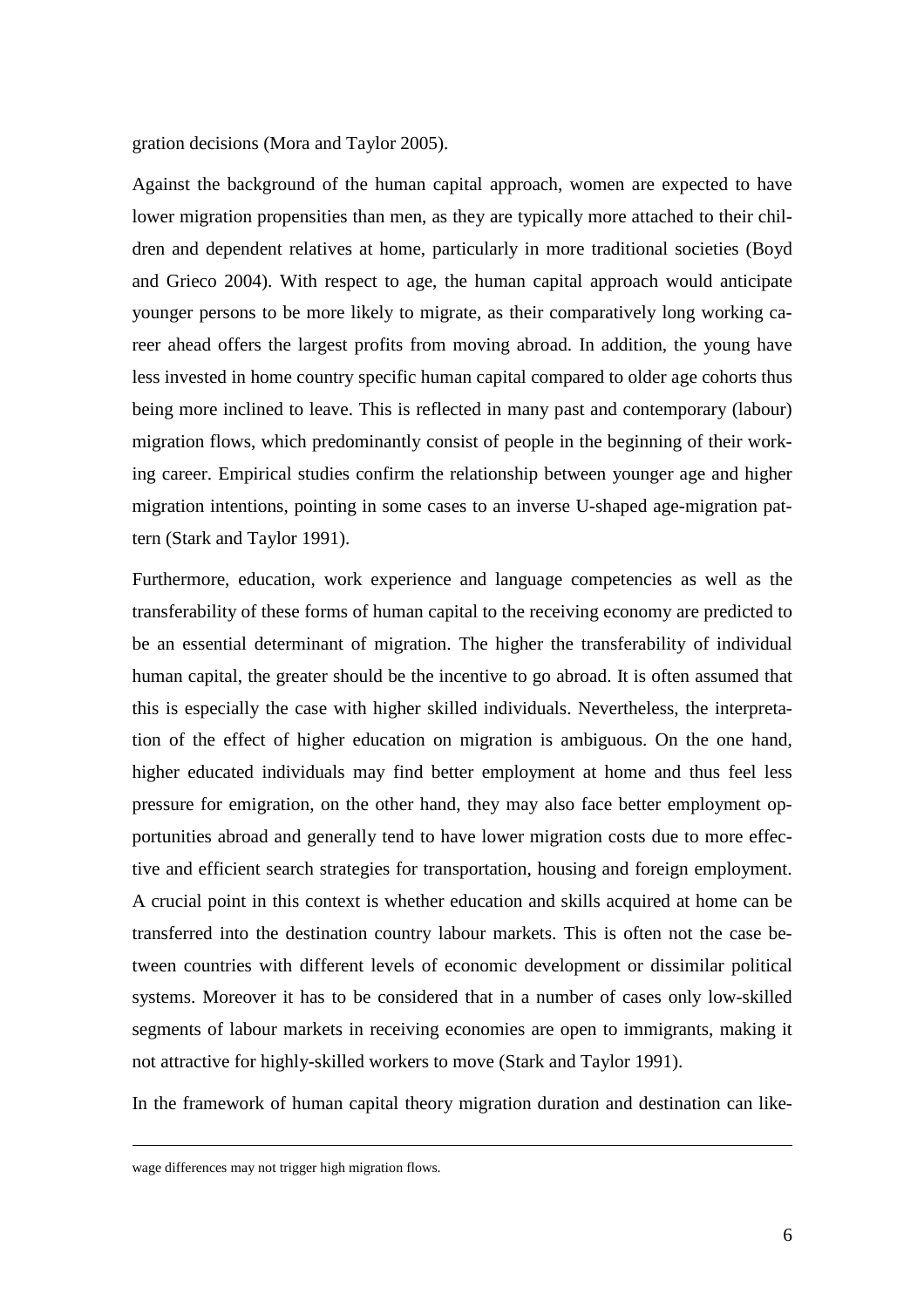wise be modelled on the basis of individually expected gains, costs and risks which are defined in dependence of migrants' demographic and labour market characteristics. Thus, it may be favourable for migrants to opt for a certain (limited) time span in moving abroad and for a particular destination region. In the case of short term migrations, for example, the nexus between younger age and migration intentions should be weaker than in the case of long-term movements as temporary migrants typically do not plan to build a career in the destination country. Shorter movements might also be predicted for females with family obligations, particularly in more traditional societies or communities, while this may not be the case for men. We hypothesize higher education and destination country specific skills to result in longer stays abroad, if these resources pay off in the destination economy.<sup>5</sup> Concerning destination regions, all forms of destination specific skills, talents and knowledge should strengthen movements towards that respective region.

A growing body of literature recently deals with the investment of immigrants into skill transferability and its earnings effects after migrating into a foreign country (Chiswick et al. 2005, Chiswick and Miller 2007). This *a posteriori* concept for improvements in human capital transferability is typically used to explain the U-shaped earnings function of immigrants in the country of destination over time. In building on this work we suggest to introduce *a priori* investments into human capital transferability (for example language acquisition, training courses etc.) as an explaining factor of migration decision and duration which would capture the efforts of individuals to prepare migrations *ex ante* in accumulating (destination country) specific human capital.<sup>6</sup> We believe that ex ante investments into skill transferability should channel movements towards countries that reward those resources.

Is it realistic that individuals decide on migration independently? A comparatively novel theoretical approach, the new economics of labour migration, argues that households are the relevant decision making unit and that failures of capital, credit and insurance markets in home countries are primarily responsible for movements (Stark 1991). In devel-

 $\overline{a}$ 

 $<sup>5</sup>$  In looking at migration duration from the country of destination point of view, Dustmann (2001) and Dustmann and</sup> Weiss (2007) found that return migrants may be motivated to come back because they have accumulated human capital abroad which improves their earnings potential in the home country.

 $6$  Chiswick and Miller (2007: 22) support this hypothesis as they found a tendency among labour immigrants in America to move into higher skill levels after arrival than indicated by their level of schooling. An argument in this context is that those people, when planning to migrate, invested into country specific human capital of the receiving economy.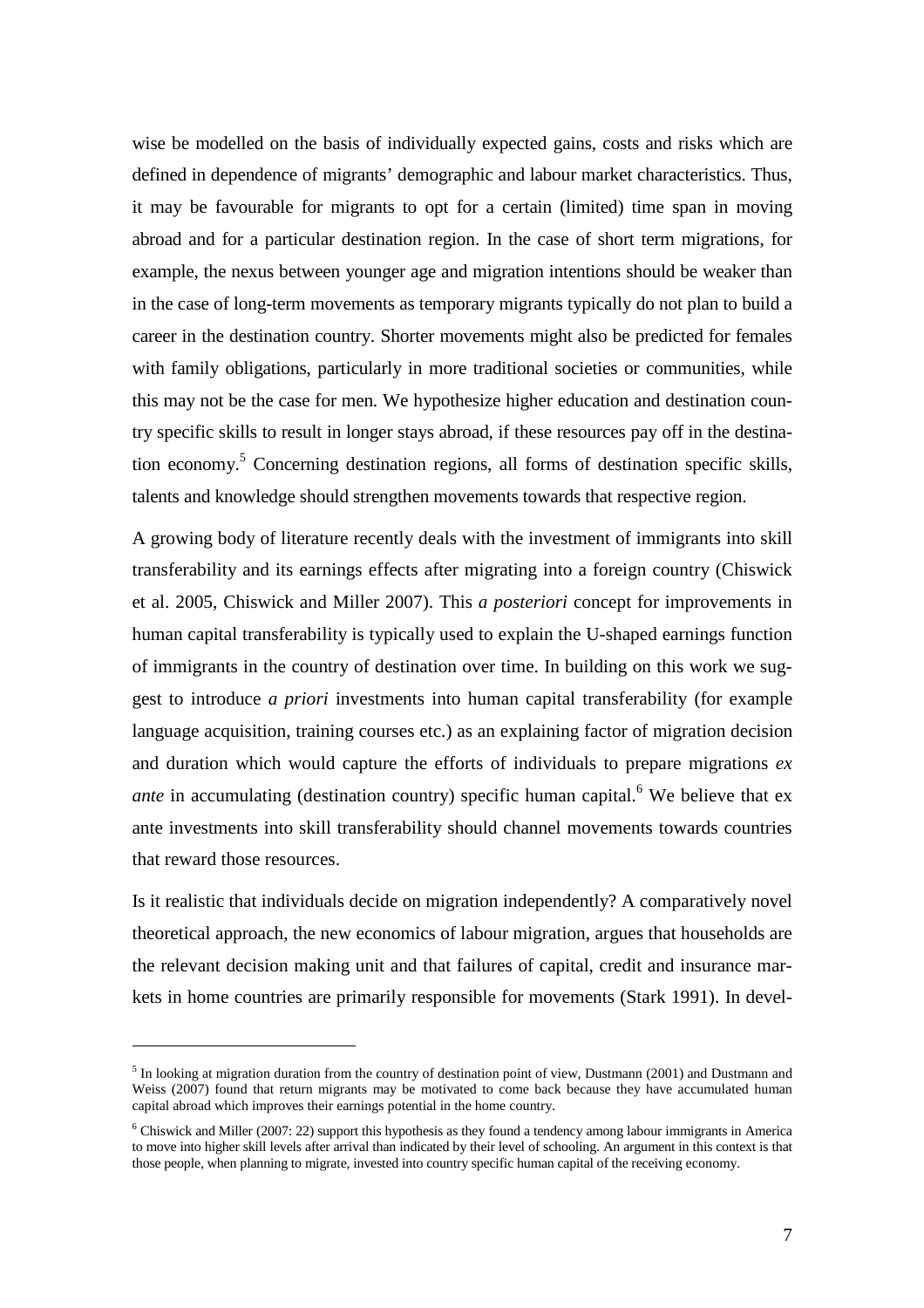oping and transition countries, where capital, credit and insurance market do not function properly, families may send members abroad to earn money for risk insurance and capital-building. In this context, the migration decision of households can be interpreted as a portfolio strategy to diversify family incomes.

Next to economic arguments, social relations have been shown to support and shape the movement of people to a considerable extent. It has been evidenced throughout migration history that migrant networks or chains which develop across time and space have the potential to stabilize and increase population movements (Espinosa and Massey 1997). These networks are traditionally defined as connections between migrants and non migrants in the countries of destination and origin through ties of kinship, friendship, and ethnicity or shared community origin. Because migrant networks reduce the costs and risk of movements, they are expected to increase the likelihood of further migrations (Massey et al. 1998: 42). In the empirical literature there is strong support for the relevance of 'family, friends and neighbours' effects in migration movements. Munshi (2003), for example, showed that migrants with better network relations are more likely to be employed and have better chances to work in higher paid jobs. However, recent studies have observed that network relations in migration processes not only relate to family and friends but also to recruiters, smugglers, consultants and other agents who support the movement of people because of financial interests (Krissman 2005). Stephen Castles (2007: 361) has labelled this development 'migration industry', where all kind of commercial agents facilitate the movement of people and the job search of (illegal) immigrants.

The theoretical arguments presented above allow us to formulate a number of hypotheses with respect to the determinants, duration and destination choice of movements in countries belonging to the new European borderlands. All of these states experienced economic and social transitions after the break up of the Soviet Union which resulted in growing poverty, job losses, increasing social inequality, a break down of social security systems and market failures. Against the background of this scenario short-term labour migration can be considered as a means to overcome economic problems at home. Furthermore we suggest that the individual decision to move is related to the family strategy in coping with the obstacles of transition societies. In line with the literature reviewed we anticipate younger individuals with no kids and comparatively little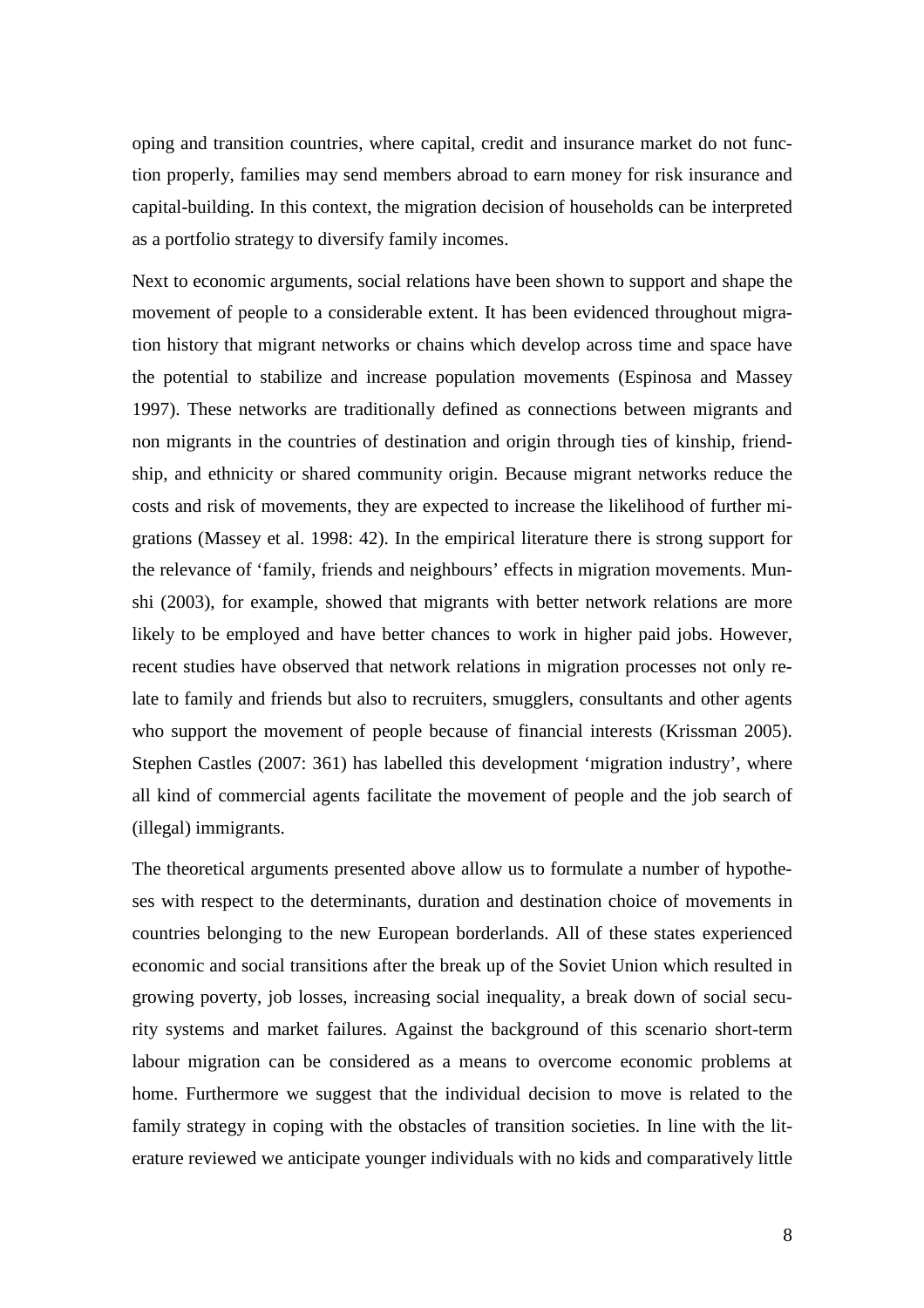family obligations being more inclined to leave. Females are expected to be less likely to go abroad than men, although the comparatively liberal societies in Eastern Europe with a high percentage of working and well educated women may mitigate this widespread behaviour a bit. With respect to education and work experience we tend to follow the argument that higher educations and skills may not pay off, as schooling and experiences obtained in CIS countries may not be easily transferable. In many cases, migrants from the CIS are channelled into low skilled occupations and thus not able to make use of their talents, particularly in the West. Special competencies, however, that can easily be transferred into the sending country or are a precondition for certain jobs there (language skills, for example) should strengthen the motivation to move. Likewise, all kinds of networks, relations to ethnic communities or migration agents should contribute to a higher preference for going abroad.

Finally, we would like to put forward an often neglected argument in identifying the patterns of labour movements: migration policies and institutional barriers in sending and receiving countries. Although labour migrants from the CIS in general face little control in leaving their home countries, the entrance to other states for work, especially to the West, is severely restricted. This contributes to high costs and risks, because irregular migrants have to either pay an agent to cross the border and find a job abroad or have to rely on networks. In both cases migrants may risk a life in a foreign country without legal entrance and labour permits. Against this background it can be expected that migration policies and entrance barriers of receiving countries will influence the duration and the destination choice of movements. While irregular migrants will certainly prefer countries with less restrictive entrance barriers and labour market controls, the argument is ambiguous with respect to the duration of movements. In the case of irregular work, temporary repeated migrants may tend to stay longer for one trip, trying to avoid a dangerous and costly return.

### **4. Countries under consideration: stylized facts**

The countries we are looking at here – Armenia, Belarus, Georgia, Moldova, and Ukraine - were all part of the Soviet Union, thus sharing common economic and political experiences and common transformation challenges after the break-up of the Soviet Union. Although all of these countries went through specific migration episodes after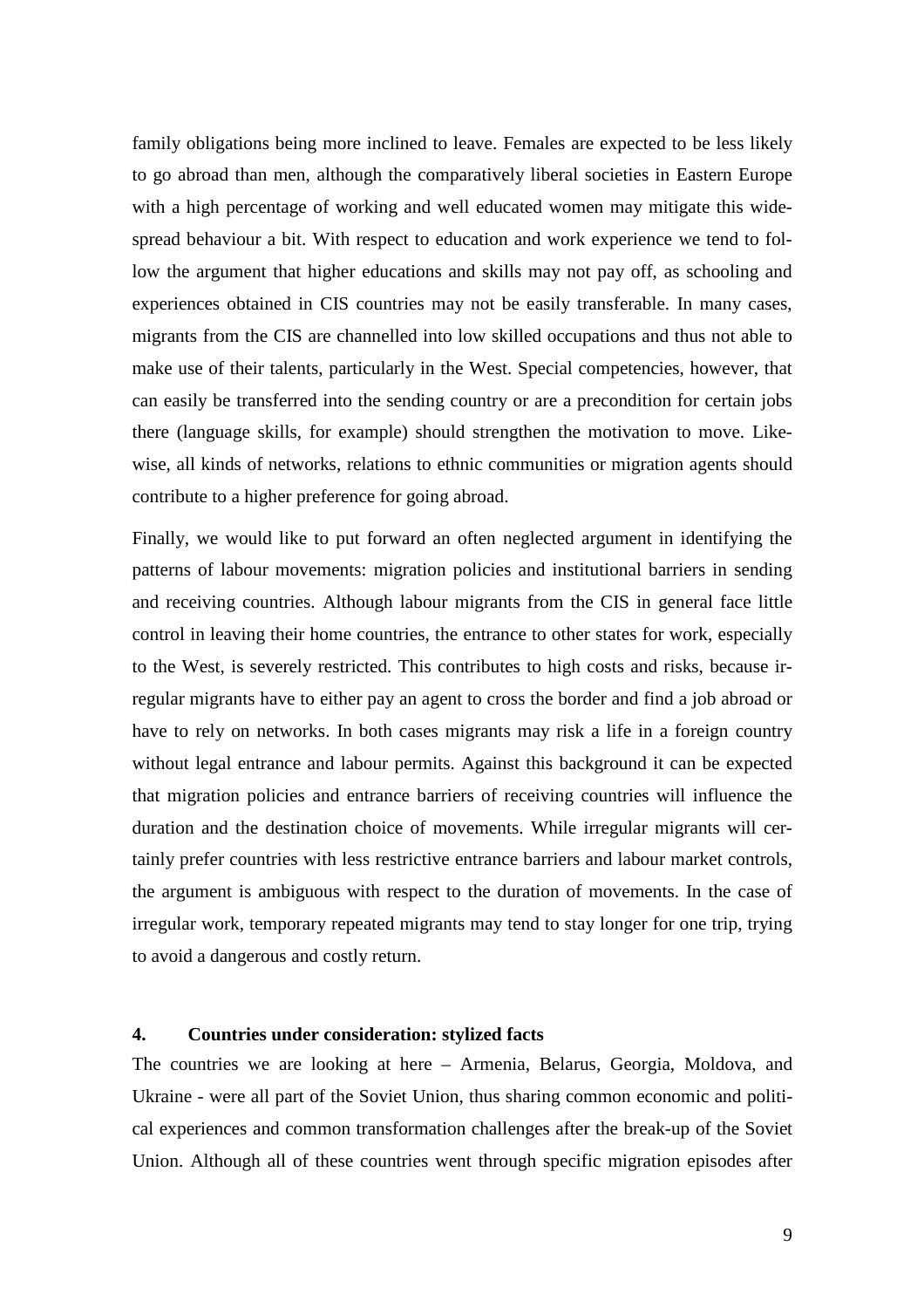becoming independent, some common patterns exist. Because the collapse of the Soviet Union triggered the return of its populations to their (former) ethno-national homelands, migrations in the initial post-Soviet era were characterized by the dominance of ethnic exchange movements. While ethnic Russians having lived in Armenia, Belarus, Ukraine or Moldova moved back to the Russian Federation, Armenians, Ukrainians, Belarussians or Moldavians who had settled (or were forced to settle) in other Soviet Union republics returned to their newly independent nation states (Ivakhnyuk 2007). Beside ethnically motivated return movements, a number of post-Soviet states also experienced considerable emigrations because of political conflicts and ecological catastrophes. In Georgia for example political unrest and ethnic clashes in South Ossetia and Abkhazia triggered huge emigrations, whereas in Armenia ethnic conflict drove predominantely Azerbaijanis out (Yeganyan 2006). These movements were primarily directed towards neighbouring states formerly belonging to the USSR. Between 1990 and 2006 approximately 80% of emigrants from former Soviet Union states moved within the CIS region, predominantly towards Russia (Mansoor and Quillin 2006: 3).

According to official data Ukraine, Moldova, Armenia and Georgia experienced remarkable net emigrations between 1991 and 2005 (see Figure 1). Migration losses in this period ranged from 1.2% of the population (575 thousand people) in Ukraine to 22.6% of the population (982 thousand people) in Georgia. To the contrast, net immigrations prevailed in Belarus, most likely reflecting a population with little experience in international movements and a comparatively low economic pressure to leave.

Overall, official migration data indicate a general decrease of migration activities in the new East European borderlands since the middle of the 1990ies, pointing to declining ethnic exchange movements within the CIS countries (Mansoor and Quillin 2006: 5). In this period, migration movements in the region underwent two remarkable changes: the share of people leaving for the West increased and economically motivated movements gained in weight (Mansoor and Quillin 2006:5, Malynovska 2006). While the USA, Germany and Israel had been the most important Western destinations in the initial migration period after the collapse of the Soviet Union, in the later period an increasing number of Western countries, particularly in the European Union, were addressed by CIS emigrants.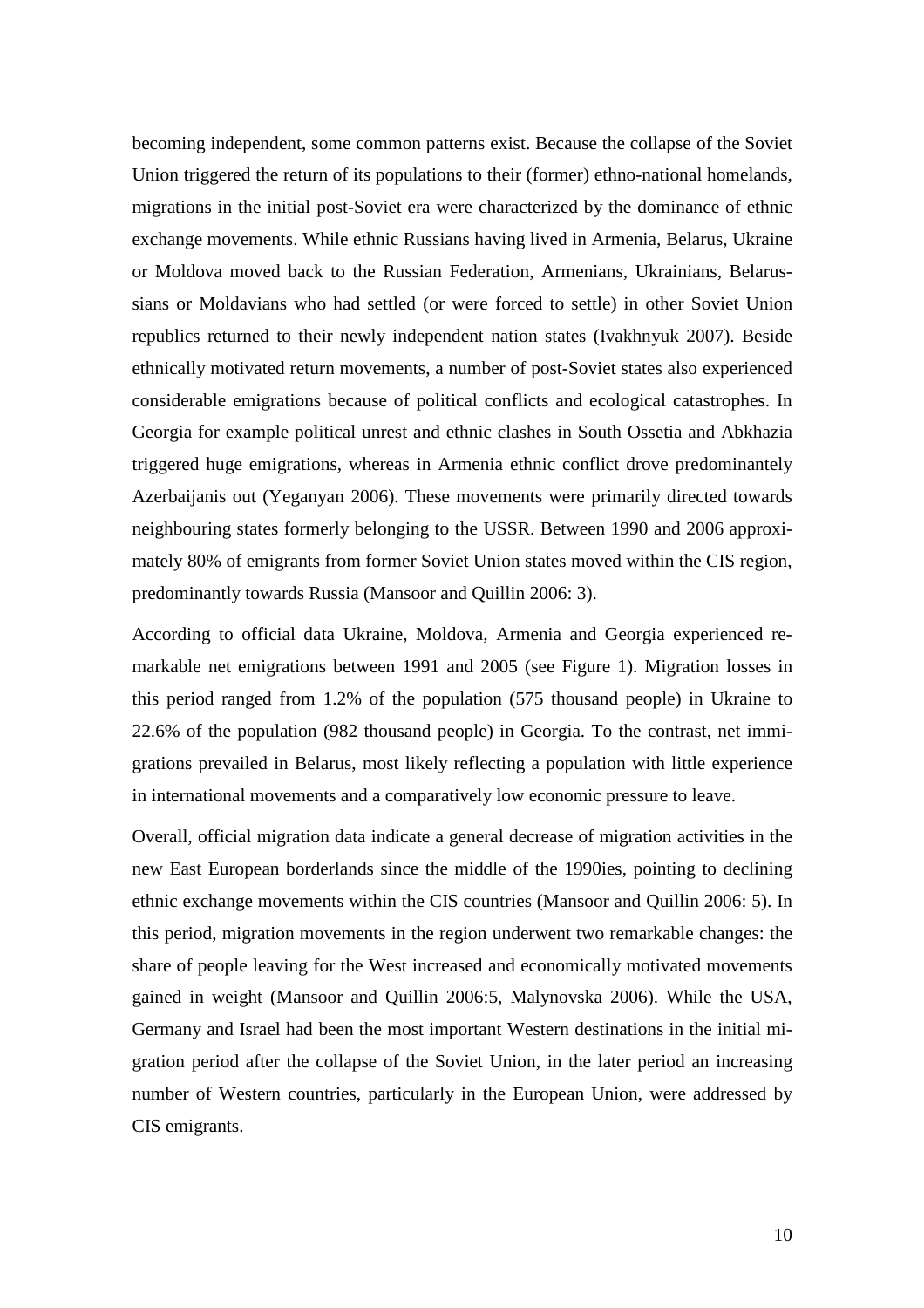Referring to official data (Figure 1), net migrations in all countries under consideration here followed a decreasing trend since the end of the 1990ies while empirical observations point to the fact, that Russia as well as a number European Union states faced an increasing number of (labour) immigrants from Ukraine, Moldova and Georgia in that period (OECD 2006: 384-394). This inconsistency is due to the fact that only persons who receive an official permission to reside abroad (Ukraine) or those who cancel their residence permits (Moldova, Georgia) are officially registered as emigrants in these states. Citizens of post-Soviet countries who leave on the base of family visits and tourist visa, who participate in bilateral agreements for short-term work or in a student exchange program are not counted in official emigration statistics. Besides, illegal border crossing or overstaying add to an increasing number of citizens from post-Soviet states, living and working abroad. In the early 2000s, estimates on legal and illegal migrant workers from Armenia, Georgia, Moldova and Ukraine reveal the meanwhile substantial migration (Table 1).

In the light of theoretical considerations, the growing economic migration intentions in the new European borderlands should reflect disparities in income, wealth and quality of life between sending and receiving regions. Actually, in comparing the GDP per capita in Belarus, Ukraine, Moldova, Georgia and Armenia with corresponding data in Russia and some EU countries, considerable differences in living standards can be observed in these geographically adjacent regions (Table 2). Furthermore, the human development index (HDI), which portrays a country's average achievements in three basic aspects of human development (health, knowledge, and a decent standard of living) demonstrates a noticeably higher HDI rank of European Union members as compared to Belarus, Ukraine, Armenia, Georgia and Moldova in 2005 (Table 3). Although Russia is ahead of Armenia, Georgia, Moldova and Ukraine in terms of HDI, it ranks below Belarus.

Next to economic disparities that most likely support the growing dynamics of economically motivated migration in the European borderlands, network relations, such as former contacts in the framework of the Warsaw pact, ethnic affiliations across borders, linguistic ties in the case of Russia and specific migration traditions connected to former ethnic return movements, are of relevance. All countries under consideration are closely related to Russia – through ethnic minority relations as well as through a common educational system, a common military service and a common labour market in the Soviet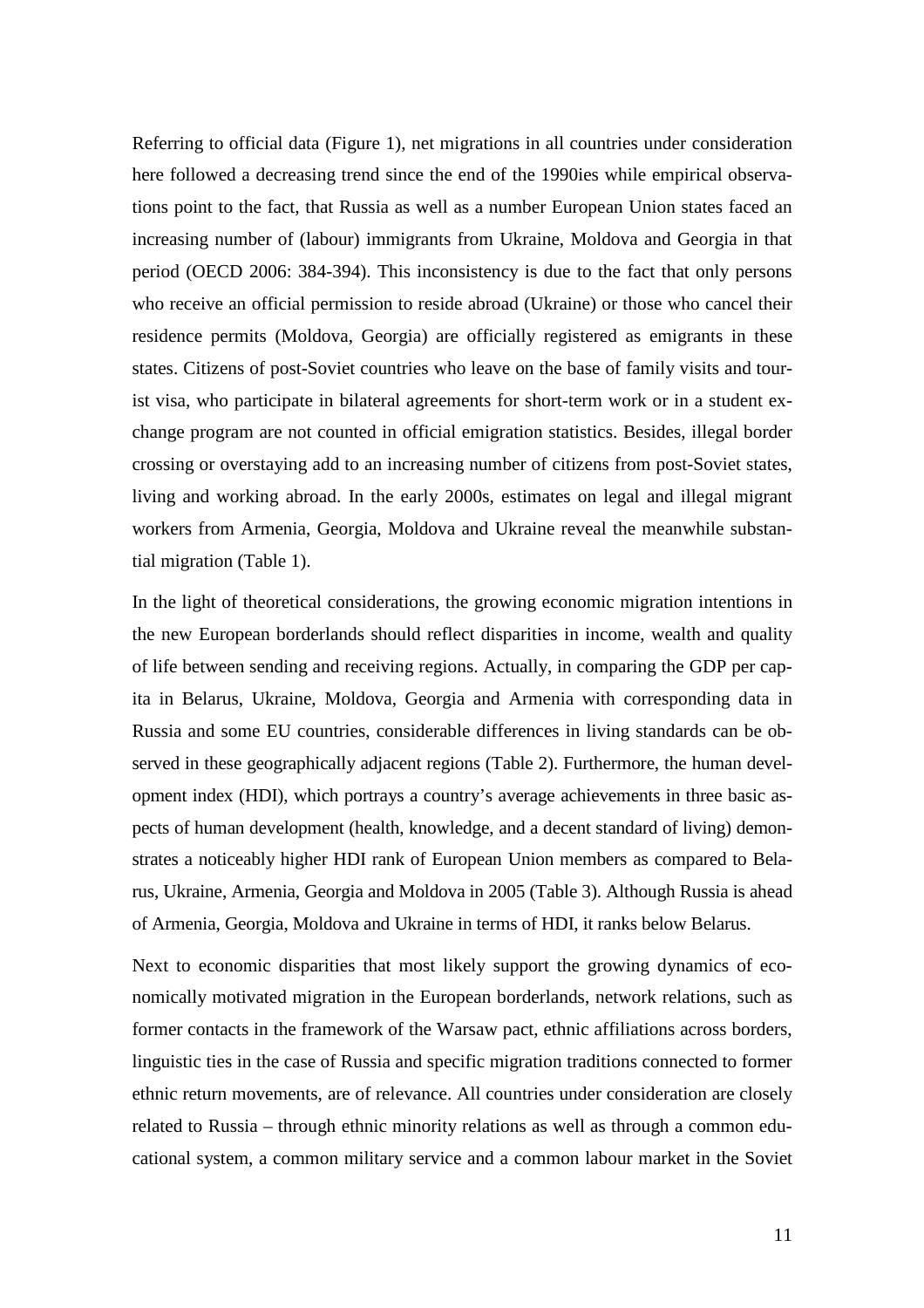era. Nonetheless political relations were characterized by a number of conflicts since the break-up of the Soviet Union, particularly in the case of Georgia and Ukraine. Between the new Eastern European Union members and former CIS countries borders had been porous until the year 2003, when visa procedures were introduced. In spite of that the various minority populations on both sides of the new Eastern borders of the European Union create strong network connections. For instance, in Zakarpathia (Ukraine) near the Hungarian border, live approximately 151,000 ethnic Hungarians. The Polish minority of 140,000 people in Ukraine settles near the Polish border, while ethnic ties to Ukraine prevail on the Polish side as well: The official statistics register 312,000 Polish citizens who have been born in Ukraine (OECD 2006: 269). In Belarus, an estimated population share of 4% is of ethnic Polish origin. Since the introduction of the new law on citizenship in Romania in 2003, approximately 530,000 Moldavian citizens have applied for a Romanian passport (Kennedy 2007). Moldavians who can demonstrate that they, their parents, or their grandparents lived in Moldova when it was part of Romania before the end of World War II are eligible for dual citizenship. All these forms of ethnic relations make it obviously easier for economic migrants in post-Soviet states to travel to European Union countries.

Economic and network arguments point to a considerable emigration pressure in the region under consideration; while this pressure is generally not constrained by laws of sending countries, migration movements are severely restricted by legal measures on the part of most receiving states. Particularly migrations into the European Union are restrained by policies which control the inflow of (labour) migrants, for example in the context of bilateral contracts on labour movements. Nevertheless, temporary labour migrants from post-Soviet states can be expected to enter or work illegally in economically better off countries, as long as basic migration incentives persist.

## **5. Data description**

### *Data*

We use quantitative data from Armenia, Belarus, Georgia, Moldova and Ukraine which were collected in a multi-stage sampling framework by the INTAS project (Wallace and Vincent 2007). The questionnaire was identical across countries. In each country, several regions were selected to conduct approximately 400 household interviews, sum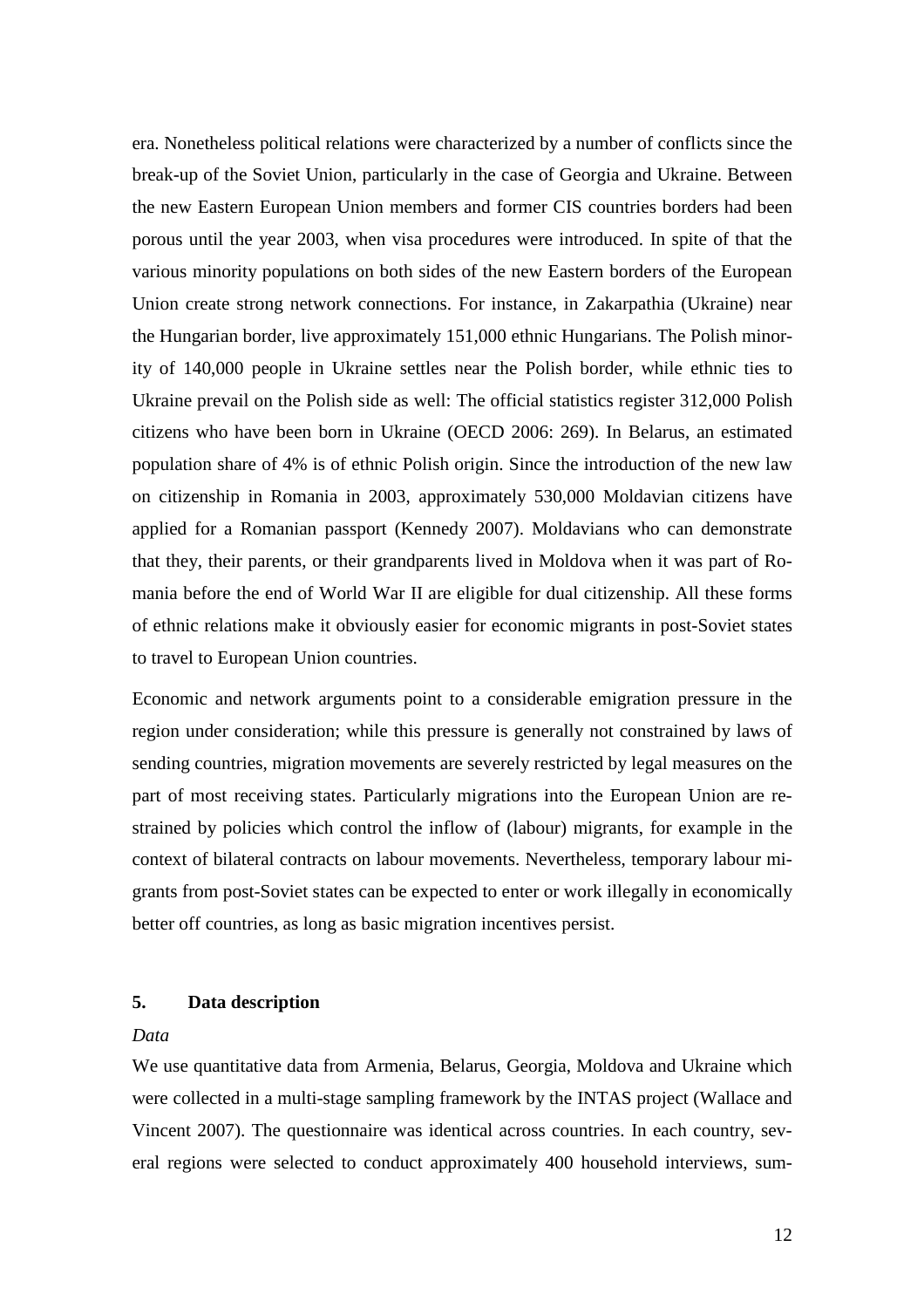ming up to 2,003 households in the sample. Households were sampled according to probability of inclusion in the sample proportional to size (PPS) and are representative for sub-regions. The sample was restricted to adults younger than 76 years.

The survey covers information on household and individual specific characteristics, on stays abroad and destinations between 2004 and 2006, on personal networks as well as on investments into human capital transferability. Migrants in our sample are persons who have been abroad at least once for at least 3 month but have returned to their country of origin after the last trip. Therefore it has to be kept in mind that our definition of migration is restricted to short-term migration and that our results cannot be generalized to various types of movements. Nevertheless, the largest share of migrants in the post-Soviet space can be considered short-term migrants (Mansoor and Quillin 2006, Görlich and Trebesch 2008).

#### *Dependent variables*

A variable overview and descriptive statistics are given in Table 4. The first five variables are the dependent variables used in the multivariate regression analysis. The variable *migrate* indicates whether a person has been abroad between 2004 and 2006 for at least 3 consecutive months and has turned home since. Destinations of migration are measured as discrete variables covering all EU members (EU-27), Russia (which is by far the most important recipient country of the Former Soviet Union) and other overseas destinations (e.g. USA, Canada, and Japan). Migration duration is cardinally measured in months. For the whole sample, the mean is at half a month, but the average of the true migration duration ranges between five and ten months in the different countries when accounting for migrants only (Table 7).

#### *Independent variables*

The independent variables used in the analysis comprise demographic information such as gender, marital status, age. To account for household specific conditions which might prevent or hamper migration (e.g. the presence of small children or elderly persons above 75) we include dummy variables. Education is included as a proxy for general human capital. We create three educational categories and include *lower education* (no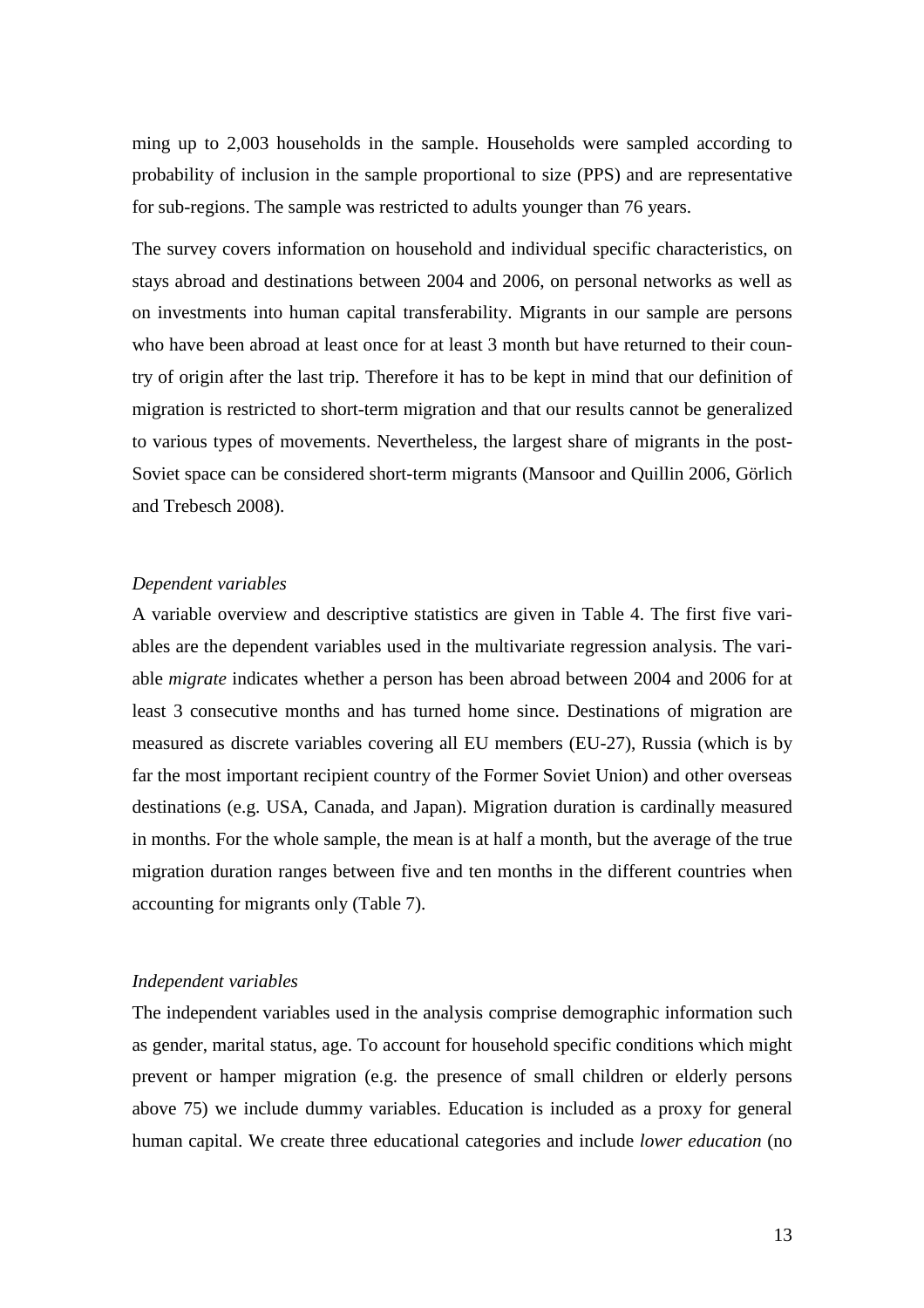secondary education) and *university* degree into the regressions. The category *secondary education* is being omitted from the regressions as base category. The next two variables in Table 4 are proxies for migration networks in both Western and Eastern destinations and indicate whether a person has a potentially supporting friend in either or both of these destinations. *Westfriend* indicates having a personal network to an EU-27 country while *russfriend* means having social contacts with people in Russia who would be supportive after migrating there. Since especially older people (born before 1970) may have networks to a broad array of countries in the Former Soviet Union due to Soviet education and work experience as well as military service, networks to several countries of the Former Soviet Union may exist. However, as Russia is the relevant destination country in our sample we decide to restrict the network variable to friends in Russia. The following two variables are specifically linked to human capital, as they describe knowledge of a *western language*<sup>7</sup> and investments into improving the transferability of skills between the country of origin and country of destination (e.g. language qualification courses). The latter (*invest*) is a binary variable taking the value of unity if the respondent has participated in language courses, qualification courses or has studied on the living conditions in the country of prospective residence. Our survey considers only human capital acquired prior to migration. The other variables in Table 4 are controls for settlement type and country fixed effects.

### **6. Methodology**

 $\overline{a}$ 

To estimate the determinants of migration of individual *i* we make use of a simple probit model of the following reduced form:

$$
Pr(p_i = 1) = X_i \beta + C_i \gamma + \varepsilon_i \tag{1}
$$

where a normal distribution is assumed for the outcome variable and the error is orthogonal to the explanatory variables *X* including human capital transferability and net-

<sup>&</sup>lt;sup>7</sup> We do only consider non-Slavic languages (English, Spanish, Italian, German, Portuguese, French, Greek and Norwegian were the languages known by respondents) and are aware of the fact, that e.g. speaking Polish might by no means be less useful human capital. However, since Slavic language distances are relatively small it is difficult to interpret the effect of Russian knowledge e.g. for the migrants in our sample in a country comparison. As all countries under consideration here belonged to the Soviet Union we can expect people to have a good knowledge of Russian, although their mother tongue might not be a Slavic language (as for example in Armenia, Georgia and Moldova).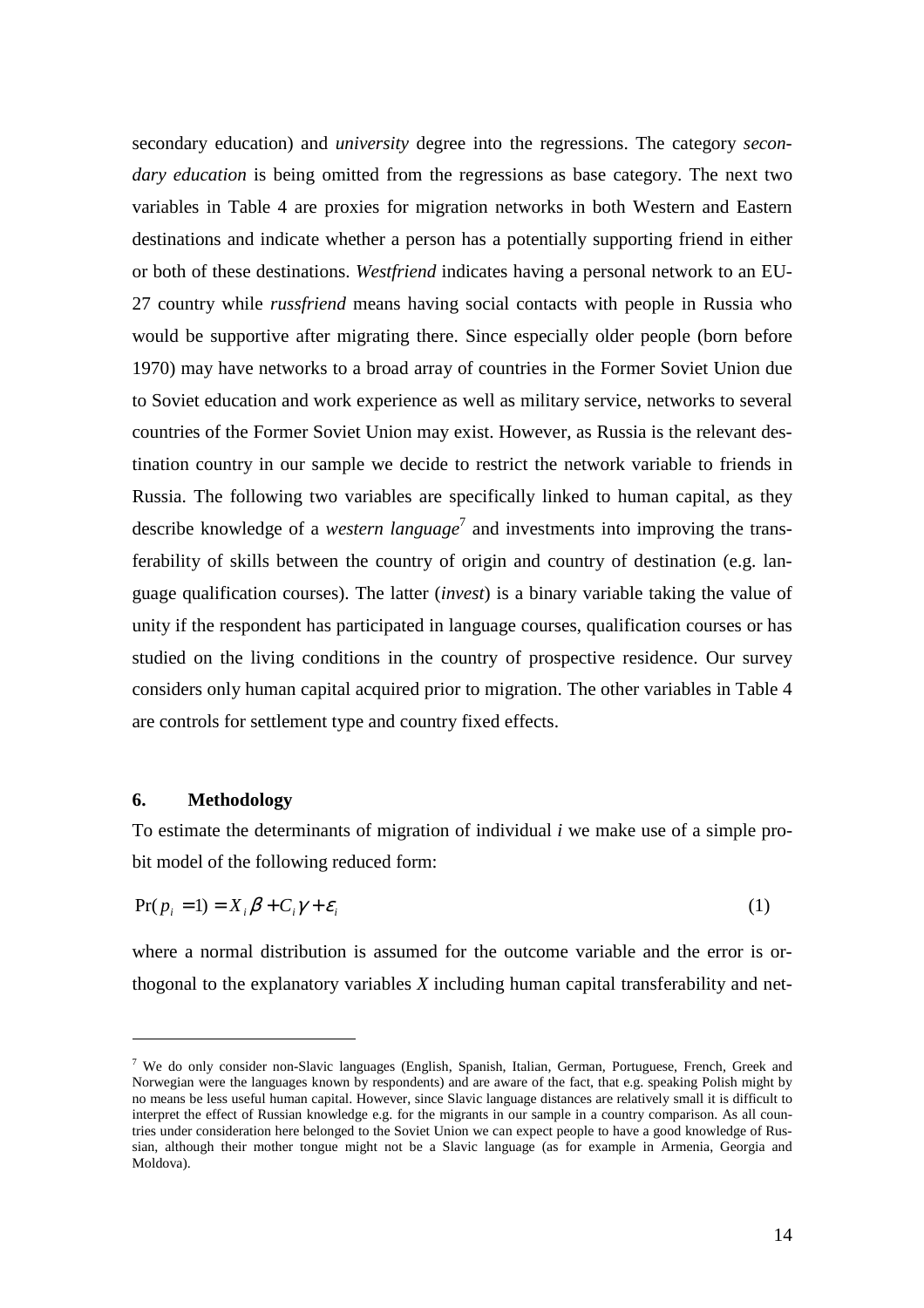works as well as controls *C*. A utility maximizing individual will chose migration if the costs (transportation as out-of pocket costs as well as psychological costs) are offset by the economic gain (the expected wage in destination minus the foregone earnings at home). As noted before, investments into human capital transferability are costly prior to the move, but they tend to reduce the costs post-migration. Besides, they increase the expected wage and/or the propensity to get a job at a given wage in the destination region. Above, *invest* could also proxy how serious individuals were about their migration plans in the past.

The choice of migration destination can be easily captured in the framework of utility maximization. Person *i* will chose migration destination *j* if  $U_{ii} > U_{ii}$  for  $j \neq l$ . Utility of individual *i* can be split into an observable and an unobservable part:

$$
U_{ij} = V_{ij} + \varepsilon_{ij} \tag{2}
$$

To analyze migration destinations we estimate a conditional logit model in which an individual is faced with the option to either migrate to the EU, to Russia, to overseas or not to migrate at all. It is important that this discrete set of choices satisfies the Independence from Irrelevant Alternatives assumption (IIA). The error term is extreme value distributed and iid, i.e. not correlated across choices. The probability of an individual choosing destination *j* can be notated as follows:

$$
Pr(Y_i = j) = \frac{\exp(x'_{ij}\beta)}{\sum_{j=1}^{j} \exp(x'_{ij}\beta)}
$$
(3)

where *x* represents explanatory variables, among which we assume personal networks to play a pronounced role as they lower the cost for migration.

Generally, the IIA assumption is rather restrictive, since changes in the characteristics of one destination may distort the migration choice. Nevertheless, we use a small number of destinations which relaxes restrictivity a bit. Above, Train (2003) and Christiadi/Cushing (2007) have shown that violations of the IIA might not drive result insufficient if individuals' preferences are of interest rather than migration forecasting.

To understand the duration of migration we have to take into account that gains and costs from migration are not constant over time. The larger the out-of-pocket migration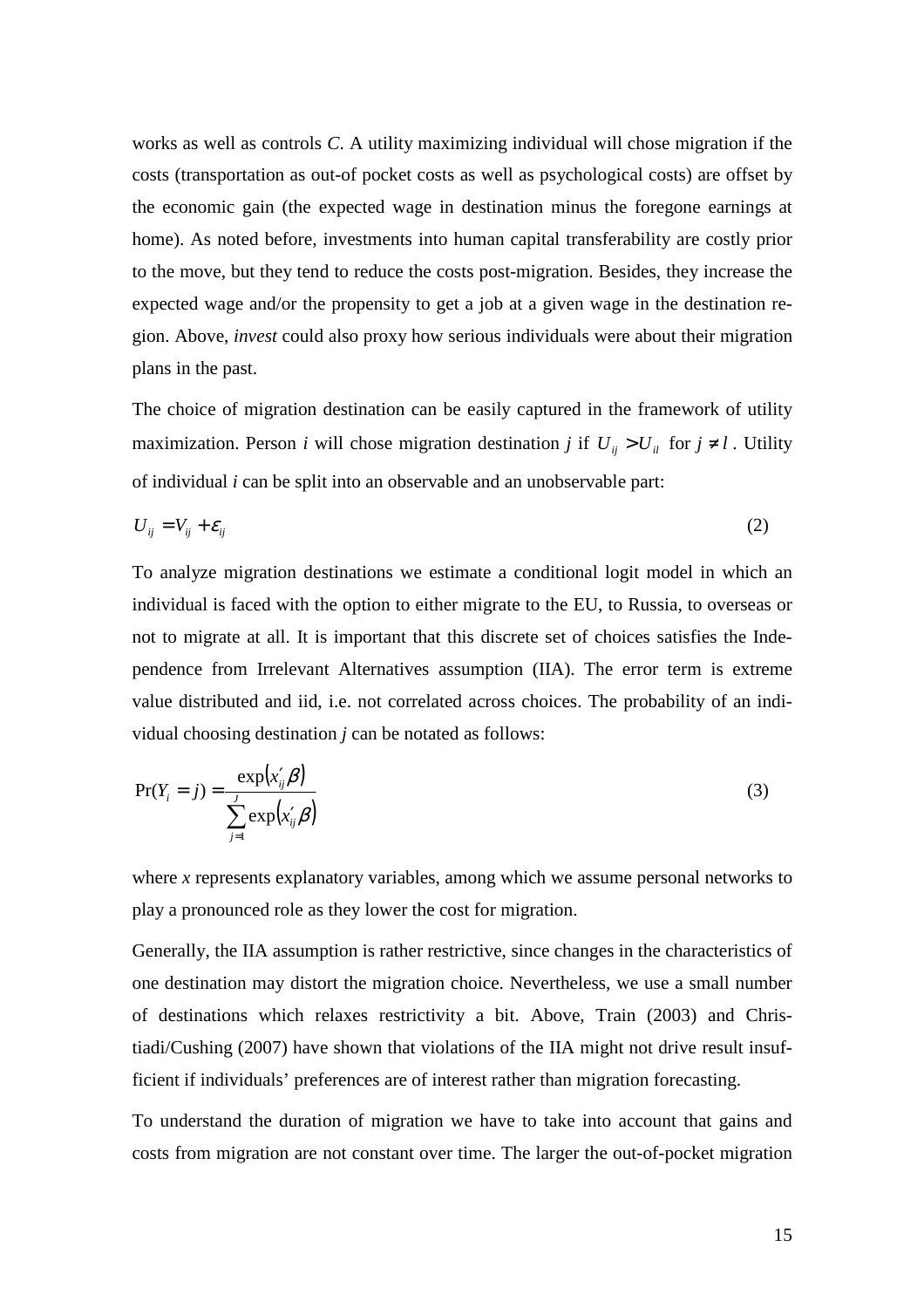cost, the longer an individual has to work abroad to reach the "break-even" of the migration investment. On the other hand, psychological costs may rise steeply as time passes, especially in the presence of family in the country of origin. On the political side, visa regulations often limit the stay of a person abroad or force her to turn illegal by overstaying the visa. Estimating the determinants of migration duration with OLS would yield biased, inconsistent and inefficient estimates for count data (Long 1997). We make use of a non-linear model for which we assume a Poisson distribution. The model is subject to the strict assumption of equidispersion of mean  $\mu$  and the variance of months of migration *y*. To investigate potential misspecification of the Poisson model, we estimate a negative binominal regression model where overdispersion (alpha) varies across observations of the following type (NBREG model):

$$
P(y|\mu,\alpha) = \frac{\Gamma(y+\alpha^{-1})}{\Gamma(y+1)\Gamma(\alpha^{-1})} \left[ \frac{\alpha^{-1}}{(\alpha^{-1}+\mu)} \right]^{\alpha^{-1}} \left[ \frac{\mu}{(\alpha^{-1}+\mu)} \right]^y \tag{4}
$$

where the Poisson event arrival rate  $\lambda_i = \exp(x_i \beta)$  which is restricted to the mean  $\mu$  (as in the Poisson model) may vary systematically by incorporating an overdispersion distribution Γ:

$$
\lambda_i = \exp(x_i\beta + u_i)
$$
 with  $\exp(u_i) \sim \Gamma(1/\alpha, \alpha)$ 

Another problem of the count data application is the potential bias through excess zeros. Many individuals have not made any migration experience over the preceding three years, thus exhibiting "zero" months of duration. However, the process producing zeros because of not migration may strongly differ from the process determining the counts of time abroad, including potential zero counts due to migration shorter than one month. What is necessary is a model which is capable of distinguishing between both unobservable processes by weighting

$$
y_i \sim 0
$$
 with probability  $q_i$ 

$$
y_i \sim NB(\lambda_i)
$$
 with probability  $1 - q_i$ 

In applying a zero inflated negative binominal regression model (ZINB model), we introduce an inflation variable which is strongly associated with the production of zeros stemming from the absence of positive migration decision in the past. We argue that having another person with migration experience in the household does impact on the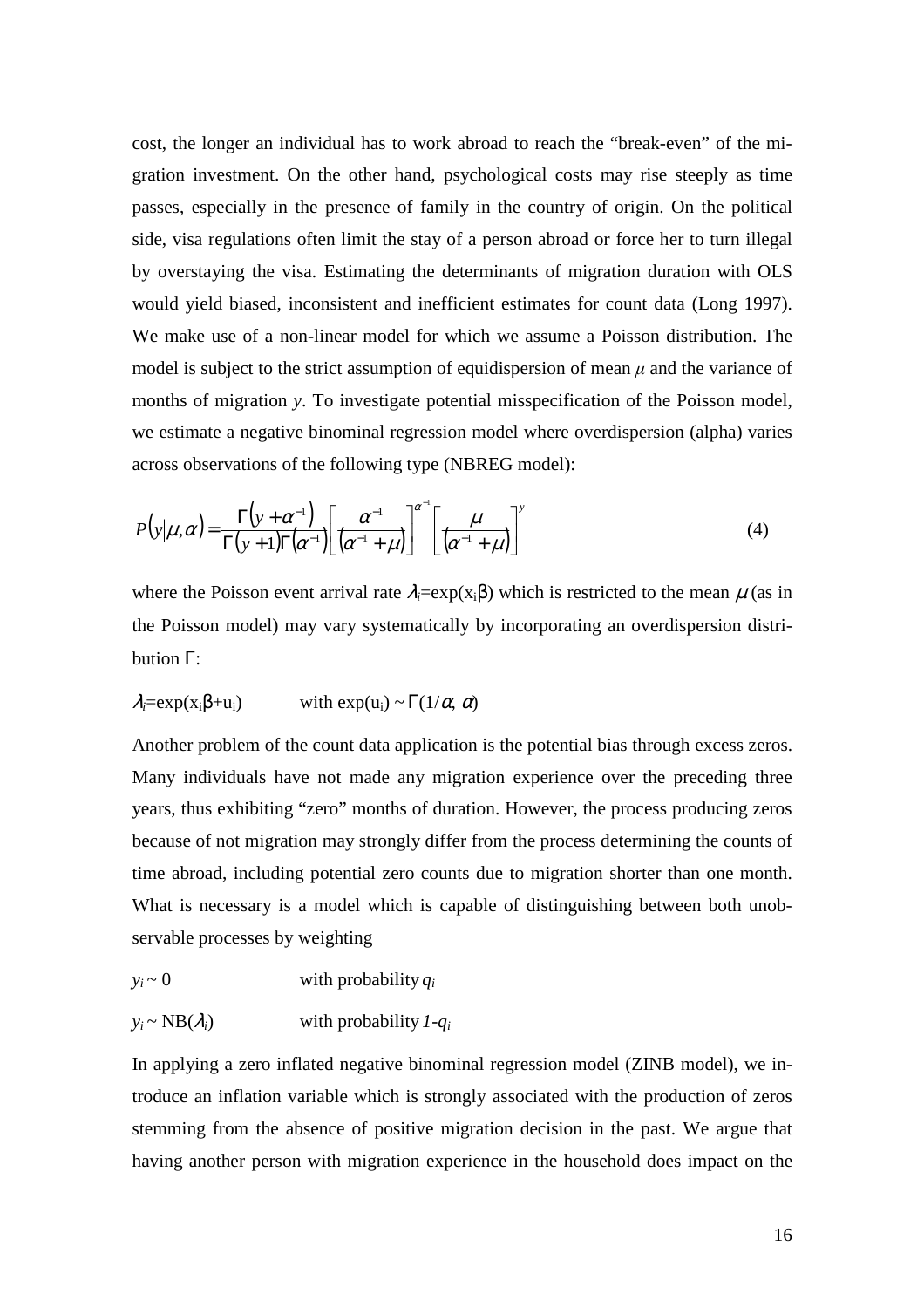decision whether to migrate. However, migration duration should be almost uncorrelated since many exogenous factors such as employment opportunities and conditions abroad as well as visa regulations will prevent from perfectly aligning migration stays. Indeed, the pair wise correlation coefficient of having another migrant in the household and own migration duration is weak and insignificant exhibiting the necessary property for this instrument.

For several regressions we split the sample into urban and rural households. This is due to the fact that employment opportunities are scarce in rural areas of the former Soviet Union and might thus lead to different determinants of migration patterns. Another distinctive feature we account for is different migration determinants for men and women. While the underlying assumption for the interpretation of the female dummy in the full sample regression is that gender is a shift parameter, the split of the sample allows for qualitative differences in determinants of migration decisions. The presence of children, for example, is expected to impact in a different way on the decisions of men and women.

#### **7. Results**

#### *Descriptive statistics*

A country of origin comparison of migration patterns can be seen from Table 5 which reflects unweighted information. According to our data Belarus, Moldova and Ukraine are countries with high levels of short-term migration experiences (above ten percent), while this form of migration is less common in Armenia and Georgia (below five percent). In the case of Moldova and Ukraine, the recent participation of these countries in international labour migrations has widely been documented (Danzer and Handrich 2007, Dietz 2007, Görlich and Trebesch 2008). The comparatively high short term migration flows in Belarus come somehow as a surprise. Most likely, a considerable predominantly irregular short term return movement has developed in Belarus, challenging its seemingly closed character.

Confirming human capital theory and gender specific migration research, men tend to migrate about twice as often as women in Belarus, Moldova and Ukraine, in Armenia five times as often. A study done by Minasyan and Hancilova (2005) which found a similar high proportion of men in Armenian labor migration suggests, that traditional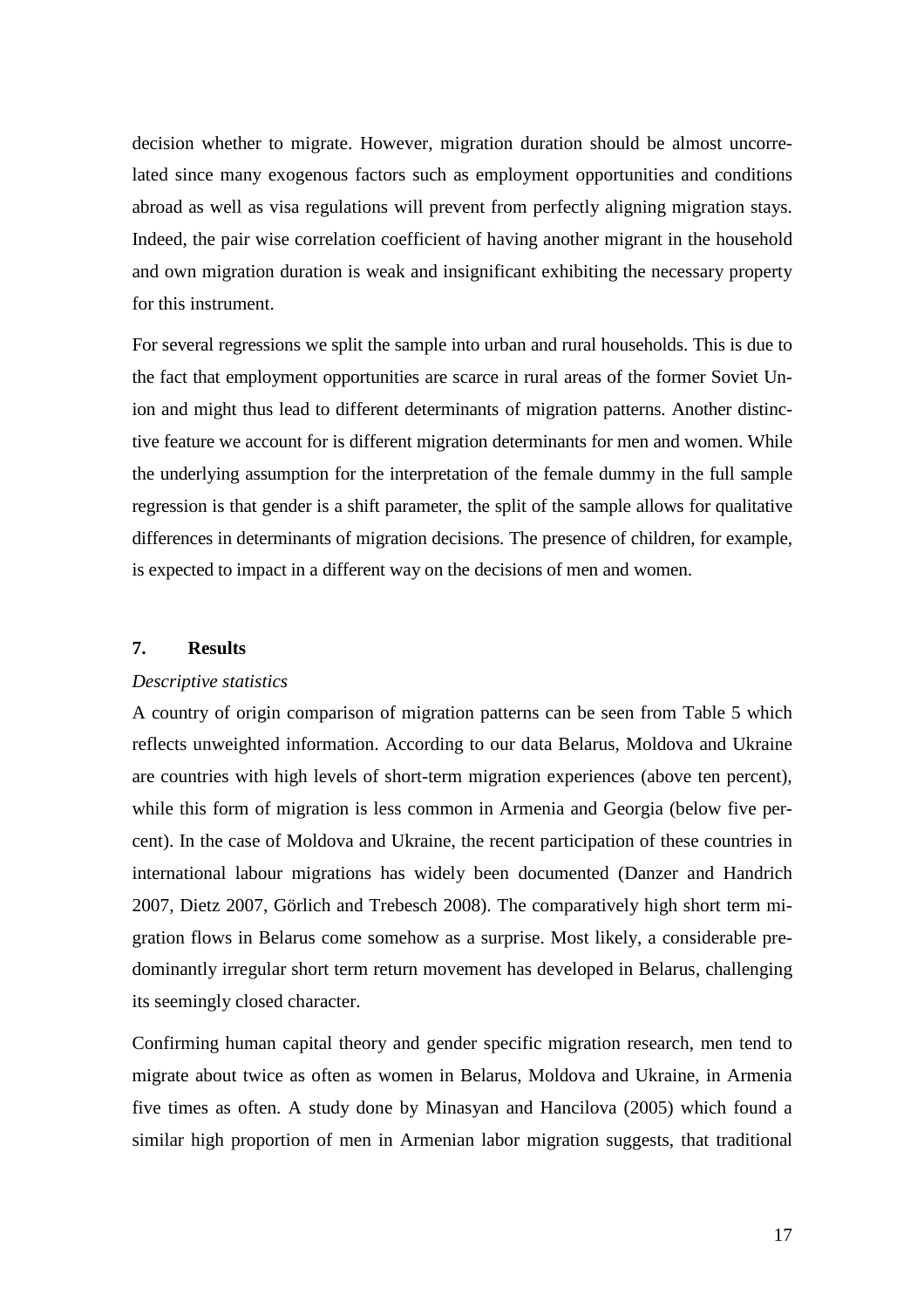cultural norms and social patterns are foremost responsible for this gender bias. Only in Georgia, women comprise a minimally larger share of migrants. This could be a result of recent tightening in Russian policies towards labour migrant from Georgia (Badurashvili 2004), thus encouraging movements to European Union destinations. Informal networks and the household service and care job dominated demand structure in receiving Western countries seem to channel women from Georgia into temporary labour migration. In all countries but Belarus, migration is more prevalent in rural areas. Most likely the reason lies in the comparatively low rural population share in Belarus (28%) where less emigration pressure exists in the country side. In all researched countries except Ukraine, Russia attracts the largest share of migrants; although the destination split between East and West is almost equal in Belarus. The choice of destinations in Ukraine heavily depends on the regional background of migrants. Whereas migrants from the Western part of Ukraine predominately move to European Union countries, Russia is the most attractive destination for migrants from the Eastern part. It has to be mentioned though, that migration intentions are higher in the West of Ukraine. Men and women tend to choose similar destinations for all countries of origin, but the settlement type influences the destination decision differently across countries: While in Armenia rural migrants head for the EU, their urban counterparts prefer to migrate to Russia. The opposite holds for Moldova, where according to Moshneaga (2006) the less dynamic part of the labour force, living in the country side or small towns, primarily go to Russia for work.

In Table 6 we take a closer look at migration networks to both destinations (West and Russia) as well as to language knowledge and investments into improved human capital transferability prior to migration. Migration networks to Russia are stronger than Western networks in Armenia and Belarus, but only marginally for the latter. In all three other countries, the networks to the West are much better developed than to the East. Men's network ties to Russia are stronger than women's and Russian networks exhibit a stronger gender bias than Western networks (which are quite equally distributed between sexes). This might reflect that males were more engaged in labour exchange in times of the Soviet Union than females. In general, international networking is higher for urban respondents which might be caused by scarcer communication facilities in rural areas. Notable exceptions are Belarus, where Russian networks are stronger in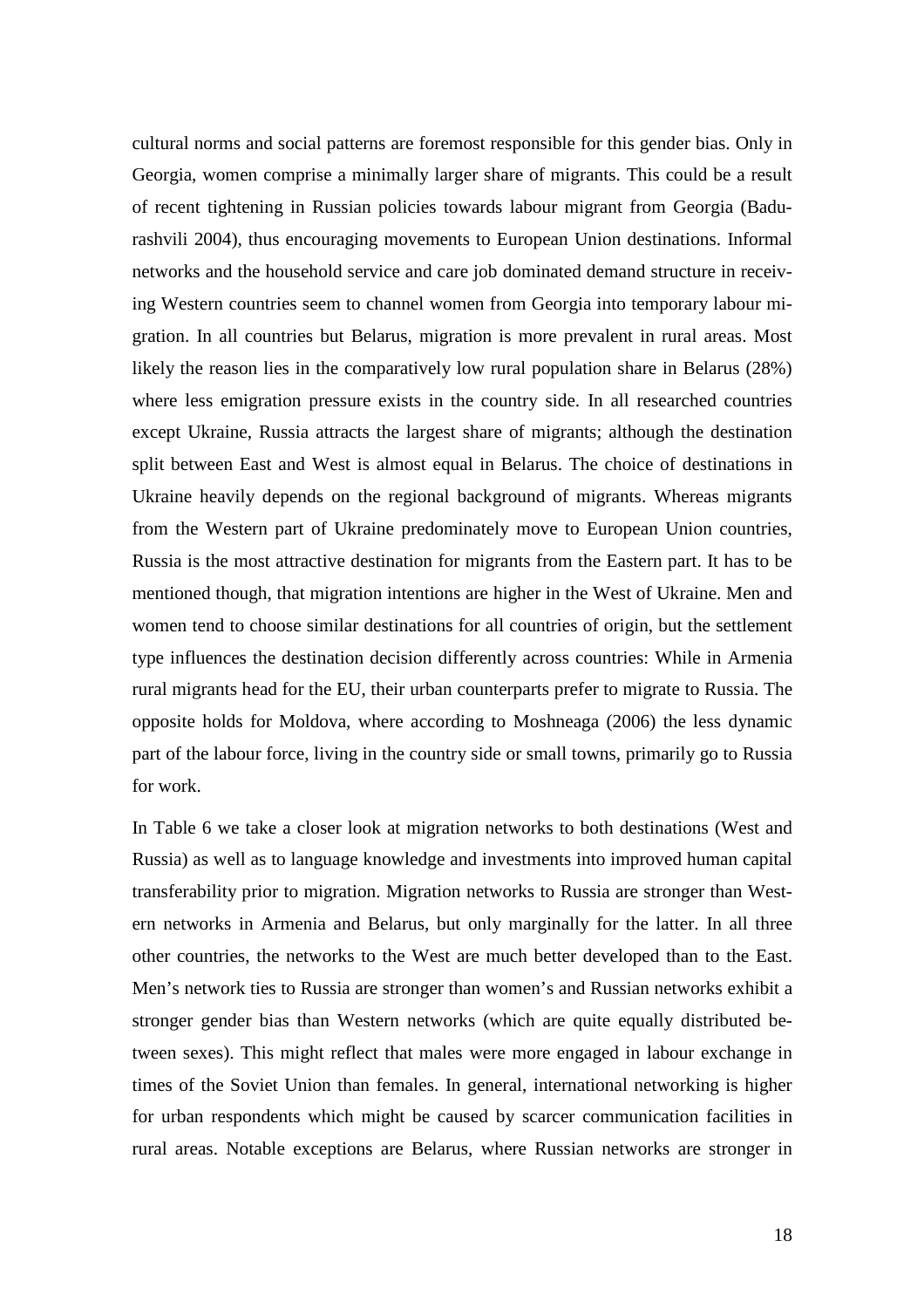rural areas, and Moldova, where networks to EU countries are more advanced in the countryside. Self-reported Western language skills are especially high in Belarus and Georgia, they are stronger among women and in urban settlements. The former most likely reflects the larger share of women in higher education, the latter better educational facilities in urban areas. Ex ante investments into human capital transferability are around 30 percent in Georgia, Moldova and Ukraine, whereas in Armenia and Belarus people are less engaged in improving their human capital with respect to a prospective movement. The gender split shows that men tend to invest more prior to migration which might be a strategy to catch up with women's better language skills. Similarly, investments are higher in rural areas with the notable exception of Belarus (where facilities in rural areas are scarce) and Ukraine.

Table 7 reports migration durations exclusively for migrants. While Belarussians and Georgians spent on average five to six months abroad during the preceding 36 months, Armenians, Moldavians and Ukrainians went eight to ten months abroad. In the latter two countries, men and women stay about the same time away from home, while Georgian women are more than twice as long abroad than their male counterparts. Male migrants from Armenia and Belarus spend substantially more time in the country of destination. The longest stays abroad (more than ten months) can be observed for rural or male Armenians as well as for Moldavians and Ukrainians in urban settlements.

### *Multivariate regression results*

In the following section, we provide results for the multivariate regressions to characterize migration patterns, controlling for several factors influencing the migration decision, destination and duration. Table 8 presents marginal effects of eight regressions concerning the determinants of migration. All regressions have a reasonable fit. The first four regressions show that being a women and being above 50 years old strongly discourages migration. This result is in line with the theoretical argumentation of human capital theory and a number of empirical findings in other parts of the world (Mora and Taylor 2005). According to our results a university degree lowers the propensity to migrate, while lower education weakly enhances migration. This contrasts a number of studies which points to a positive correlation between education and migration (Adams 2003). However, in analysing former Soviet Union countries we hypothesized, that higher edu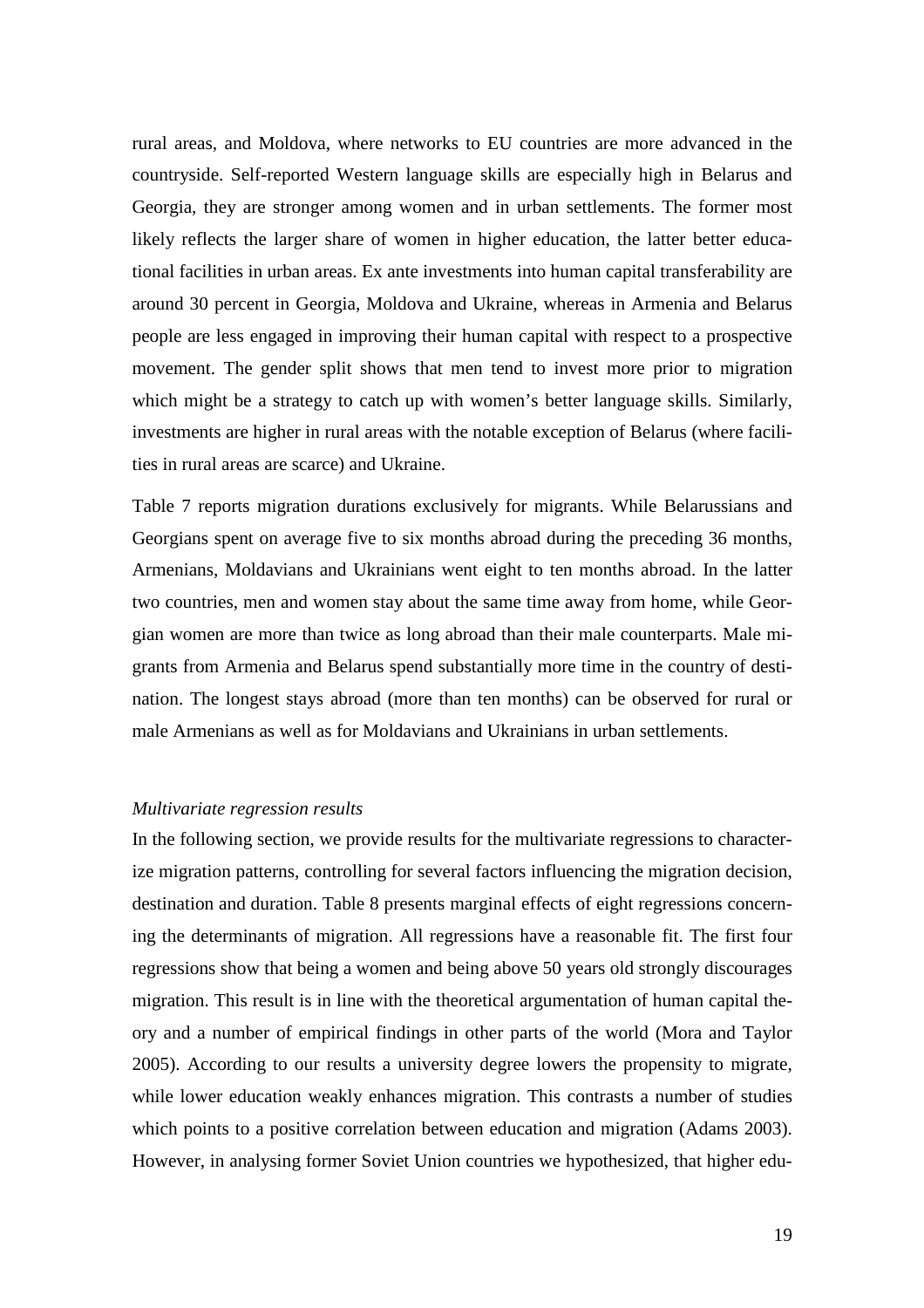cation obtained in these states does not pay off abroad as skills are not easily transferable, particularly not in Western countries. Furthermore, we expect a similar structure at work in destination economies as has been described by Mora and Taylor (2005: 47) in the case of migrations from Mexico into the USA: Because a high percentage of migrants are irregular and predominantly employed in low-skilled occupations, returns to schooling obtained in the home country are small. Children and being married play a surprisingly unimportant role in preventing migration. Only when restricting the sample to the high migration countries Belarus, Moldova and Ukraine, the presence of small children up to five years significantly reduces the propensity to migrate by five percent. This may be explained by the temporary character of migrations in our study which allows keeping up the family bonds while earning money abroad. Improved forms of long distance travel and communication facilities may have additionally supported migrations in the presence of dependent family members.

Networks do not seem to have a very strong impact on the migration decision. Only when restricting the sample to high migration countries and more so when considering only rural respondents, network contacts to Russia significantly increase the propensity to migrate. We think that weak "professional migration infrastructure" in rural areas leads people to rely on personal interaction. It does not come as a surprise, that knowledge of a western language is a positive determinant for migration. Likewise, having invested a priori into improvements of human capital transferability fosters migration. When restricting the sample to urban vs. rural as well as male vs. female respondents, it becomes clear, that determinants of migration differ across space and gender: Being married, younger than 25 or older than 50 has a significant and much stronger effect in rural compared to urban areas. This potentially indicates more traditional social roles in rural areas. Likewise, the effect of high or low education is stronger in rural settlement. Comparing the migration determinants for men and women exhibits a gender specific pattern. Very young and older men are less likely to migrate as compared to their female counterparts; young women are even especially likely to emigrate. We explain this pattern by the demand structure for labour migrants abroad: While men mostly work in construction or agriculture, i.e. heavy labour, the highest demand for women is in home caring and nursing which can be performed without any age restrictions. Our results seem to confirm the demand for low paid female migrants who work in care and house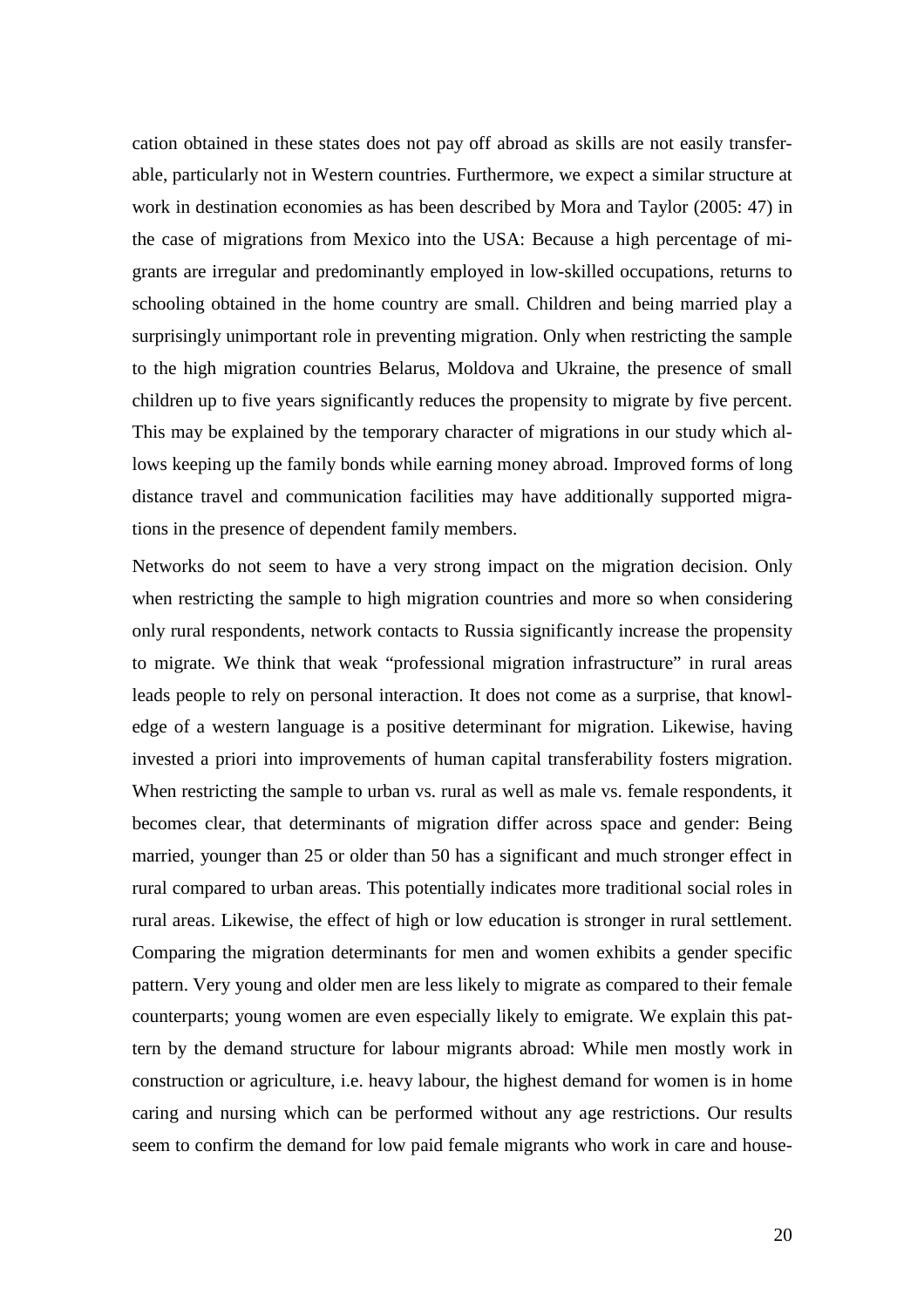hold services, as an increasing number of women in advanced societies participate in the labour force (Ehrenreich and Hochschild 2002). Employment patterns in post-Soviet countries that traditionally relied on a high labour market participation of women (with kids being looked after by state institutions or grandparents) do not differ in that respect.

As expected, the presence of small children has an especially strong discouraging effect for women, but not for men. Being a university graduate discourages men from migration, potentially because they can find employment at home more easily than well educated women. Education of women, on the contrary, does not play a significant role for migration decisions. As we learnt from Table 6, western language knowledge is less widespread among men, thus raising the migration propensity for those men who do speak a foreign language strongly.

We report the determinants of the destination choice in Table 9. The omitted base category for the estimation is the choice of no migration. Thus the coefficients have to be interpreted in comparison to the group without migration experience. In our context, the core interest lies in the comparison of the two main destinations for Eastern European migrants: the EU and Russia. It turns out that gender, age and education are strong determinants of the destination choice. Women are more likely to migrate to the EU than to Russia, where the demand for household and care services is still comparatively low.<sup>8</sup> In the two younger age groups, migrants and non-migrants do not significantly differ, irrespective of the destination. However, older migrants prefer Russia, certainly reflecting Soviet Union ties, and are extremely unlikely to migrate long distances, as e.g. to the USA or Canada which are captured in the "other" category. Having school children or a person older than 75 in the household, significantly reduces the propensity to migrate far distances. University education seems to play an important discouraging role in the choice of Russia only, but after controlling for western language skills, university graduates become less likely to migrate to Western Europe as well. This finding further strengthens the argument that highly educated people in former Soviet Union countries do not have a strong incentive to migrate temporarily as they do not expect their education to pay off abroad. We find that migration networks are more important in determining migration to Russia with the expected positive coefficient for having Russian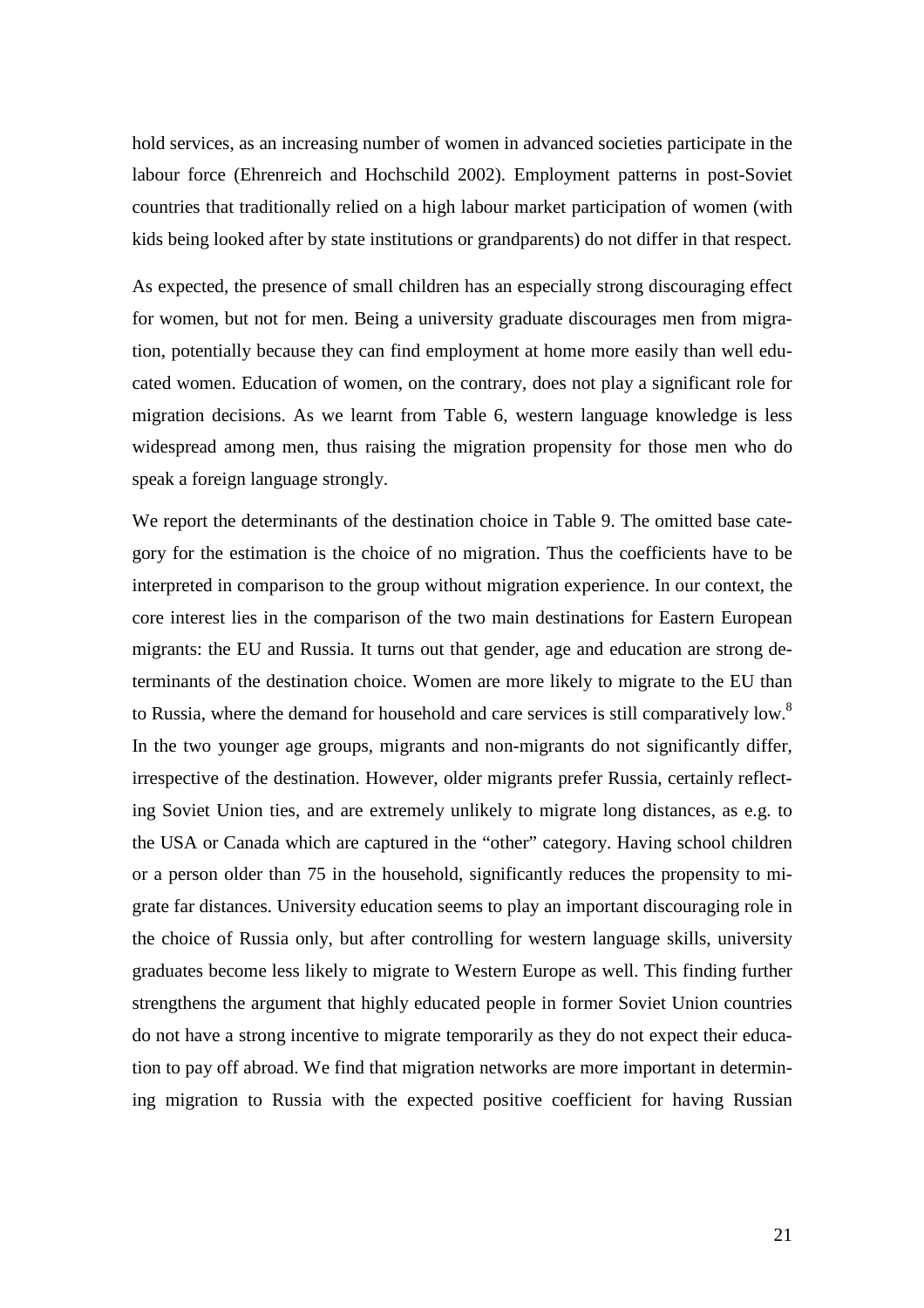friends abroad. Because networks have been proven to be of high relevance in numerous international movements (Massey at al. 1998, Hatton and Williamson 2005) this result is just a further confirmation of the 'family and friends effects'. Networks to the West are outperformed by western language skills, which are an extremely important driving force for attracting people. This result is in line with a recent study on labour migrants from Mexico to the USA which found migrants with a higher English lanuage proficiency choosing on average a destination location in the US with a small Mexican population (Bauer, Epstein and Gang 2005). In comparing countries of origin, we find that Armenia and Belarus are less likely to send migrants to the West, while individuals in Georgia are slightly less likely to go to Russia as compared to the EU. In these results we find a certain reflection of political orientation of the countries under consideration. Moldavians, however, are more determined to move to Russia.

More details can be studied with separate estimations for men and women (results not shown). Highly educated men are especially unlikely to migrate at all, while low education strongly fosters their choice of going to Russia. This result strengthens the observation that young men often work in the construction sector, especially in Russia. The largest share of those men has rather low education. Lower educated and older women do not chose Western Europe as a destination what seems reasonable in the light of lower costs and risks when moving to Russia. While for both sexes, language skills play a similarly important role for choosing a European Union destination, the impact of migration networks seems especially strong for men. Having Russian friends significantly lowers the chance to migrate to the West or overseas, while it significantly increases the choice of Russia. For women, the impact of migration networks is statistically not significant different from zero. We may nevertheless suspect that networks in the form of commercial agents play a considerable role in supporting the movements of females to European Union countries.

The determinants of migration duration are reported in Table 10. All but the regression for the sub samples considering only women and urban residents, are plagued by over dispersion and excess zeros, thus making the estimation of a zero inflated negative binominal regression model (ZINB) necessary. The remaining two regressions only suffer

<u>.</u>

 $8$  According to Tishkov et al. (2005: 27) migrants in Russia work in construction, transport, forestry and trade.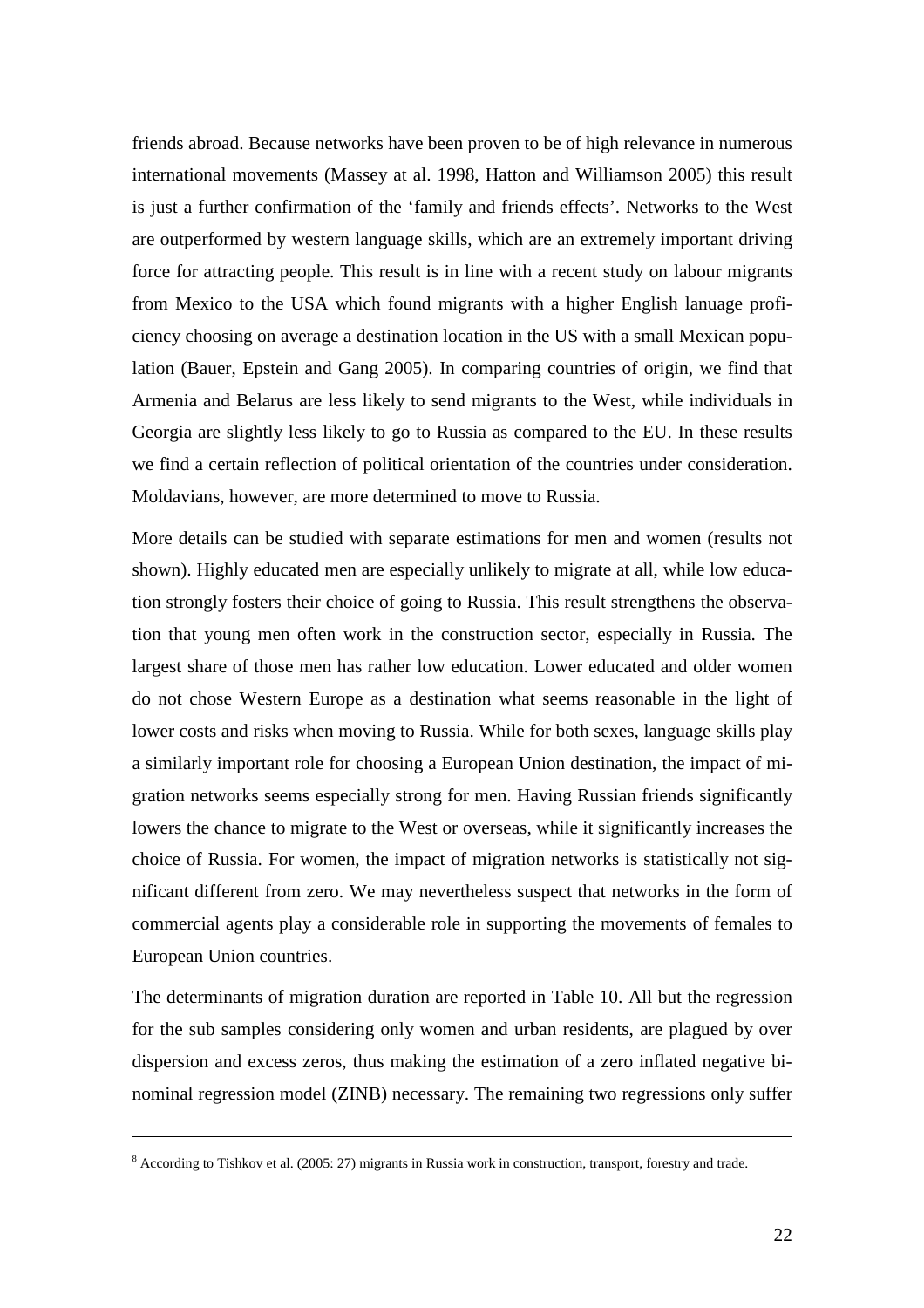from over dispersion, while the Vuong test indicates no serious problems of excess zeros here. Thus we estimate negative binominal regression models (NBREG). The interpretation of the coefficients is straightforward: The constant reports the average migration duration for a middle-aged (36 to 49 years), unmarried, male, Ukrainian migrant with secondary education who lives in urban areas and has no children. Potentially the constant may be downward biased since singles are underrepresented in our sample. Georgians and Belarussians stay about one month shorter abroad than the comparison group. Women, married individuals and university graduates migrate for shorter stays abroad, while older migrants and persons with a higher level of human capital transferability stay significantly longer. When splitting the sample along geographic and gender lines, it becomes clear that the duration reducing effect of being married only holds for women and rural respondents. In rural areas, younger migrants tend to stay significantly shorter periods of time abroad. An interesting pattern arises for dependent family members in the household: Small children significantly reduce the length of stay for men only, while having a (dependent) elderly in the household shortens the stay abroad for urban households. The first result is quite puzzling and requires further analysis, while the explanation for the latter could lie in the contribution of elderly persons to the income generation process of households. As a study on poverty in Ukraine revealed, pensioners tend to positively contribute to household incomes resulting in reduced propensities of facing economic hardship (Brück, Danzer et al. 2007). As a kind of "insurance" elderly might lower the necessity for earning money through migration as a stable stream of income is available.

#### *Robustness checks*

In the following we deal with two potential sources of bias to our analysis: Pooling of countries and potential endogeneity of variables.

The first question which arises in a cross-country study concerns the issue of comparability. We use Chow tests to check whether pooling of observations from different countries is applicable. The tests do not indicate that determinants for migration decisions, destination and duration of migration differ a great deal between countries.<sup>9</sup> Thus

 $\overline{a}$ 

<sup>&</sup>lt;sup>9</sup> Statistics not shown.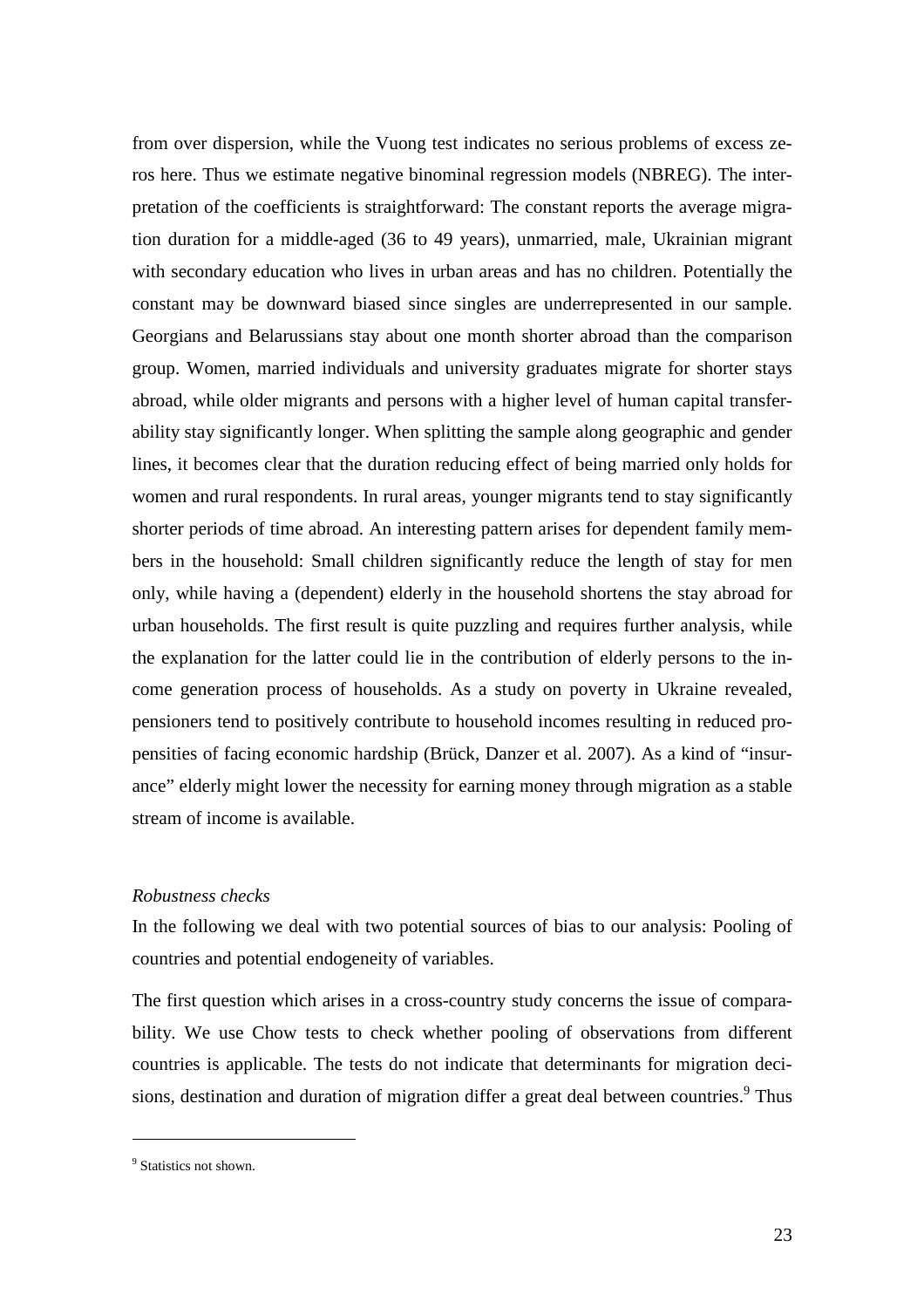we feel safe with the implemented country fixed effects in our analysis which have to be interpreted as shift parameters.

Estimating the effect of migration networks on the migration destination has a serious caveat: Since we cannot observe an individual's whole migration experience, it might be the case that personal networks exactly exist *because of* migration experiences prior to our period of analysis. To test whether our results might be biased as a result of network endogeneity, we make use of the approach proposed by Rivers and Vuong (1988). As in all tests of endogeneity we first have to find convincing instruments. We decide to instrument both friendship networks to the EU and to Russia. Investments into human capital transferability are a priori investments, but language skills could be endogenous as well. For that reason, we also instrument the knowledge of a western language. Our instruments are geography based as they take the average regional density of networks and of language knowledge, respectively, multiplied by household size. The rationale behind these instruments is the following: In regions with many people connected abroad, the potential access to their helping hand is larger. Another potential instrument for migration network to Russia is being orthodox.

Table 11a shows that all instruments have the desired properties: They are highly correlated with the potentially endogenous regressor but uncorrelated with the dependent variable. Table 11b reports the z-statistics of the second stage for the predicted first stage residuals. In the Rivers-Vuong approach this statistic can be interpreted as a simple test of the exogeneity hypothesis of the instruments. In case the statistic shows a certain level of significance, the regressors can be assumed to be endogenous and require the use of instrumental variables. As becomes clear from the table, both networks should be instrumented in the estimation of the Western destination, while the estimation of the destination Russia is plagued by endogeneity to a much lesser extent. Language does not seem to exhibit any endogeneity problem. When instrumenting both destination equations, the Wald test of exogeneity failed to reject the null for exogeneity of networks in case of migration to the Eastern destination. This can be interpreted as some confirmation that endogeneity plays less a role for this migration process. Thus we present only results for the simple probit and IV probit for migration to the West in Table 11c. The qualitative results are similar in both equations, but we obviously lose precision in the IV estimation. Interestingly, after accounting for endogeneity, the posi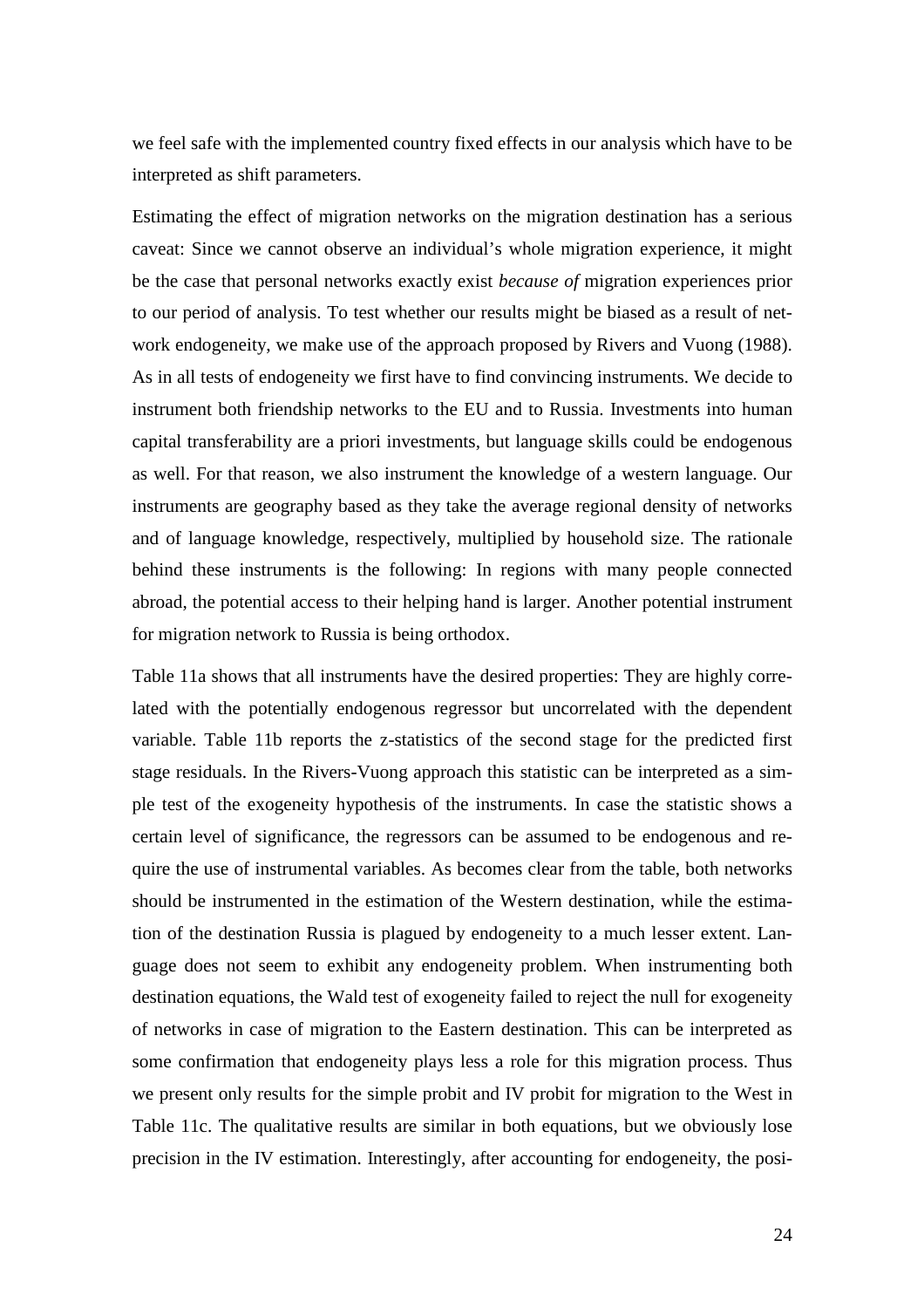tive effect of western friends for westward migration vanishes, while the discouraging effect of networks in Russia remains strong.

## **8. Summary and Policy Implications**

Our paper explored short term migration patterns in terms of migration decision, destination and duration in five Eastern European former Soviet Union countries.

Among the important determinants to migrate we found individual demographic characteristics and household conditions. Although most of these determinants do not greatly differ in former Soviet Union countries from what is observed in other parts of the world, two results are noteworthy by international standards: the surprisingly low importance of the presence of young children on the migration decisions and the high share of comparatively older migrants. Human capital and networks rank prominent in determining patterns of economic migration. This leads us to the conclusion of increasing importance of short term migration for the countries under considerations, as migration networks rapidly develop and human capital becomes better transferable across space. Much depends on the economic performance of sending Eastern European countries, which will directly impact on the migration decision in the form of push factors.

Several policy implications can be drawn from our analysis, both for the countries of origin and the countries of destination. In recent years, migration networks have been established, which make potential migrants better informed and thus less risk-exposed as concerns their experience abroad. Fears of brain drain have not been substantiated in our analysis, although the results may differ in the case of permanent migration. Migrants come from various educational backgrounds and many already invested ex ante into the transferability of their human capital with respect to the destination region, e.g. by learning a foreign language. This finding indicates that migration can be treated as an investment made by individuals. The role of human capital seems to be well understood by migrants; the investment pays off a double (private and social) dividend: First, for the migrant who improves personal human capital to earn higher incomes and, second, for the countries of origin through increasing levels of education and skills – irrespectively of whether people migrate or not. These results provide tentative and indirect support for the potential of brain gain in migrant sending countries.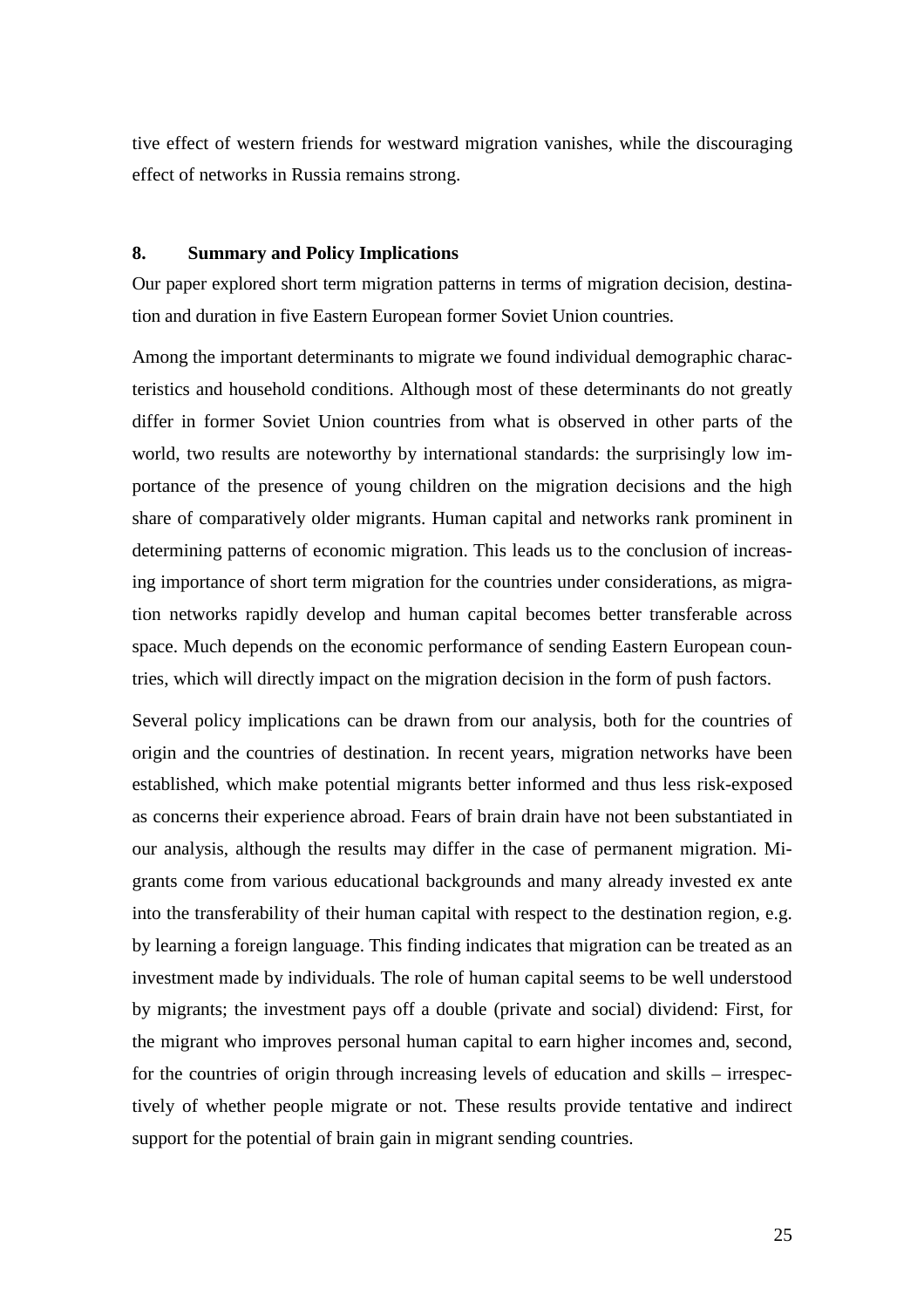The major draw back for migrant sending countries lies in the high potential for social problems in families. As noted above, the presence of children does not prevent from migration. Social policy has to be aware of these detrimental effects which are likely to result in high numbers of social orphans, as observed in the case of Moldova and Ukraine in recent years.<sup>10</sup>

As concerns the countries of destination we will restrict ourselves to two major implications for the European Union which are of high importance in the political debate. The first concerns fears of immigration from Eastern European countries. Despite focussing on short term migration only, we want to stress that migration is economically motivated and that migrants prepare and invest into human capital transferability to find employment in the EU. Permanent immigration and social benefit abuse seem to be weak objectives. Second, the educational background of migrants coming to the EU is quite low. Most likely, highly qualified workers, who the EU increasingly intends to attract, do prefer other destinations. Potential reasons may be the rather immigration opposing political culture in Europe (as e.g. compared to the USA), strict regulations on visa issuing and on the acceptance of educational certificates and skills. However, our analysis also clearly reveals the importance of language barriers which makes Russia a naturally attractive destination for many Eastern Europeans.

 $\overline{a}$ 

<sup>&</sup>lt;sup>10</sup> We thank Natalia Astapova from the UNICEF office Kiev for this information.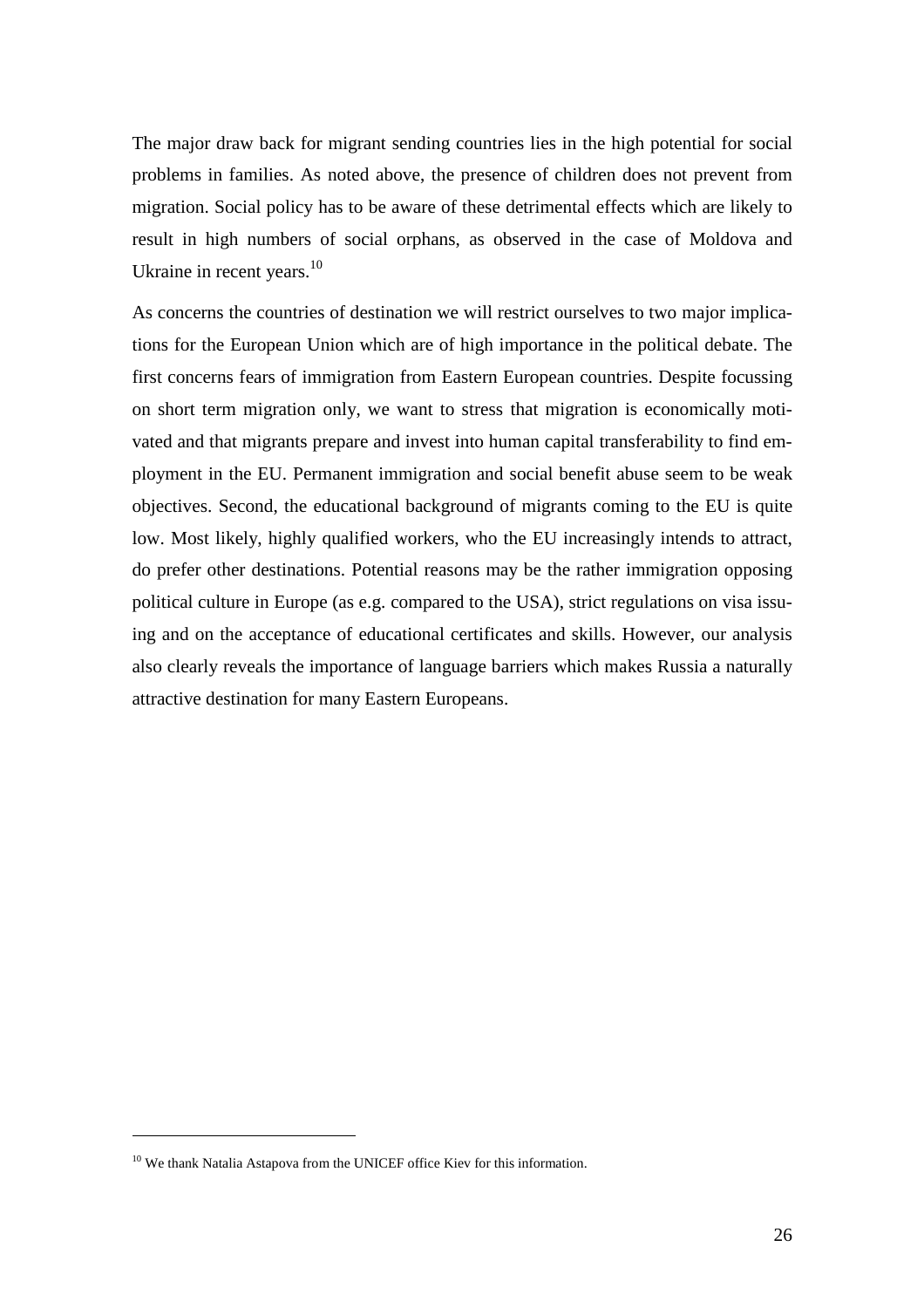#### **References**

- Adams, Jr., R.H. (2003): International Migration, Remittances and the Brain Drain: A Study of 24 Labor-Exporting Countries. World Bank Policy Research Working Paper, No. 3069, Washington DC: The World Bank.
- Badurashvili, I. (2004): Determinants and Consequences of Irregular Migration in a Society under Transition: The case of Georgia. Paper presented at the Population Association of America Annual Meeting, Philadelphia.
- Bauer, T.K., Zimmermann, K.F. (1998): Causes of International Migration: A Survey, in: Gorter, C., Nijkamp, P., Poot, J. (ed.), Crossing Borders: Regional and Urban Perspectives on International Migration. Ashgate: Aldershot: 95-127.
- Bauer, T.K., Epstein, G.S., Gang, I.N. (2005): Enclaves, language and the location choice of migrants, in: Journal of Population Economics, 18: 649-662.
- Borjas, G.J. (1987): Self-selection and the earnings of immigrants, in: American Economic Review, 77: 531-553.
- Boyd, M., Grieco, E.M. (2004): Women and Migration: Incorporating Gender into International Migration Theory". Migration Information Source Washington, D.C.: Migration Policy Institute.
- Brück, T., Danzer, A.M., Muravyev, A., Weisshaar, N. (2007): Determinants of Poverty during Transition: Household Survey Evidence from Ukraine. DIW Discussion Paper, No. 748
- Burda, M. (1995): Migration and the Option Value of Waiting, in: Economic and Social Review 27: 1-19
- Castles, S. (2007): Twenty-First-Century Migration as a Challenge to Sociology, in: Journal of Ethnic and Migration Studies, 33 (3): 351-371.
- Chiswick, B.R., Lee, Y.L., Miller, P.W. (2005): Immigrant Earnings: A Longitudinal Analysis, in: Review of Income and Wealth, 51 (4), 485-503).
- Chiswick, B.R., Miller, P.W. (2007): The international Transferability of Immigrants' Human Capital Skills. IZA Discussion Papers No. 2670.
- Christiadi, C., Cushing, B. (2007): Conditional Logit, IIA, and Alternatives for Estimating Models of Interstate Migration. Research paper (2007-4) presented at the 46th annual meeting of the Southern Regional Science Association, Charleston, SC.
- Clark, X., Hatton, T. J., Williamson, J. G. (2007): Where Do US Immigrants Come From and Why?, in: Review of Economics and Statistics, 89: 359-373.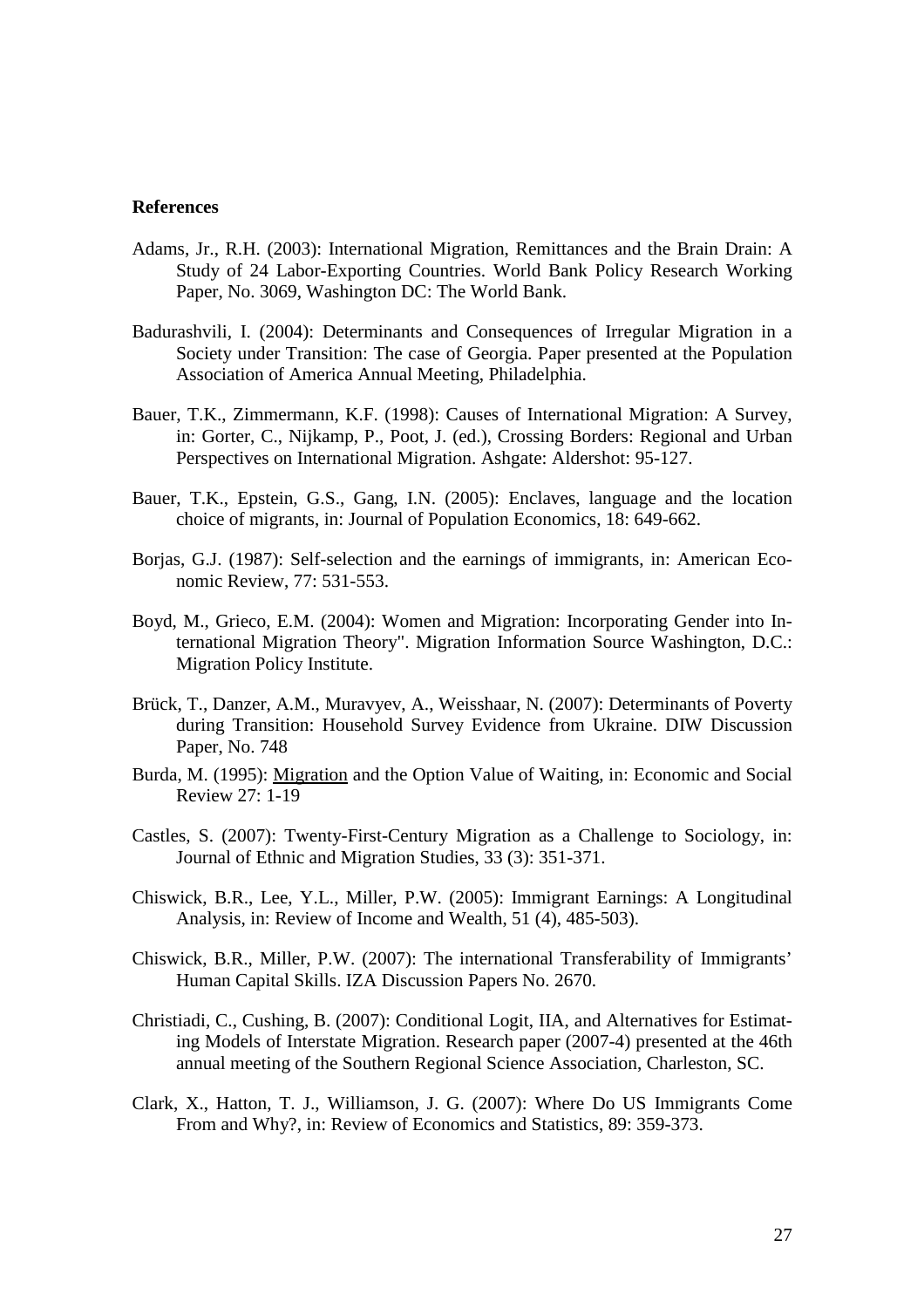- Danzer, A.M., Handrich, L. (2007): Should I Stay or Should I Go?: Ukrainian Migration in Economic Perspective. (Advisory Paper W11) Kyiv: Institute for Economic Research and Policy Consulting, 2007
- Dietz, B. (2007): Migration policy challenges at the new Eastern borders of the enlarged European Union: The Ukrainian case. Arbeiten aus dem Osteuropa-Institut München, Nr. 267, Juli 2007.
- Dustmann, C. (2001): Why go back? Return motives of migrant workers, in: Djajic, S. (ed.): International Migration: Trends, Policy and Economic Impacts, New York: Routledge.
- Dustmann, C., Weiss, Y. (2007): Return migration: Theory and empirical evidence from the UK, in: British Journal of Industrial Relations, 45 (2): 236-256.
- Ehrenreich, B., Hochschild, A.R. (ed.) (2002): Global Women: Nannies, Maids, and Sex Workers in the New Economy. New York: Holt.
- Espinosa, K.E., Massey, D.S. (1997): What's Driving Mexico-U.S. Migration? A Theoretical, Empirical and Policy Analysis, in: American Journal of Sociology, 102 (4): 939-999.
- Görlich, D., Trebesch, Ch. (2008): Seasonal Migration and Networks: Evidence on Moldova's Labour Exodus, forthcoming in *Review of World Economics*.
- Harris, J., Todaro, M.P. (1970): Migration, Unemployment, and Development: A Two-Sector Analysis, in: American Economic Review, 60: 126-142.
- Hatton, T.J., Williamson, J.G. (2005): What Fundamentals Drive World Migration?, in: G. J. Borjas and J. Crisp (eds.), Poverty International Migration and Asylum, Palgrave-Macmillan: 15-38.
- IOM (International Organization for Migration) (2005): World Migration 2005: Costs and Benefits of International Migration. Geneva: International Organization for Migration.
- Ivakhnyuk, I. (2006): Migration in the CIS Region: Common Problems and Mutual Benefits. International Symposium on International Migration and Development, Population Division. Turin: Department of Economic and Social Affairs United Nations Secretariat.
- Kennedy, R. (2007): An EU Invasion waiting to happen, in: Radio Free Europe/Radio Liberty, February 1.
- Krissman, F. (2007): Sin Coyote ni Patron: why the , Migrant Network' Fails to Explain International Migration, in: International Migration Review 39 (1): 4-44.
- Long, J.S., (1997): Regression Models for Categorical and Limited Dependent Variables. A Volume in the Sage Series for Advanced Quantitative Techniques. Thousand Oaks, CA: Sage Publications.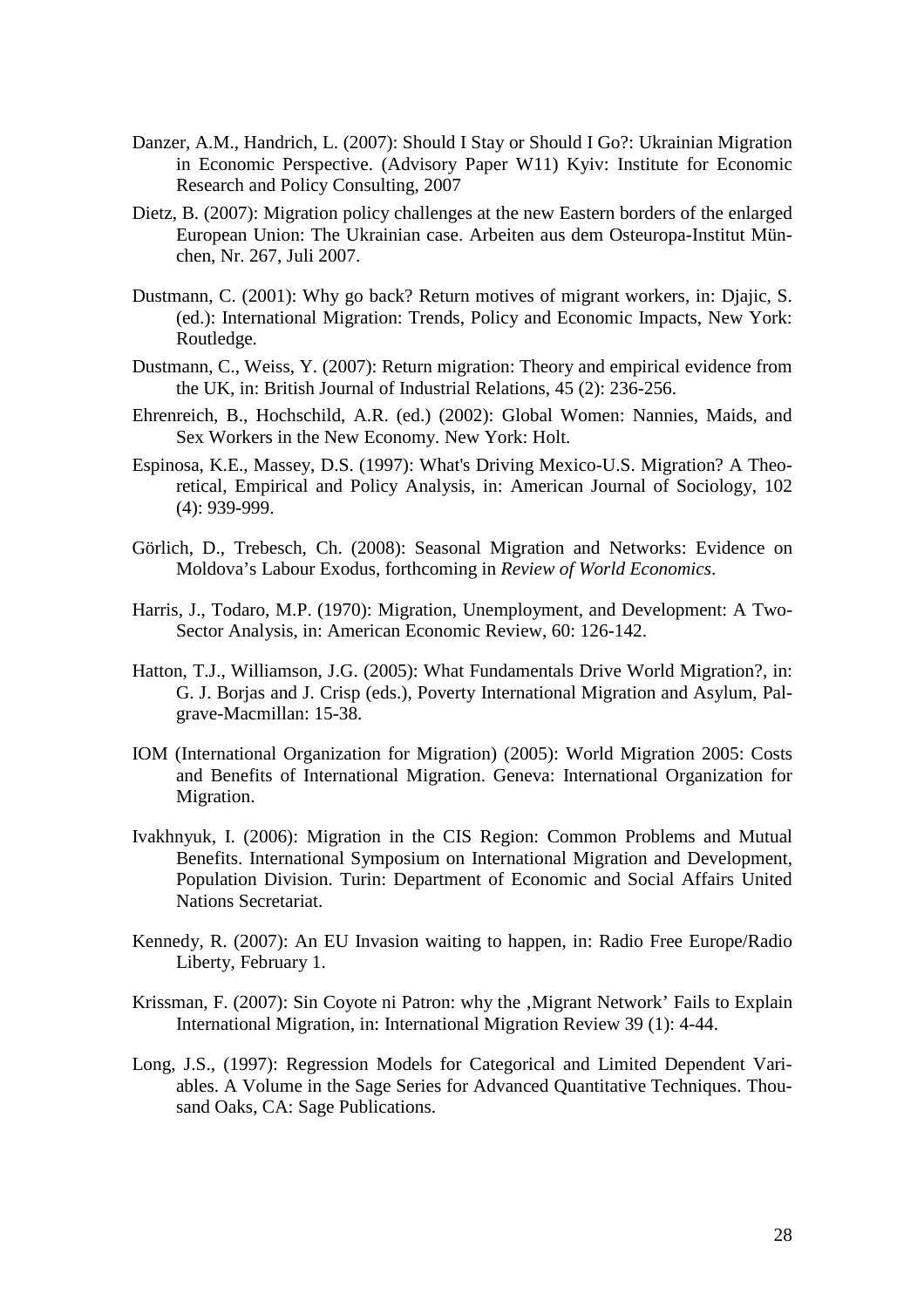- Malynovska, O. (2006): Caught between East and West. Ukraine struggles with its Migration Policy. Migration Information Source.
- Mansoor, A., Quillin, B. (2006): Migration and Remittances. Eastern Europe and the Former Soviet Union. Washington, DC: The World Bank.
- Massey, D.S. (2005): Five Myths about Immigration: Common Misconceptions Underlying U.S. Border-Enforcement Policy, in: Immigration Policy in Focus, 4 (6).
- Massey, D.S., Arango, J., Hugo, G., Kouaouci, A., Pellegrino A., Taylor J. E. (1998): Worlds in Motion. Understanding International Migration at the End of the Millennium. Oxford: Clarendon Press.
- Mayda, A.M. (2007): International Migration: A panel data analysis of the determinants of bilateral flows. CReAM Discussion Paper Series, No. 07/07.
- Minasyan, A., Hancilova, B. (2005): Labor Migration from Armenia in 2002-2005. A Sociological Survey of Households. Yerevan: OSCE and Advanced Social Technologies NGO.
- Mora, J., Taylor, J.E. (2005): Determinants of Migration, Destination and Sector Choice: Disentangling Individual, Household and Community Effects, in: Özden, C., Schiff, M. (ed.): International Migration, Remittances, and the Brain Drain. Washington DC: The World Bank: 21-51.
- Moshneaga, V. (2006): Implications of International Labour Migration for the Population of the Republic of Moldova, in: Rodriguez Rios, R. (ed.): Migration Perspectives. Eastern Europe and Central Asia. Vienna: International Organization for Migration: 55-69.
- Munshi, K. (2003): Networks in Modern Economy: Mexican Migrants in the U.S. Labor Market, in: The Quarterly Journal of Economics, 118 (2): 549-599.
- OECD (2006): International Migration Outlook. Annual Report 2006 Edition. Paris: OECD.
- Piore, M. (1979): Birds of Passage, Cambridge MA: Cambridge University Press.
- Rivers, D., Vuong, Q.H. (1988): Limited Information Estimators and Exogeneity Tests for Simultaneous Probit Models, in: Journal of Econometrics, 39: 347–66.
- Rodriguez Rios, R. (ed.) (2006): Migration Perspectives. Eastern Europe and Central Asia. Vienna: International Organization for Migration.
- Sjaastad, L.A. (1962): The Costs and Returns of Human Migration, in: The Journal of Political Economy, 70: 80-93.
- Stark, O., Taylor, J.E. (1991): Migration Incentives, Migration Types: The Role of Relative Deprivation, in: The Economic Journal, 101: 1163-1178.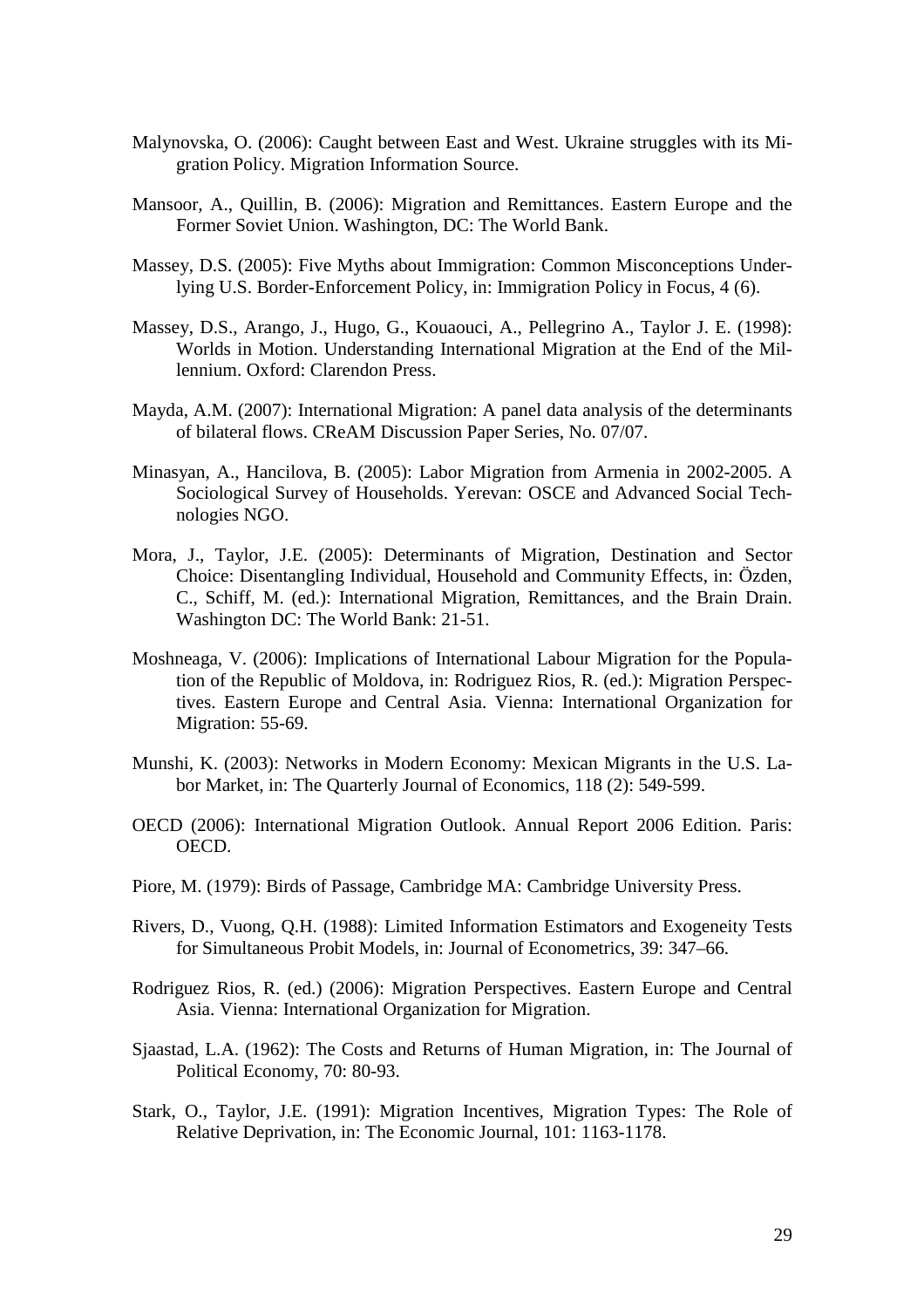- Tishkov, V., Zayinchkovskaya, Z., Vitkovskaya, G. (2005): Migration in the countries of the former Soviet Union. A paper prepared for the Policy Analysis and Research Programme of the Global Commission on International Migration. Published on: http://www.gcim.org/en/ir\_experts.html.
- Train, K. (2003): Discrete Choice Method with Simulation. Cambridge, MA: Cambridge University Press.
- Wallace, C., Vincent, K. (2007): Recent Migration from the New European Borderlands, in: Review of Sociology, 13 (2): 1-15.
- Yeganyan, G. (2006): The Migration Situation in Armenia: Challenges and Solutions, in: Rodriguez Rios, R. (ed.) (2006): Migration Perspectives. Eastern Europe and Central Asia. International Organization for Migration: Vienna: 17-26.
- Zimmermann, K.F. (1994): European Migration: Push and Pull, Proceedings of the World Bank Annual Conference on Development Economics 1994. Supplement to the World Bank Economic Review and the World Bank Research Observer: 313-342.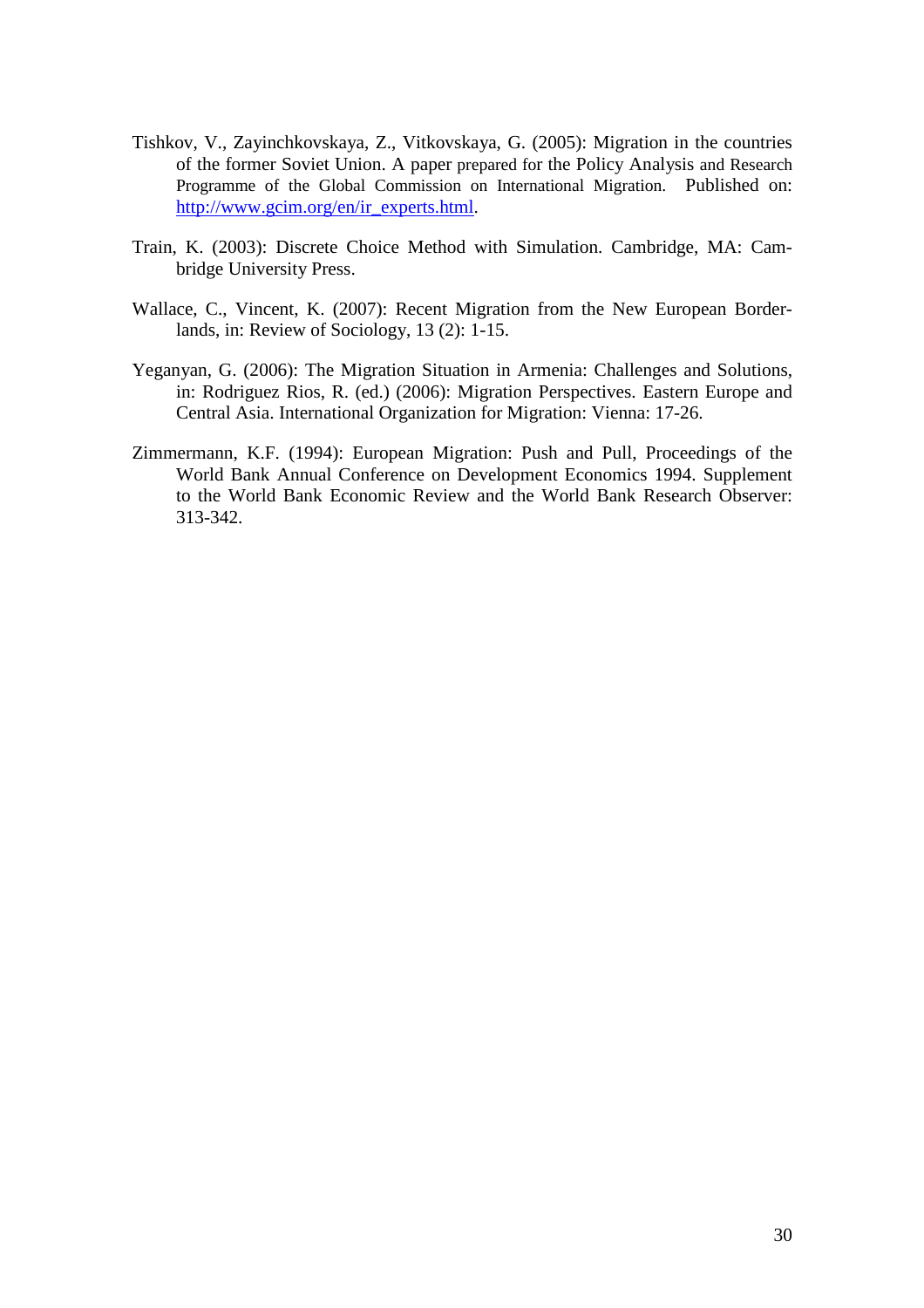# Appendix



Figure 1: Net migration: Armenia, Georgia, Belarus, Moldova, Ukraine (1991-2005)

Table 1: Estimated number of migrant workers abroad (Armenia, Belarus, Georgia, Moldova, Ukraine, thousands), early 2000s\*

|         | Workers abroad | Workers in Russia |
|---------|----------------|-------------------|
| Armenia | 800-900        | 650               |
| Georgia | 250-300        | 200               |
| Moldova | 500            | 250               |
| Ukraine | 2,000-2,500    | 1,000-1,500       |

\* Estimations include illegal migrants Source: Ivakhnyuk 2006: 3

Source: Transmonee Database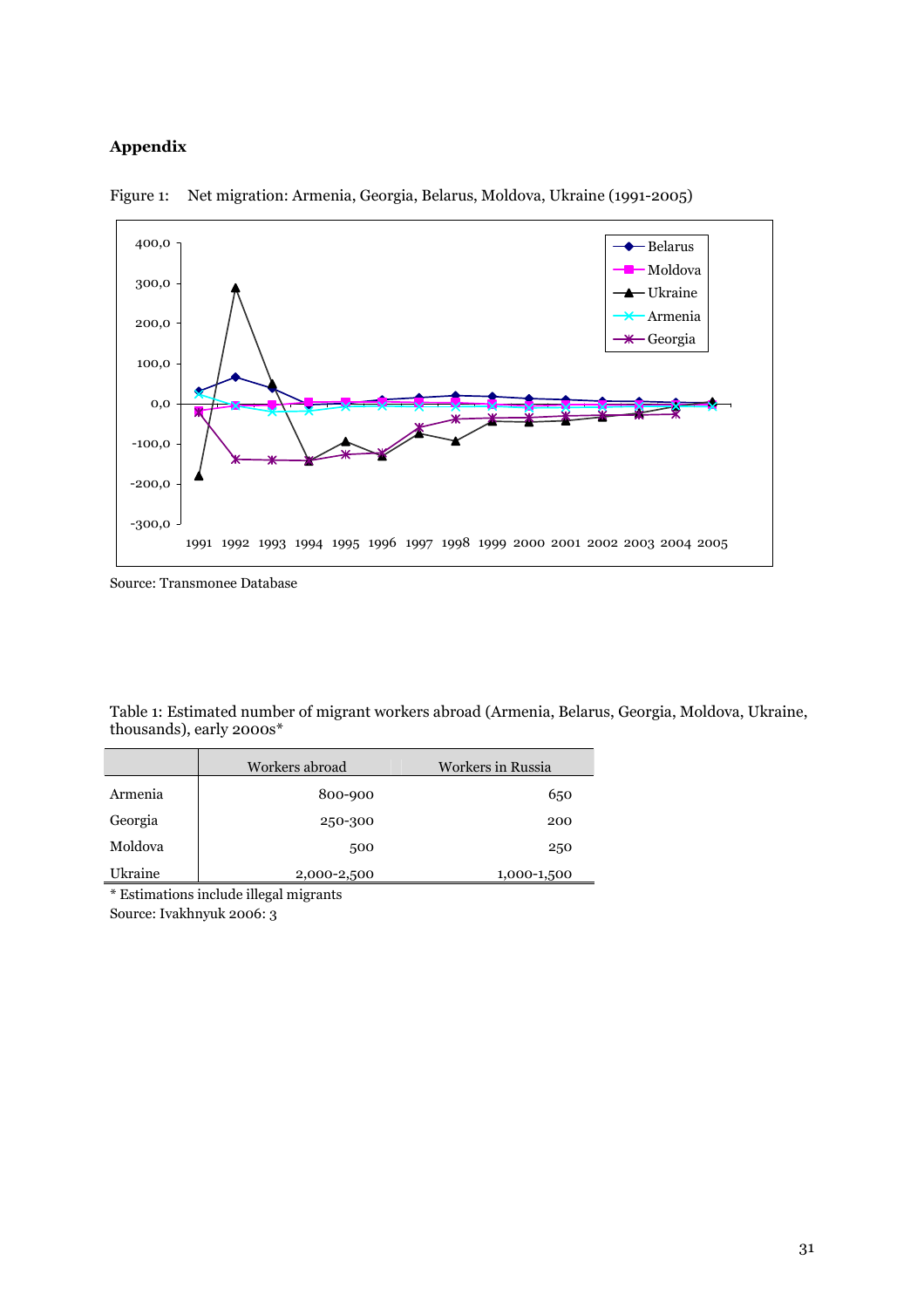|                | 1996   | 1997   | 1998   | 1999   | 2000   | 2001   | 2002   | 2003   | 2004   | 2005   |
|----------------|--------|--------|--------|--------|--------|--------|--------|--------|--------|--------|
| Germany        | 23,257 | 23,631 | 24,118 | 24,591 | 25,342 | 25,618 | 25,579 | 25,521 | 25,945 | 26,210 |
| Italy          | 23,222 | 23,648 | 23,981 | 24,438 | 25,302 | 25,741 | 25,750 | 25,559 | 25,578 | 25,381 |
| Spain          | 19,057 | 18,742 | 20,555 | 21,420 | 22,312 | 22,844 | 23,119 | 23,421 | 23,757 | 24,171 |
| Portugal       | 15,653 | 16,254 | 16,960 | 17,550 | 18,147 | 18,392 | 18,397 | 18,064 | 18,172 | 18,158 |
| Czech Rep.     | 14,651 | 14,559 | 14,461 | 14,672 | 15,222 | 15,671 | 16,004 | 16,579 | 17,269 | 18,273 |
| Poland         | 8,578  | 9,179  | 9,632  | 10,070 | 10,548 | 10,723 | 10,878 | 11,307 | 11,913 | 12,318 |
| Armenia        | 1,932  | 2,019  | 2,183  | 2,269  | 2,417  | 2,663  | 3,029  | 3,468  | 3,846  | 4,846  |
| <b>Belarus</b> | 3,578  | 4,003  | 4,360  | 4,524  | 4,800  | 5,045  | 5,323  | 5,728  | 6,416  | 7,044  |
| Georgia        | 1,594  | 1,786  | 1,863  | 1,939  | 1,997  | 2,117  | 2,259  | 2,536  | 2,713  | 2,993  |
| Moldova        | 1,381  | 1,408  | 1,320  | 1,279  | 1,310  | 1,395  | 1,509  | 1,614  | 1,739  | 1,868  |
| Ukraine        | 3,864  | 3,782  | 3,744  | 3,772  | 4,035  | 4,450  | 4,728  | 5,215  | 5,892  | 6,092  |
| Russia         | 6,173  | 6,277  | 5,961  | 6,368  | 7,005  | 7,380  | 7,765  | 8,376  | 9,021  | 9,647  |

Table 2: GPD per capita (PPP, 2000 constant US \$), Armenia, Belarus, Georgia, Moldova, Ukraine, Russia, various European Union countries

Source: World Bank, World Development Indicators 07

| Table 3: Human development index (HDI)*, Armenia, Belarus, Georgia, Moldova, Ukraine, Russia, |  |  |
|-----------------------------------------------------------------------------------------------|--|--|
| various European Union countries                                                              |  |  |

|                | <b>HDI</b> Rank | Human Development Index 2005 |
|----------------|-----------------|------------------------------|
| Spain          | 13              | 0.949                        |
| Italy          | 20              | 0.942                        |
| Germany        | 27              | 0.935                        |
| Portugal       | 29              | 0.897                        |
| Czech Rep.     | 32              | 0.891                        |
| Poland         | 37              | 0.870                        |
| <b>Belarus</b> | 64              | 0.804                        |
| Russia         | 67              | 0.802                        |
| Ukraine        | 76              | 0.788                        |
| Armenia        | 83              | 0.775                        |
| Georgia        | 96              | 0.754                        |
| Moldova        | 111             | 0.708                        |

\* The HDI is a summary composite index that measures a country's average achievements in health, knowledge and a decent standard of living. Health is measured by life expectancy at birth; knowledge by a combination of the adult literacy rate and the combined primary, secondary, and tertiary gross enrolment ratios; and standard of living by GDP per capita (PPP US\$).

Source: United Nations, Human Development Report 2007/2008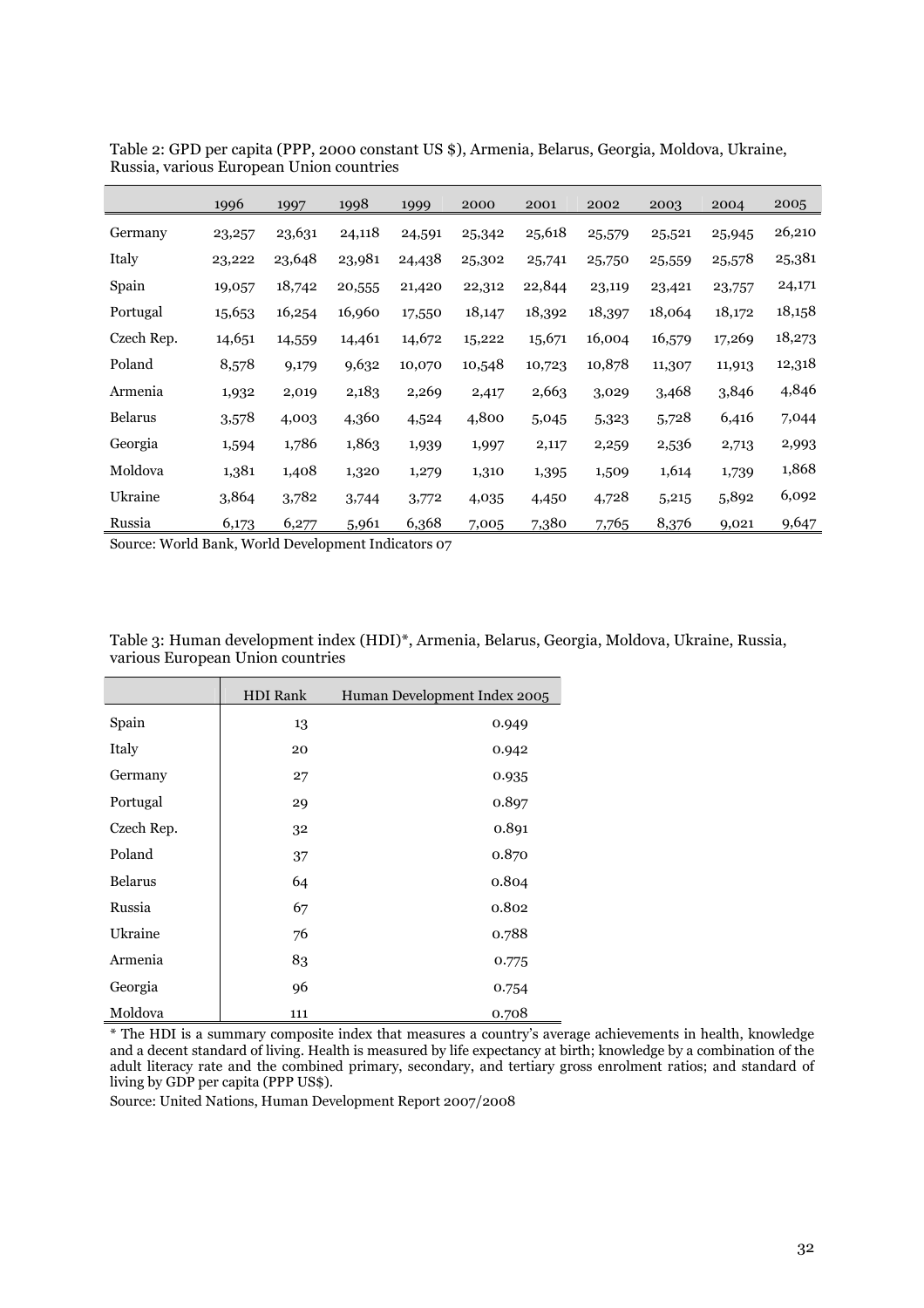| variable          | N    | mean  | sd    | min          | max          |
|-------------------|------|-------|-------|--------------|--------------|
|                   |      |       |       |              |              |
| migrate           | 2003 | 0.081 | 0.273 | $\mathbf{o}$ | $\mathbf{1}$ |
| west $(EU27)$     | 2003 | 0.026 | 0.161 | $\mathbf{O}$ | $\mathbf{1}$ |
| russia            | 2003 | 0.041 | 0.198 | $\mathbf 0$  | $\mathbf{1}$ |
| otherdest         | 2003 | 0.014 | 0.117 | $\mathbf{O}$ | $\mathbf{1}$ |
| duration          | 2003 | 0.643 | 2.930 | $\mathbf{o}$ | 36           |
| female            | 2003 | 0.636 | 0.481 | $\mathbf{O}$ | $\mathbf{1}$ |
| married           | 2003 | 0.672 | 0.469 | $\mathbf{o}$ | $\mathbf{1}$ |
| age1725           | 2003 | 0.219 | 0.414 | $\mathbf{O}$ | $\mathbf{1}$ |
| age2635           | 2003 | 0.249 | 0.432 | $\mathbf{o}$ | $\mathbf{1}$ |
| age3649           | 2003 | 0.372 | 0.484 | $\mathbf{O}$ | $\mathbf{1}$ |
| age5076           | 2003 | 0.158 | 0.365 | $\mathbf{o}$ | $\mathbf{1}$ |
| kido <sub>5</sub> | 2003 | 0.188 | 0.391 | $\mathbf 0$  | $\mathbf{1}$ |
| kid510            | 2003 | 0.179 | 0.384 | $\mathbf 0$  | $\mathbf{1}$ |
| elderly75         | 2003 | 0.076 | 0.265 | 0            | $\mathbf{1}$ |
| loweredu          | 2003 | 0.049 | 0.217 | $\mathbf 0$  | $\mathbf{1}$ |
| secondary         | 2003 | 0.639 | 0.480 | $\mathbf 0$  | $\mathbf{1}$ |
| university        | 2003 | 0.311 | 0.463 | $\mathbf{O}$ | $\mathbf{1}$ |
| westfriend        | 2003 | 0.105 | 0.307 | $\mathbf{O}$ | $\mathbf{1}$ |
| russfriend        | 2003 | 0.049 | 0.217 | $\mathbf{O}$ | $\mathbf{1}$ |
| westlanguage      | 2003 | 0.336 | 0.472 | $\mathbf{O}$ | $\mathbf{1}$ |
| <b>INVEST</b>     | 2003 | 0.249 | 0.433 | $\mathbf 0$  | $\mathbf{1}$ |
| urban             | 2003 | 0.686 | 0.464 | $\mathbf{O}$ | $\mathbf{1}$ |
| rural             | 2003 | 0.314 | 0.464 | $\mathbf 0$  | $\mathbf{1}$ |
| armenia           | 2003 | 0.200 | 0.400 | $\mathbf{O}$ | $\mathbf{1}$ |
| belarus           | 2003 | 0.200 | 0.400 | $\mathbf 0$  | $\mathbf{1}$ |
| georgia           | 2003 | 0.201 | 0.401 | $\mathbf{O}$ | $\mathbf{1}$ |
| moldova           | 2003 | 0.200 | 0.400 | $\mathbf 0$  | $\mathbf{1}$ |
| ukraine           | 2003 | 0.200 | 0.400 | $\mathbf{O}$ | $\mathbf{1}$ |

Table 4: Variable overview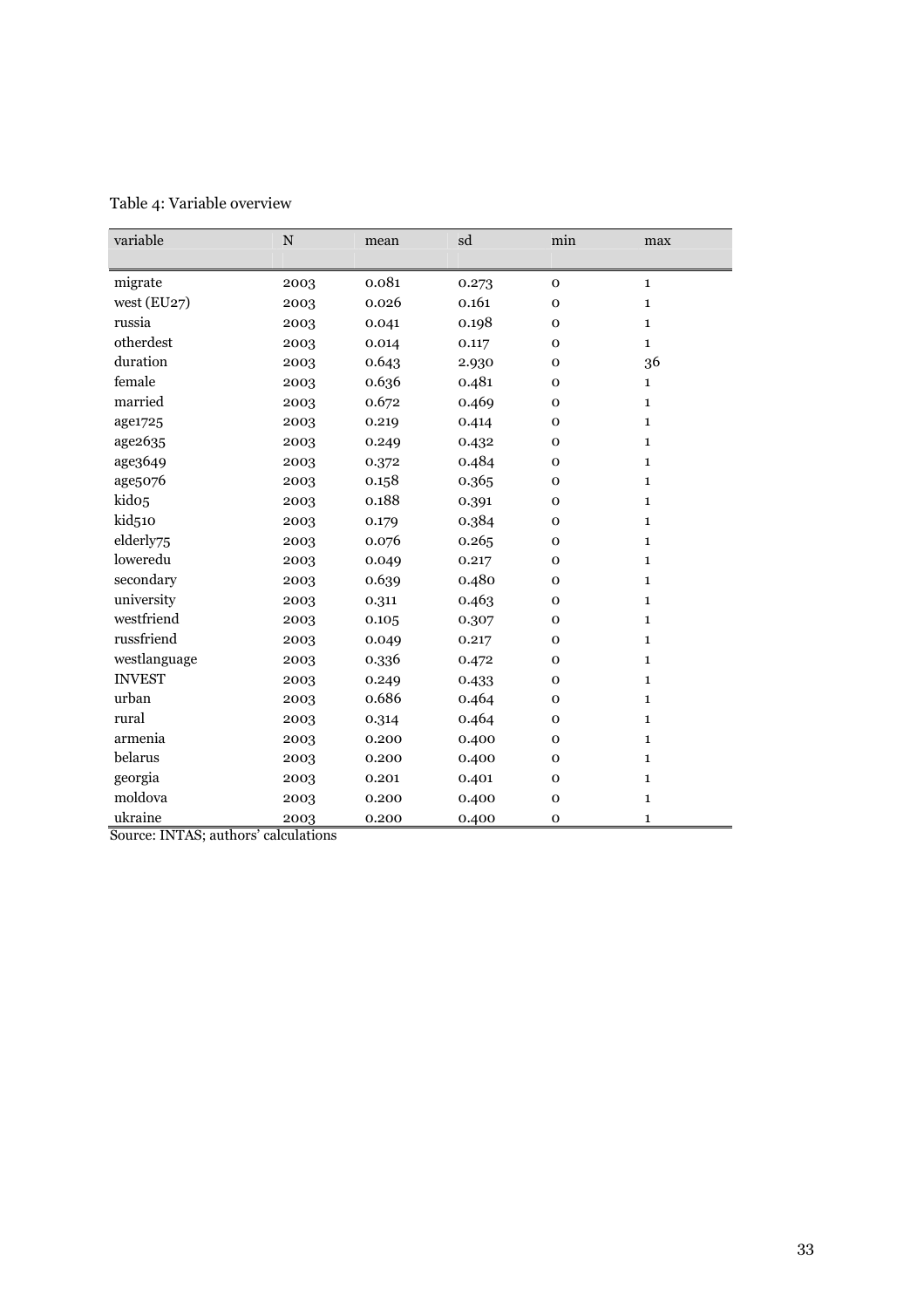| Country of<br>origin |                      | Total   | women | men     | urban   | rural   |
|----------------------|----------------------|---------|-------|---------|---------|---------|
| Armenia              | migration 2004-06    | 3.2%    | 1.4%  | 7.6%    | 3.1%    | 4.1%    |
|                      | - destination EU27   | 0.7%    | 0.4%  | 1.7%    | 0.3%    | 2.7%    |
|                      | - destination Russia | 2.3%    | 0.7%  | 5.9%    | 2.5%    | 1.4%    |
| <b>Belarus</b>       | migration 2004-06    | 10.2%   | 7.4%  | 14.6%   | 11.7%   | 4.7%    |
|                      | - destination EU27   | 4.3%    | 3.3%  | 5.7%    | 5.1%    | 1.2%    |
|                      | - destination Russia | 5.0%    | 2.1%  | 9.5%    | 5.4%    | 2.4%    |
| Georgia              | migration 2004-06    | 1.7%    | 1.9%  | 1.4%    | 1.7%    | 2.0%    |
|                      | - destination EU27   | $1.0\%$ | 1.1%  | 0.7%    | $1.0\%$ | $1.0\%$ |
|                      | - destination Russia | 0.2%    | 0.4%  | $0.0\%$ | 0.0%    | $1.0\%$ |
| Moldova              | migration 2004-06    | 13.5%   | 10.3% | 18.0%   | 12.1%   | 14.4%   |
|                      | - destination EU27   | 3.0%    | 1.7%  | 4.8%    | 3.2%    | 2.9%    |
|                      | - destination Russia | 9.7%    | 7.7%  | 12.6%   | 8.9%    | 10.3%   |
| Ukraine              | migration 2004-06    | 11.7%   | 8.7%  | 16.9%   | 10.6%   | 14.3%   |
|                      | - destination EU27   | 4.3%    | 2.8%  | 6.8%    | 4.0%    | 4.8%    |
|                      | - destination Russia | 3.5%    | 2.4%  | 5.4%    | 3.3%    | 4.0%    |
| Total                | migration 2004-06    | 8.1%    | 5.7%  | 12.2%   | 7.3%    | 9.9%    |
|                      | - destination EU27   | 2.6%    | 1.8%  | 4.1%    | 2.6%    | 2.7%    |
|                      | - destination Russia | 4.1%    | 2.5%  | 6.8%    | 3.5%    | 5.4%    |
| $\frac{N}{2}$        |                      | 2003    | 1273  | 730     | 1375    | 628     |

Table 5: Migration patterns and migration intentions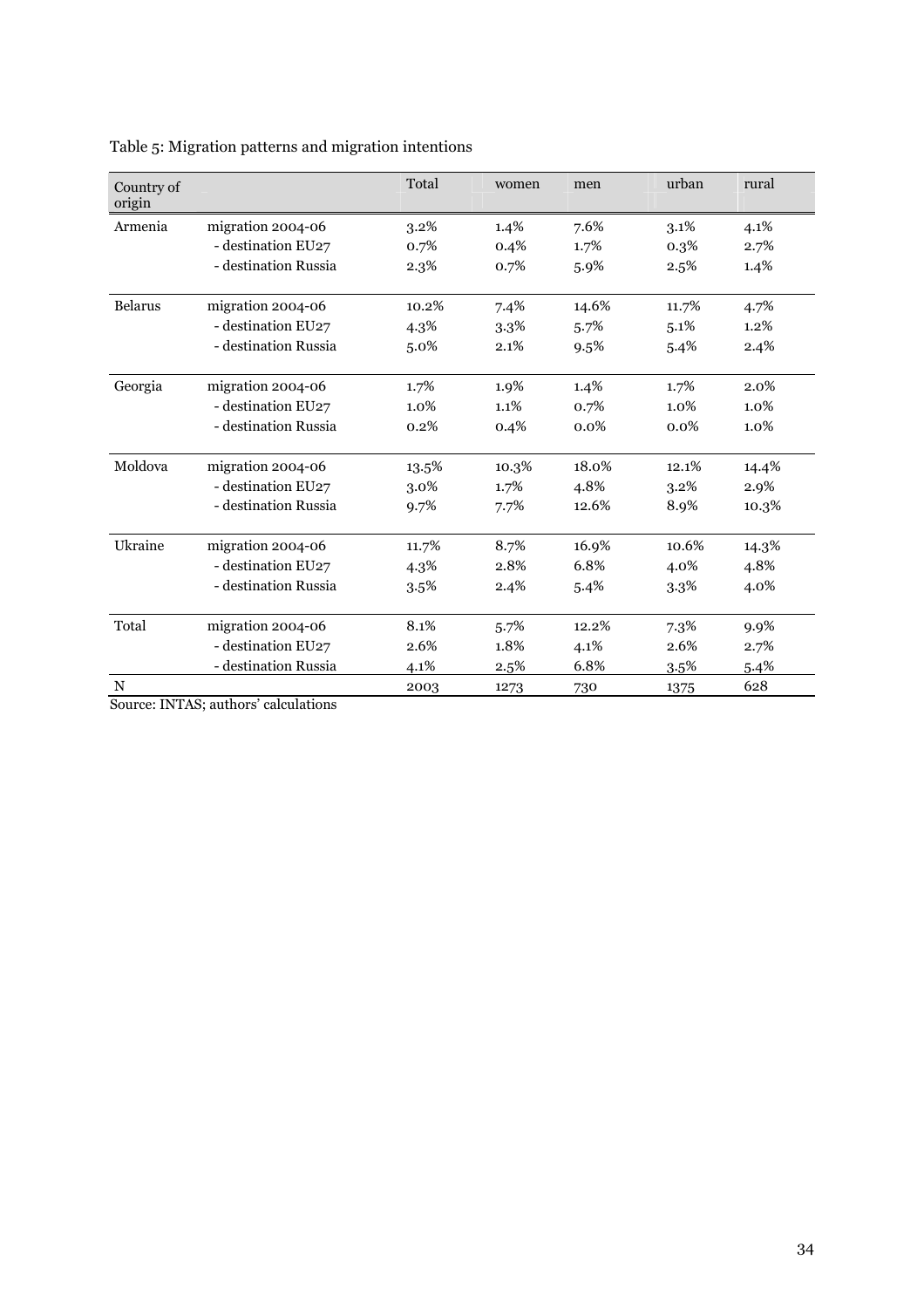Table 6: Personal networks and human capital transferability

| Country of<br>origin |                                      | Total | women | men   | urban | rural |
|----------------------|--------------------------------------|-------|-------|-------|-------|-------|
| Armenia              | EU friend                            | 21.8% | 19.9% | 26.3% | 23.0% | 16.2% |
|                      | Russian friend                       | 36.3% | 33.0% | 44.1% | 38.7% | 25.7% |
|                      | Western language                     | 22.2% | 23.8% | 18.6% | 24.5% | 12.2% |
|                      | <b>HC INVESTment</b>                 | 9.5%  | 6.4%  | 16.9% | 8.6%  | 13.5% |
| <b>Belarus</b>       | EU friend                            | 21.0% | 21.1% | 20.9% | 24.1% | 9.4%  |
|                      | Russian friend                       | 24.5% | 21.5% | 29.1% | 22.2% | 32.9% |
|                      | Western language                     | 47.0% | 53.7% | 36.7% | 54.0% | 21.2% |
|                      | HC INVESTment                        | 20.3% | 19.4% | 21.5% | 23.5% | 8.2%  |
| Georgia              | EU friend                            | 35.0% | 35.6% | 33.8% | 38.9% | 23.0% |
|                      | Russian friend                       | 21.3% | 23.1% | 18.0% | 22.1% | 19.0% |
|                      | Western language                     | 40.2% | 47.0% | 27.3% | 46.5% | 21.0% |
|                      | <b>HC INVESTment</b>                 | 34.2% | 31.1% | 40.3% | 26.7% | 57.0% |
| Moldova              | EU friend                            | 57.5% | 58.8% | 55.7% | 51.0% | 61.7% |
|                      | Russian friend                       | 26.5% | 22.7% | 31.7% | 26.8% | 26.3% |
|                      | Western language                     | 24.5% | 26.6% | 21.6% | 27.4% | 22.6% |
|                      | <b>HC INVESTment</b>                 | 30.0% | 30.0% | 29.9% | 21.7% | 35.4% |
| Ukraine              | EU friend                            | 34.3% | 32.9% | 36.5% | 36.5% | 29.4% |
|                      | Russian friend                       | 16.2% | 15.5% | 17.6% | 19.7% | 8.7%  |
|                      | Western language                     | 34.0% | 34.9% | 32.4% | 36.9% | 27.8% |
|                      | <b>HC INVESTment</b>                 | 30.5% | 29.4% | 32.4% | 32.5% | 26.2% |
| N                    | Source: INTAS: authors' calculations | 2003  | 1273  | 730   | 1375  | 628   |

Source: INTAS; authors' calculations

Table 7: Average migration duration in month (among migrants only)

| Country of<br>origin | Total | women | men  | urban | rural |
|----------------------|-------|-------|------|-------|-------|
| Armenia              | 8.3   | 2.5   | 10.9 | 6.3   | 15.0  |
| <b>Belarus</b>       | 4.6   | 3.7   | 5.3  | 4.7   | 4.0   |
| Georgia              | 5.7   | 6.8   | 3.0  | 6.0   | 5.0   |
| Moldova              | 9.6   | 9.3   | 9.8  | 10.4  | 9.2   |
| Ukraine              | 9.1   | 9.2   | 9.0  | 10.1  | 7.4   |
| N                    | 162   | 73    | 89   | 100   | 62    |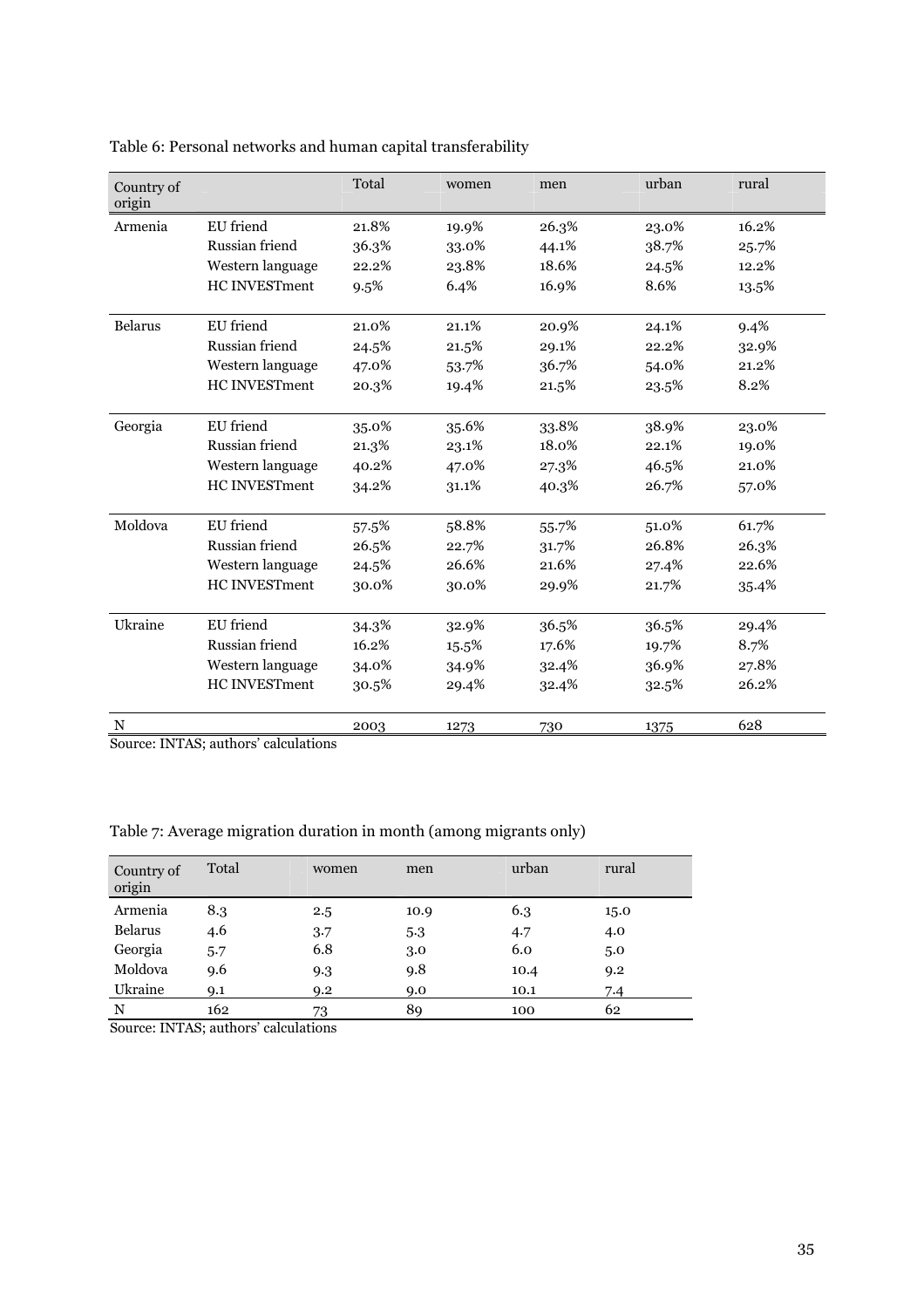# Table 8: Probit Regressions: determinants of migration

|                            | (1)                | (2)                | (3)                | (4)           | (5)                      | (6)                | (7)                | (8)                      |
|----------------------------|--------------------|--------------------|--------------------|---------------|--------------------------|--------------------|--------------------|--------------------------|
|                            | baseline model     | with networks      | with HC            | Bel, Mol, Ukr | only rural               | non rural          | men                | women                    |
| female                     | $-0.049$           | $-0.047$           | $-0.045$           | $-0.072$      | $-0.049$                 | $-0.050$           |                    |                          |
|                            | $(4.36)$ ***       | $(4.28)$ ***       | $(4.38)$ ***       | $(3.89)$ ***  | $(2.46)$ **              | $(3.95)$ ***       |                    |                          |
| married                    | $-0.018$           | $-0.017$           | $-0.008$           | $-0.008$      | $-0.055$                 | 0.000              | 0.002              | $-0.021$                 |
|                            | (1.26)             | (1.24)             | (0.59)             | (0.33)        | $(1.91)^{*}$             | (0.00)             | (0.05)             | (1.64)                   |
| age1725                    | $-0.001$           | $-0.003$           | $-0.018$           | $-0.031$      | $-0.065$                 | 0.008              | $-0.082$           | 0.029                    |
|                            | (0.09)             | (0.21)             | (1.26)             | (1.15)        | $(2.41)$ **              | (0.44)             | $(2.71)$ ***       | $(1.71)^{*}$             |
| age2635                    | $-0.004$           | $-0.005$           | $-0.009$           | $-0.005$      | $-0.040$                 | 0.006              | $-0.014$           | $-0.003$                 |
|                            | (0.32)             | (0.34)             | (0.72)             | (0.21)        | (1.63)                   | (0.40)             | (0.49)             | (0.20)                   |
| age5076                    | $-0.041$           | $-0.040$           | $-0.028$           | $-0.066$      | $-0.049$                 | $-0.027$           | $-0.060$           | $-0.027$                 |
|                            | $(2.94)$ ***       | $(2.86)$ ***       | $(2.18)$ **        | $(2.68)$ ***  | $(2.07)$ **              | $(1.68)^*$         | $(2.40)$ **        | $(1.89)^{*}$             |
| kido <sub>5</sub>          | $-0.023$           | $-0.024$           | $-0.020$           | $-0.050$      | $-0.035$                 | $-0.018$           | $-0.026$           | $-0.025$                 |
|                            | (1.59)             | $(1.72)^{*}$       | (1.53)             | $(2.11)$ **   | (1.32)                   | (1.24)             | (0.87)             | $(2.05)$ **              |
| $\overline{\text{kid}510}$ | $-0.013$           | $-0.012$           | $-0.012$           | $-0.034$      | 0.037                    | $-0.025$           | $-0.042$           | 0.005                    |
|                            | (0.90)             | (0.88)             | (0.96)             | (1.46)        | (1.29)                   | $(1.70)^{*}$       | $(1.68)^{*}$       | (0.37)                   |
| elderly75                  | $-0.007$           | $-0.007$           | $-0.006$           | $-0.023$      | 0.037                    | $-0.028$           | $-0.001$           | $-0.009$                 |
|                            | (0.32)             | (0.34)             | (0.33)             | (0.57)        | (1.01)                   | (1.12)             | (0.03)             | (0.45)                   |
| loweredu                   | 0.033              | 0.032              | 0.041              | 0.075         | 0.064                    | $-0.003$           | 0.057              | 0.028                    |
|                            | (1.41)             | (1.41)             | $(1.80)^{*}$       | $(1.94)^{*}$  | $(1.86)^{*}$             | (0.08)             | (1.34)             | (1.13)                   |
| university                 | $-0.021$           | $-0.022$           | $-0.030$           | $-0.057$      | $-0.053$                 | $-0.024$           | $-0.090$           | $-0.004$                 |
|                            | $(1.80)^{*}$       | $(1.91)^{*}$       | $(2.78)$ ***       | $(2.68)$ ***  | $(1.99)$ **              | $(1.99)$ **        | $(4.14)$ ***       | (0.30)                   |
| westfriend                 |                    | 0.013              | $-0.003$           | 0.004         | $-0.000$                 | 0.007              | 0.013              | 0.005                    |
|                            |                    | (1.14)             | (0.33)             | (0.21)        | (0.00)                   | (0.56)             | (0.64)             | (0.45)                   |
| russfriend                 |                    | 0.015              | 0.018              | 0.043         | 0.053                    | 0.006              | 0.036              | 0.002                    |
|                            |                    | (1.23)             | (1.58)             | $(1.93)^{*}$  | $(2.03)$ **              | (0.43)             | (1.50)             | (0.20)                   |
| westlanguage               |                    |                    | 0.032              | 0.086         | 0.079                    | 0.036              | 0.113              | 0.021                    |
|                            |                    |                    | $(2.73)$ ***       | $(3.85)$ ***  | $(2.61)$ ***             | $(2.80)$ ***       | $(3.91)$ ***       | $(1.74)^{*}$             |
| <b>INVEST</b>              |                    |                    | 0.094              |               |                          |                    |                    |                          |
|                            |                    |                    | $(7.02)$ ***       |               |                          |                    |                    |                          |
| rural                      | $-0.004$           | $-0.003$           | $-0.002$           | 0.002         |                          |                    | $-0.001$           | 0.006                    |
|                            | (0.32)             | (0.25)             | (0.23)             | (0.08)        |                          |                    | (0.03)             | (0.47)                   |
| armenia                    | $-0.056$           | $-0.057$           | $-0.038$           |               | $-0.062$<br>$(2.63)$ *** | $-0.044$           | $-0.042$           | $-0.047$                 |
| belarus                    | $(4.27)$ ***       | $(4.25)$ ***       | $(2.96)$ ***       |               |                          | $(3.02)$ ***       | (1.43)             | $(3.77)^{***}$           |
|                            | $-0.015$<br>(1.14) | $-0.014$<br>(1.08) | $-0.008$<br>(0.62) | $-0.030$      | $-0.058$<br>$(2.25)$ **  | $-0.007$           | $-0.008$           | $-0.022$<br>$(1.92)^{*}$ |
|                            | $-0.072$           | $-0.072$           | $-0.065$           | (1.41)        | $-0.070$                 | (0.46)<br>$-0.062$ | (0.31)<br>$-0.105$ | $-0.048$                 |
| georgia                    | $(5.09)$ ***       | $(5.14)$ ***       | $(5.28)$ ***       |               | $(2.55)$ **              | $(4.21)$ ***       | $(3.62)$ ***       | $(3.99)$ ***             |
| moldova                    | 0.001              | $-0.003$           | 0.004              | $-0.002$      |                          |                    | 0.001              |                          |
|                            | (0.09)             | (0.23)             | (0.29)             | (0.08)        | 0.003<br>(0.11)          | $-0.005$<br>(0.27) | (0.02)             | $-0.005$<br>(0.39)       |
| Observations               | 2003               | 2003               | 2003               | 1200          | 628                      | 1375               | 730                | 1273                     |
| Pseudo R-squared           | 0.10               | $0.10\,$           | 0.16               | 0.07          | 0.15                     | 0.12               | 0.13               | 0.13                     |
| Test: kido5=kid510=0       | 98.499             | 101.111            | 162.137            | 59.217        | 47.446                   | 77.982             | 58.389             | 70.575                   |
|                            |                    |                    |                    |               |                          |                    |                    |                          |

Robust z statistics in parentheses; \* significant at 10%; \*\* significant at 5%; \*\*\* significant at 1% Source: INTAS; authors' calculations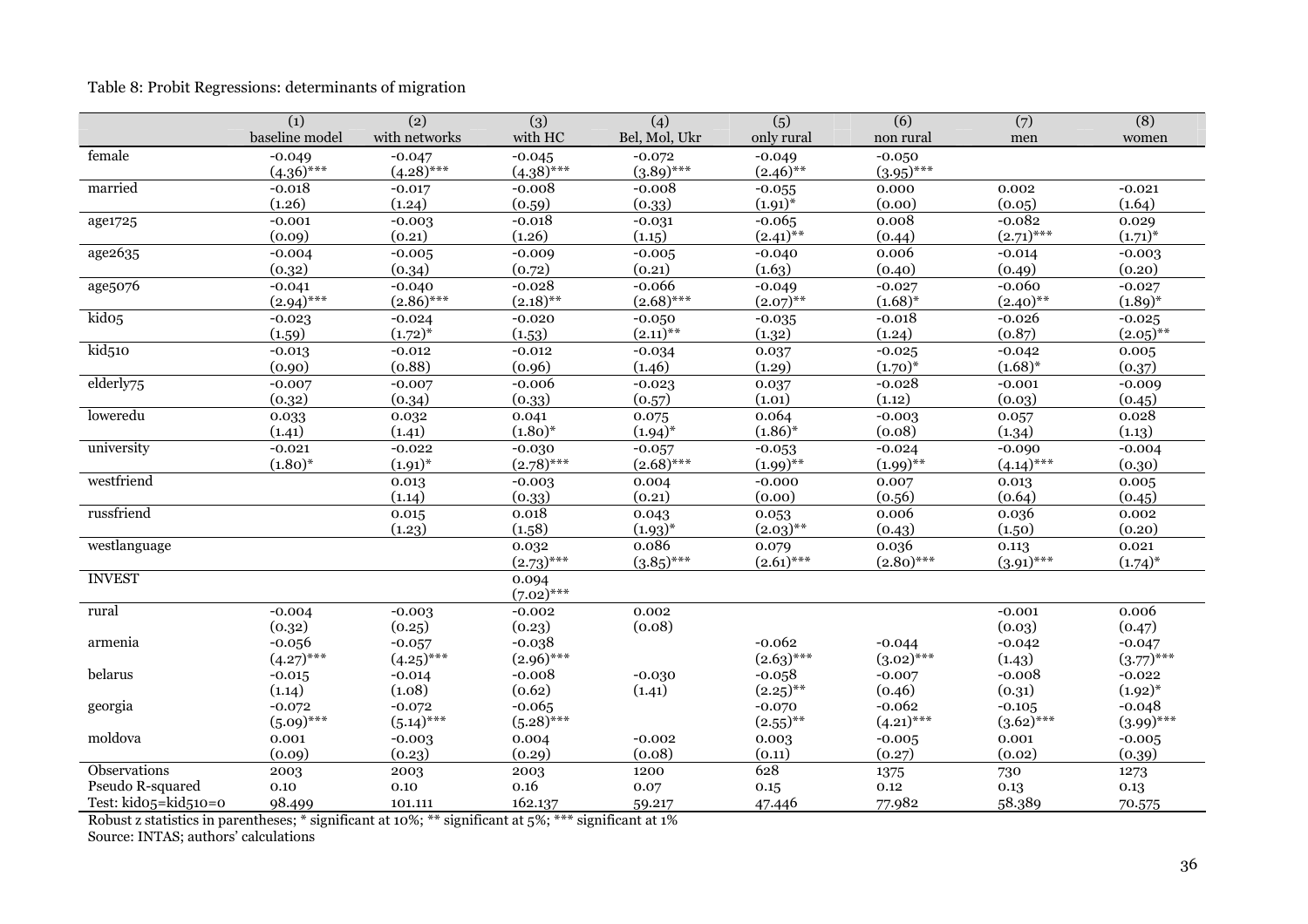| Table 9: Multinominal logit Regression of migration destination |  |  |
|-----------------------------------------------------------------|--|--|

|                   |              | baseline model |               |                       | with networks         |               |              | with language         |               |
|-------------------|--------------|----------------|---------------|-----------------------|-----------------------|---------------|--------------|-----------------------|---------------|
|                   | EU           | Russia         | other         | EU                    | Russia                | other         | ${\rm EU}$   | Russia                | other         |
| female            | $-0.542$     | $-0.997$       | $-0.173$      | $-0.550$              | $-1.015$              | $-0.184$      | $-0.744$     | $-0.992$              | $-0.154$      |
|                   | $(2.15)$ **  | $(4.10)$ ***   | (0.19)        | $(2.18)$ **           | $(4.13)$ ***          | (0.21)        | $(2.83)$ *** | $(3.99)$ ***          | (0.17)        |
| married           | $-0.492$     | 0.068          | $-0.775$      | $-0.483$              | 0.052                 | $-0.826$      | $-0.274$     | 0.028                 | $-0.842$      |
|                   | (1.59)       | (0.20)         | (1.36)        | (1.54)                | (0.15)                | (1.58)        | (0.84)       | (0.08)                | (1.55)        |
| age1725           | $-0.123$     | $-0.105$       | 1.528         | $-0.125$              | $-0.154$              | 1.465         | $-0.673$     | $-0.090$              | 1.591         |
|                   | (0.34)       | (0.28)         | (1.52)        | (0.34)                | (0.40)                | (1.38)        | $(1.67)^{*}$ | (0.24)                | (1.35)        |
| age2635           | $-0.088$     | $-0.065$       | 1.275         | $-0.116$              | $-0.025$              | 1.168         | $-0.229$     | $-0.015$              | 1.230         |
|                   | (0.26)       | (0.19)         | (1.17)        | (0.34)                | (0.08)                | (0.99)        | (0.61)       | (0.05)                | (0.99)        |
| age5076           | $-1.016$     | $-0.789$       | $-32.839$     | $-1.010$              | $-0.763$              | $-32.721$     | $-0.860$     | $-0.772$              | $-30.749$     |
|                   | $(2.08)$ **  | $(1.92)^{*}$   | $(30.88)$ *** | $(2.06)$ **           | $(1.85)^{*}$          | $(31.94)$ *** | $(1.76)^{*}$ | $(1.87)^{*}$          | $(30.83)$ *** |
| kido <sub>5</sub> | $-0.537$     | $-0.317$       | $-0.414$      | $-0.562$              | $-0.313$              | $-0.402$      | $-0.594$     | $-0.313$              | $-0.462$      |
|                   | (1.25)       | (0.91)         | (0.44)        | (1.31)                | (0.92)                | (0.45)        | (1.32)       | (0.93)                | (0.49)        |
| kid510            | $-0.165$     | $-0.285$       | $-33.678$     | $-0.137$              | $-0.285$              | $-33.385$     | $-0.043$     | $-0.283$              | $-31.379$     |
|                   | (0.45)       | (0.85)         | $(56.11)$ *** | (0.37)                | (0.84)                | $(56.16)$ *** | (0.11)       | (0.84)                | $(54.15)$ *** |
| elderly75         | $-0.514$     | 0.362          | $-33.078$     | $-0.494$              | 0.377                 | $-32.979$     | $-0.428$     | 0.360                 | $-30.963$     |
|                   | (0.83)       | (0.75)         | $(62.50)$ *** | (0.80)                | (0.78)                | $(66.16)$ *** | (0.69)       | (0.74)                | $(58.25)$ *** |
| loweredu          | $-0.557$     | 0.671          | 1.617         | $-0.510$              | 0.669                 | 1.610         | $-0.272$     | 0.659                 | 1.569         |
|                   | (0.76)       | $(1.94)^{*}$   | (0.86)        | (0.70)                | $(1.93)^{*}$          | (0.88)        | (0.36)       | $(1.91)^{*}$          | (0.85)        |
| university        | $-0.186$     | $-0.906$       | 0.938         | $-0.203$              | $-0.936$              | 0.843         | $-0.685$     | $-0.868$              | 0.948         |
|                   | (0.65)       | $(2.43)$ **    | (1.15)        | (0.70)                | $(2.53)$ **           | (1.18)        | $(2.18)$ **  | $(2.23)$ **           | (1.27)        |
| rural             | 0.142        | $-0.131$       | $-0.491$      | 0.186                 | $-0.149$              | $-0.423$      | 0.408        | $-0.171$              | $-0.506$      |
|                   | (0.55)       | (0.54)         | (0.77)        | (0.71)                | (0.61)                | (0.76)        | (1.46)       | (0.70)                | (0.98)        |
| westfriend        |              |                |               | 0.632                 | $-0.183$              | 0.681         | 0.466        | $-0.165$              | 0.690         |
|                   |              |                |               | $(1.81)^{*}$          | (0.46)                | (0.73)        | (1.32)       | (0.41)                | (0.73)        |
| russfriend        |              |                |               | 0.049                 | 0.973                 | $-33.647$     | 0.050        | 0.954                 | $-31.680$     |
|                   |              |                |               | (0.08)                | $(2.51)$ **           | $(58.48)$ *** | (0.08)       | $(2.47)$ **           | $(54.16)$ *** |
| westlanguage      |              |                |               |                       |                       |               | 1.932        | $-0.232$              | $-0.459$      |
|                   |              |                |               |                       |                       |               | $(6.14)$ *** | (0.75)                | (0.60)        |
| armenia           | $-2.331$     | $-0.497$       | 0.149         | $-2.332$              | $-0.469$              | 0.071         | $-2.090$     | $-0.499$              | $-0.003$      |
|                   | $(3.86)$ *** | (1.12)         | (0.10)        | $(3.89)$ ***          | (1.06)                | (0.05)        | $(3.55)$ *** | (1.13)                | (0.00)        |
| belarus           | $-0.503$     | 0.351          | $-0.530$      | $-0.470$              | 0.381                 | $-0.571$      | $-0.592$     | 0.388                 | $-0.514$      |
|                   | $(1.73)^{*}$ | (0.96)         | (0.39)        | (1.60)                | (1.04)                | (0.42)        | $(1.91)^{*}$ | (1.07)                | (0.39)        |
| moldova           | $-0.930$     | 0.888          | 0.546         | $-1.060$              | 0.859                 | 0.385         | $-0.980$     | 0.843                 | 0.420         |
|                   | $(2.73)$ *** | $(2.64)$ ***   | (0.32)        | $(2.93)$ ***          | $(2.48)$ **           | (0.21)        | $(2.66)$ *** | $(2.41)$ **           | (0.23)        |
| georgia           | $-2.229$     | $-2.527$       | 0.185         | $-2.242$              | $-2.579$              | 0.190         | $-2.196$     | $-2.590$              | 0.195         |
|                   | $(4.12)$ *** | $(2.44)$ **    | (0.17)        | $(4.19)$ ***          | $(2.48)$ **           | (0.17)        | $(4.05)$ *** | $(2.49)$ **           | (0.18)        |
| Constant          | $-1.437$     | $-2.346$       | $-6.034$      | $-1.523$              | $-2.368$              | $-5.948$      | $-2.362$     | $-2.313$              | $-5.850$      |
|                   | $(3.57)$ *** | $(5.16)$ ***   | $(3.99)$ ***  | $\sqrt{(3.76)^{***}}$ | $\sqrt{(5.10)^{***}}$ | $(4.12)$ ***  | $(5.35)$ *** | $\sqrt{(4.85)^{***}}$ | $(4.18)$ ***  |
| Observations      |              | 2003           |               |                       | 2003                  |               |              | 2003                  |               |
| Ps R-squared      |              | 0.12           |               |                       | 0.13                  |               |              | 0.16                  |               |

Robust z statistics in parentheses; \* significant at 10%; \*\* significant at 5%; \*\*\* significant at 1% Source: INTAS; authors' calculations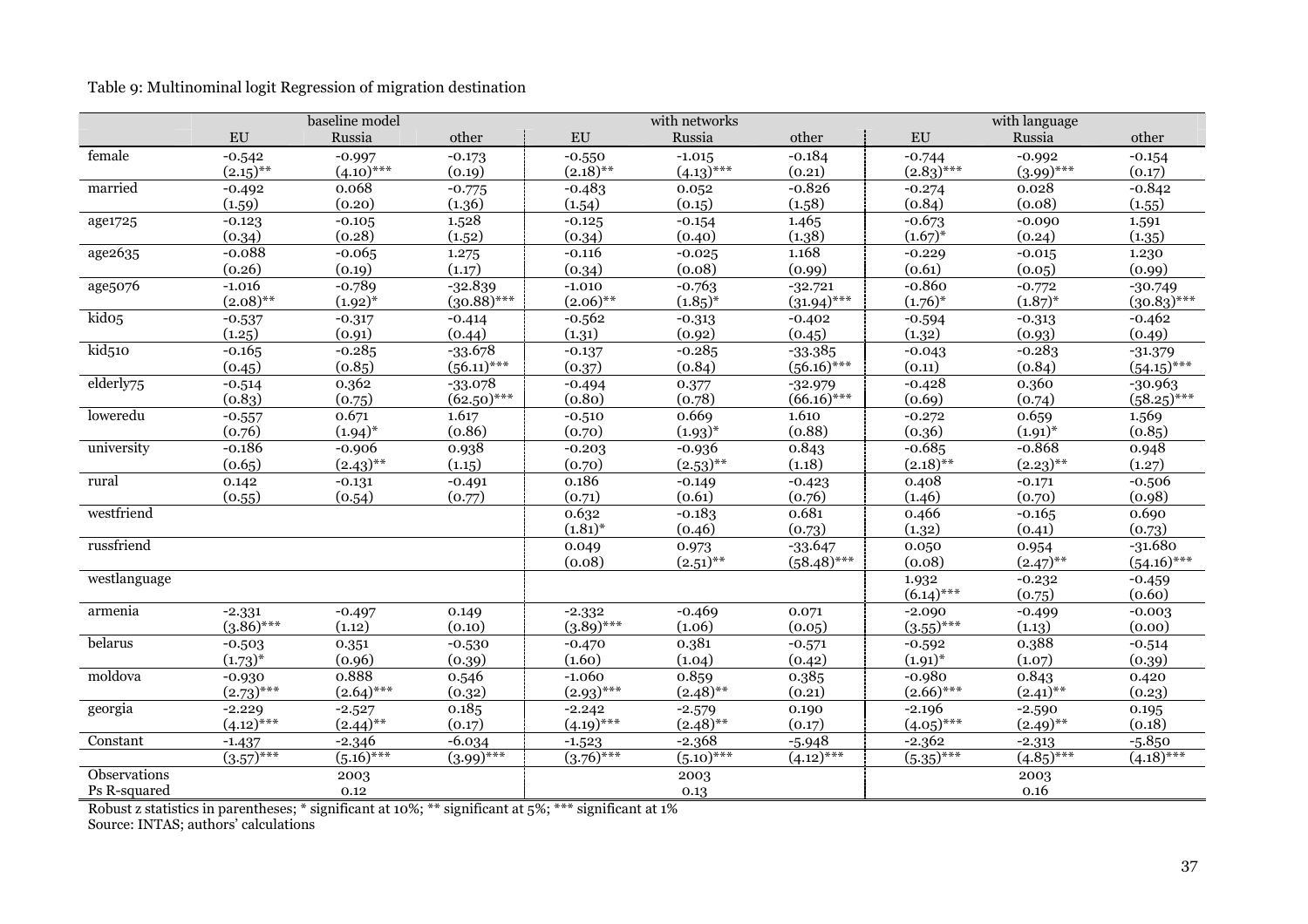|  |  | Table 10: ZINB and NBREG model: migration duration |  |
|--|--|----------------------------------------------------|--|
|  |  |                                                    |  |

|                       | <b>ZINB</b>   | <b>ZINB</b>  | <b>ZINB</b>  | <b>NBREG</b> | <b>NBREG</b>             | <b>ZINB</b>           |
|-----------------------|---------------|--------------|--------------|--------------|--------------------------|-----------------------|
|                       | baseline      | extended     | men          | women        | urban                    | rural                 |
|                       | model         | model        |              |              |                          |                       |
| female                | $-0.281$      | $-0.384$     |              |              | $-1.431$                 | $-0.179$              |
|                       | (1.60)        | $(2.00)$ **  |              |              | $(5.08)$ ***             | (0.82)                |
| married               | $-0.438$      | $-0.465$     | 0.070        | $-0.950$     | $-0.360$                 | $-0.626$              |
|                       | $(2.12)$ **   | $(2.18)$ **  | (0.25)       | $(2.46)$ **  | (0.95)                   | $(2.29)$ **           |
| age1725               | $-0.261$      | $-0.406$     | $-0.418$     | 0.163        | $-0.057$                 | $-0.705$              |
|                       | (1.11)        | $(1.72)^{*}$ | (1.24)       | (0.35)       | (0.13)                   | $(2.51)$ **           |
| age2635               | $-0.008$      | 0.069        | 0.512        | $-0.278$     | 0.523                    | $-0.696$              |
|                       | (0.04)        | (0.31)       | $(2.11)$ **  | (0.55)       | (1.20)                   | $(2.58)$ ***          |
| age5076               | 0.488         | 0.575        | 0.062        | $-0.530$     | $-0.140$                 | 0.306                 |
|                       | $(1.80)$ *    | $(2.08)$ **  | (0.22)       | (1.11)       | (0.35)                   | (0.92)                |
| kido <sub>5</sub>     | $-0.196$      | $-0.176$     | $-0.776$     | $-0.016$     | $-0.385$                 | $-0.412$              |
|                       | (0.79)        | (0.69)       | $(2.78)$ *** | (0.03)       | (0.85)                   | (0.98)                |
| kid <sub>510</sub>    | 0.448         | 0.367        | $-0.350$     | 0.118        | $-0.511$                 | 0.256                 |
|                       | $(1.77)^{*}$  | (1.42)       | (1.18)       | (0.25)       | (1.11)                   | (0.91)                |
| elderly75             | 0.315         | 0.024        | 0.236        | $-0.551$     | $-1.102$                 | 0.210                 |
|                       | (1.04)        | (0.08)       | (0.80)       | (1.03)       | $(2.54)$ **              | (0.46)                |
| loweredu              | $-0.421$      | $-0.218$     | 0.156        | 0.229        | $-0.144$                 | $-0.150$              |
|                       | (1.63)        | (0.81)       | (0.58)       | (0.38)       | (0.24)                   | (0.64)                |
| university            | $-0.303$      | $-0.390$     | $-1.144$     | $-0.056$     | $-0.660$                 | 0.575                 |
|                       | (1.37)        | $(1.74)^{*}$ | $(3.29)$ *** | (0.14)       | $(1.72)^{*}$             | (1.57)                |
| westlanguage          |               | 0.428        | 0.685        | 0.743        | 0.635                    | 0.590                 |
|                       |               | $(2.58)$ *** | $(3.43)$ *** | $(2.34)$ **  | $(1.94)^{*}$             | $(3.03)$ ***          |
| <b>INVEST</b>         |               | 0.509        | 0.143        | 2.259        | 2.307                    | 0.024                 |
|                       |               | $(2.72)$ *** | (0.82)       | $(6.66)$ *** | $(6.67)$ ***             | (0.14)                |
| rural                 | $-0.220$      | $-0.211$     | $-0.371$     | $-0.168$     |                          |                       |
|                       | (1.27)        | (1.22)       | $(2.00)$ **  | (0.42)       |                          |                       |
| armenia               | $-0.722$      | $-0.362$     | 0.449        | $-2.516$     | $-0.605$                 | 0.389                 |
|                       | $(1.92)^{*}$  | (0.95)       | (1.25)       | $(4.37)$ *** | (1.31)                   | (0.61)                |
| belarus               | $-0.826$      | $-0.749$     | $-0.549$     | $-1.454$     | $-0.568$                 | $-0.373$              |
|                       | $(3.85)$ ***  | $(3.45)$ *** | $(2.27)$ **  | $(2.65)$ *** | (1.37)                   | (0.86)                |
| moldova               | 0.186         | 0.329        | 0.275        | 0.393        | 0.826                    | 0.741<br>$(3.06)$ *** |
|                       | (0.93)        | (1.59)       | (1.30)       | (0.76)       | (1.64)                   |                       |
| georgia               | $-0.929$      | $-1.208$     | $-2.476$     | $-2.851$     | $-1.910$<br>$(4.02)$ *** | $-0.603$              |
|                       | $(1.93)^{*}$  | $(2.68)$ *** | $(4.03)$ *** | $(6.03)$ *** |                          | (0.83)                |
| Constant              | 2.664         | 2.160        | 1.908        | $-0.739$     | $-0.159$                 | 2.055                 |
|                       | $(10.51)$ *** | $(7.76)$ *** | $(5.39)$ *** | (1.48)       | (0.30)                   | $(6.62)$ ***          |
| Observations          | 2003          | 2003         | 730          | 1273         | 1375                     | 628                   |
| Zero observations     | 1839          | 1839         | 639          |              |                          | 565                   |
| Likelihood ratio test | 329.591       | 285.449      | 97.739       | 316.43       | 269.20                   | 37.933                |
| Voung test            | 3.286         | 1.654        | 4.194        |              |                          | 3.257                 |
| sig.                  | 0.000         | 0.049        | 0.000        |              |                          | 0.003                 |
| $R2_p$                |               |              |              | 0.074        | 0.059                    |                       |

Absolute value of z statistics in parentheses

\* significant at 10%; \*\* significant at 5%; \*\*\* significant at 1%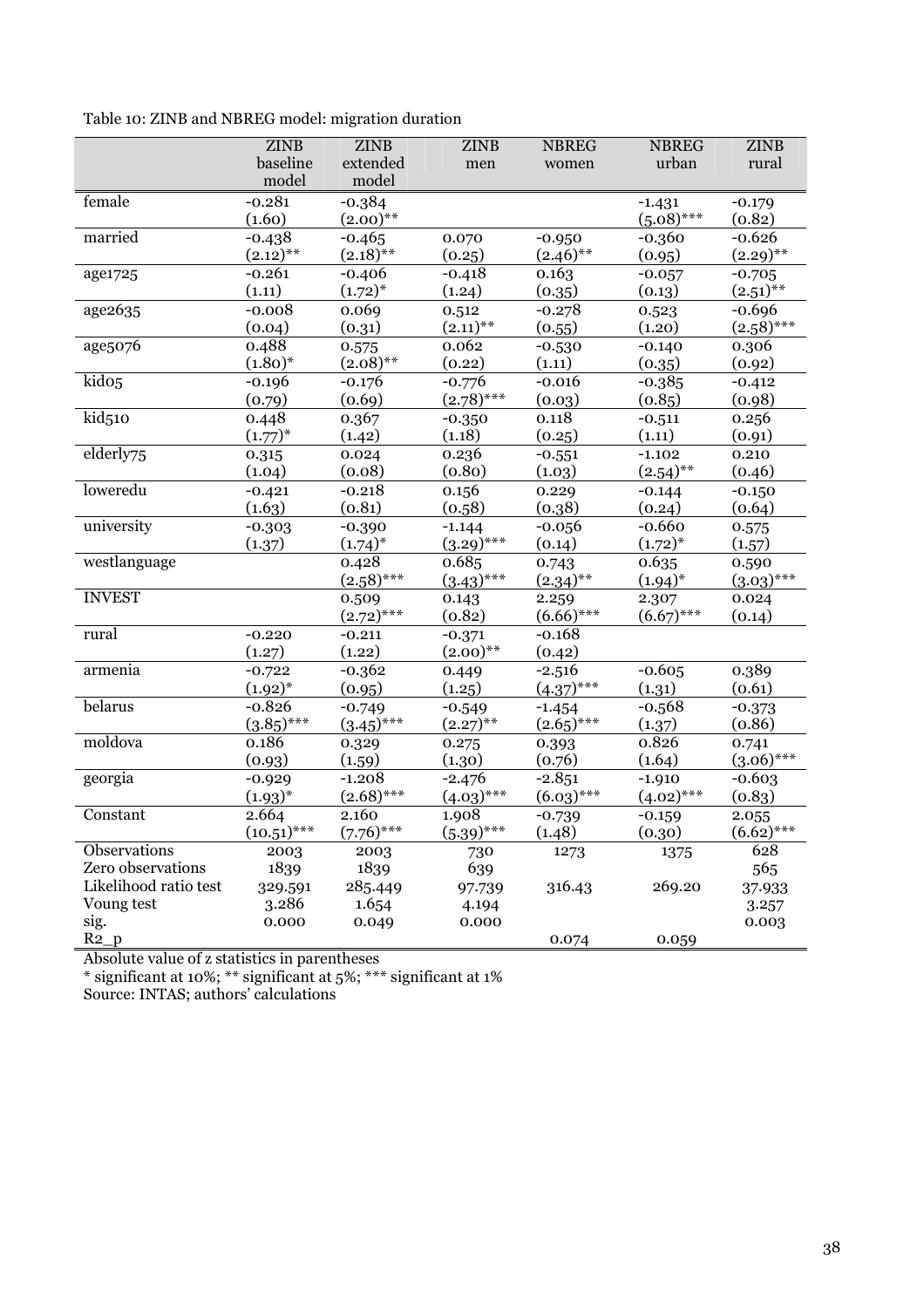|                 | iv_westfriend   | westfriend   | west   |
|-----------------|-----------------|--------------|--------|
| iv westfriend   | 1.0000          |              |        |
| westfriend      | $0.2878*$       | 1.0000       |        |
| west            | $-0.0259$       | $0.0725*$    | 1.0000 |
|                 |                 |              |        |
|                 | iv russfriend   | russfriend   | russia |
| iv_russfriend   | 1.0000          |              |        |
| russfriend      | $0.1832*$       | 1.0000       |        |
| russia          | $-0.0162$       | $0.0962*$    | 1.0000 |
|                 |                 |              |        |
|                 | iv_westlanguage | westlanguage | west   |
| iv_westlanguage | 1.0000          |              |        |
| westlanguage    | $0.2195*$       | 1.0000       |        |
| west            | 0.0197          | $0.1857*$    | 1.0000 |

# Table 11a: Correlation matrices for instrumental variables

\* significant at 5%

Source: INTAS; authors' calculations

| Table 11b: Estimated first stage residuals for the Rivers-Vuong approach (endogeneity test) |  |
|---------------------------------------------------------------------------------------------|--|
|                                                                                             |  |

|                    | iv_westfriend | iv_russfriend | iv_westlanguage |
|--------------------|---------------|---------------|-----------------|
| destination West   | $-1.79$       | $-2.52$       | $-0.02$         |
|                    | $(0.074)^{*}$ | $(0.012)$ **  | (0.983)         |
| destination Russia | $-1.82$       | 0.48          | 0.46            |
|                    | $(0.070)*$    | (0.628)       | (0.647)         |

\* significant at 10%; \*\* significant at 5% Source: INTAS; authors' calculations